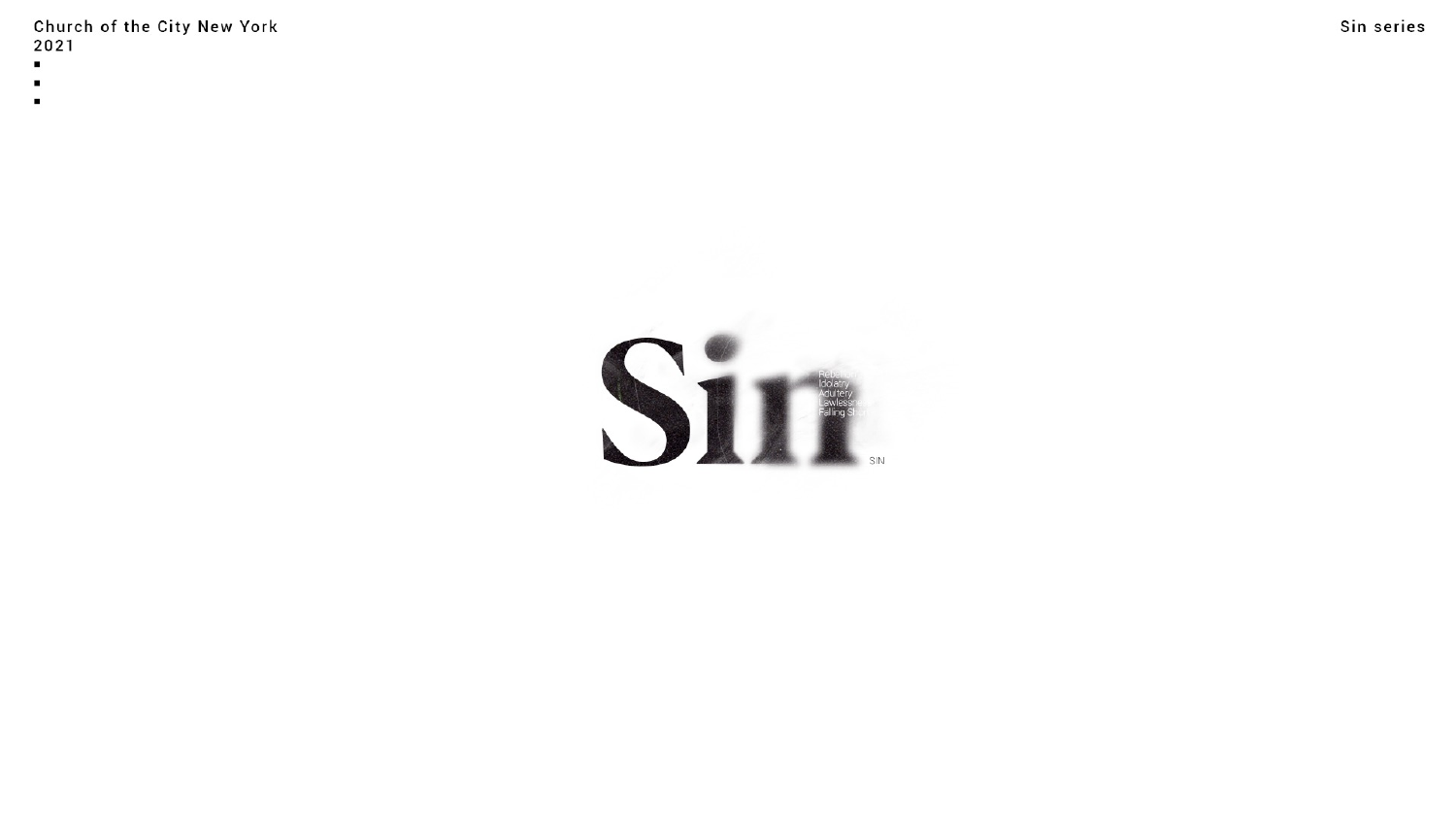#### GENESIS 3: 1-24

Now the serpent was more crafty than any of the wild animals the LORD God had made. He said to the woman, "Did God really say, 'You must not eat from any tree in the garden'? "

The woman said to the serpent, "We may eat fruit from the trees in the garden, but God did say, 'You must not eat fruit from the tree that is in the middle of the garden, and you must not touch it, or you will die.'" "You will not certainly die," the serpent said to the woman.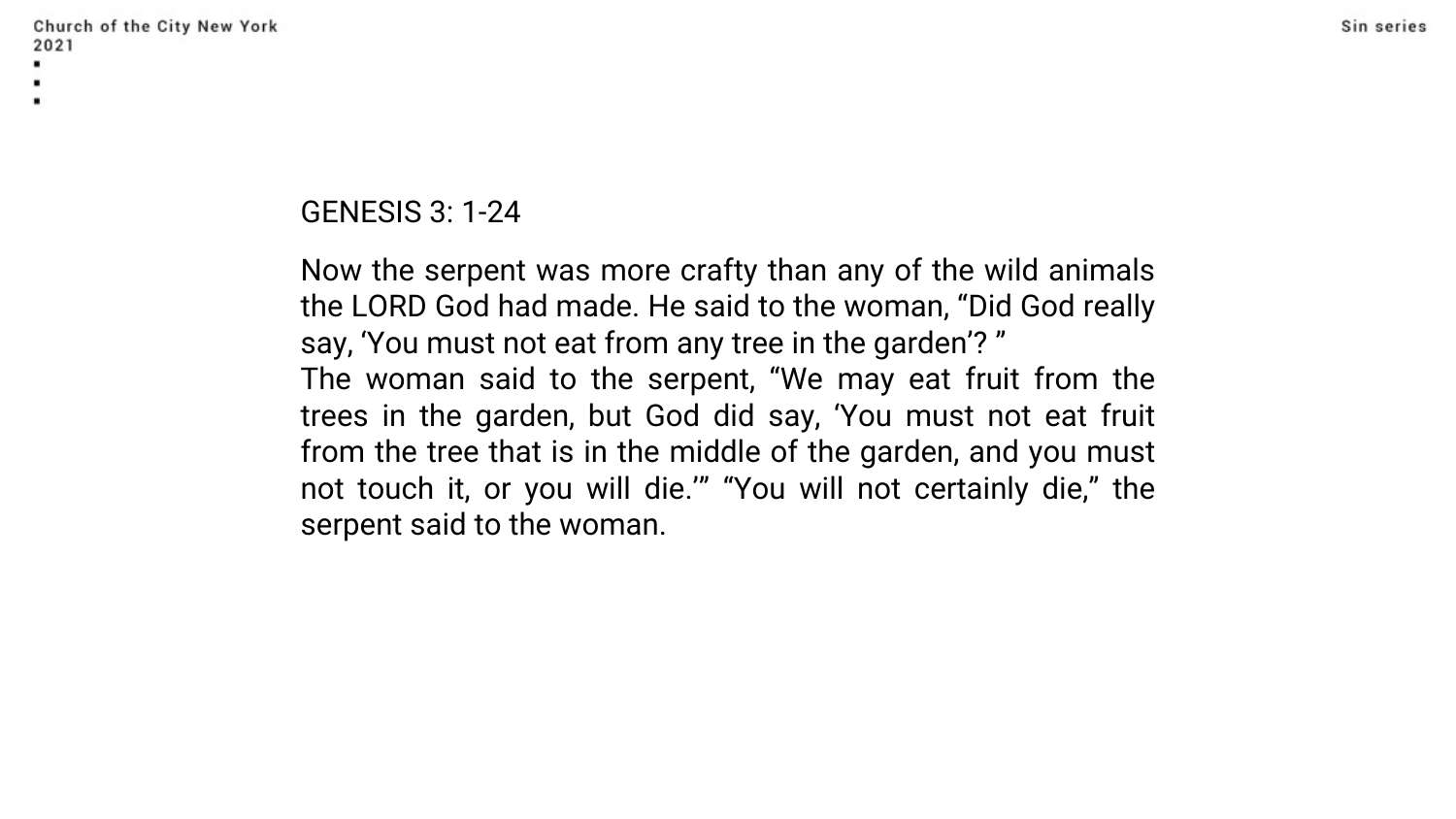#### GENESIS 3: 1-24

"For God knows that when you eat from it your eyes will be opened, and you will be like God, knowing good and evil." When the woman saw that the fruit of the tree was good for food and pleasing to the eye, and also desirable for gaining wisdom, she took some and ate it. She also gave some to her husband, who was with her, and he ate it. Then the eyes of both of them were opened, and they realized they were naked; so they sewed fig leaves together and made coverings for themselves.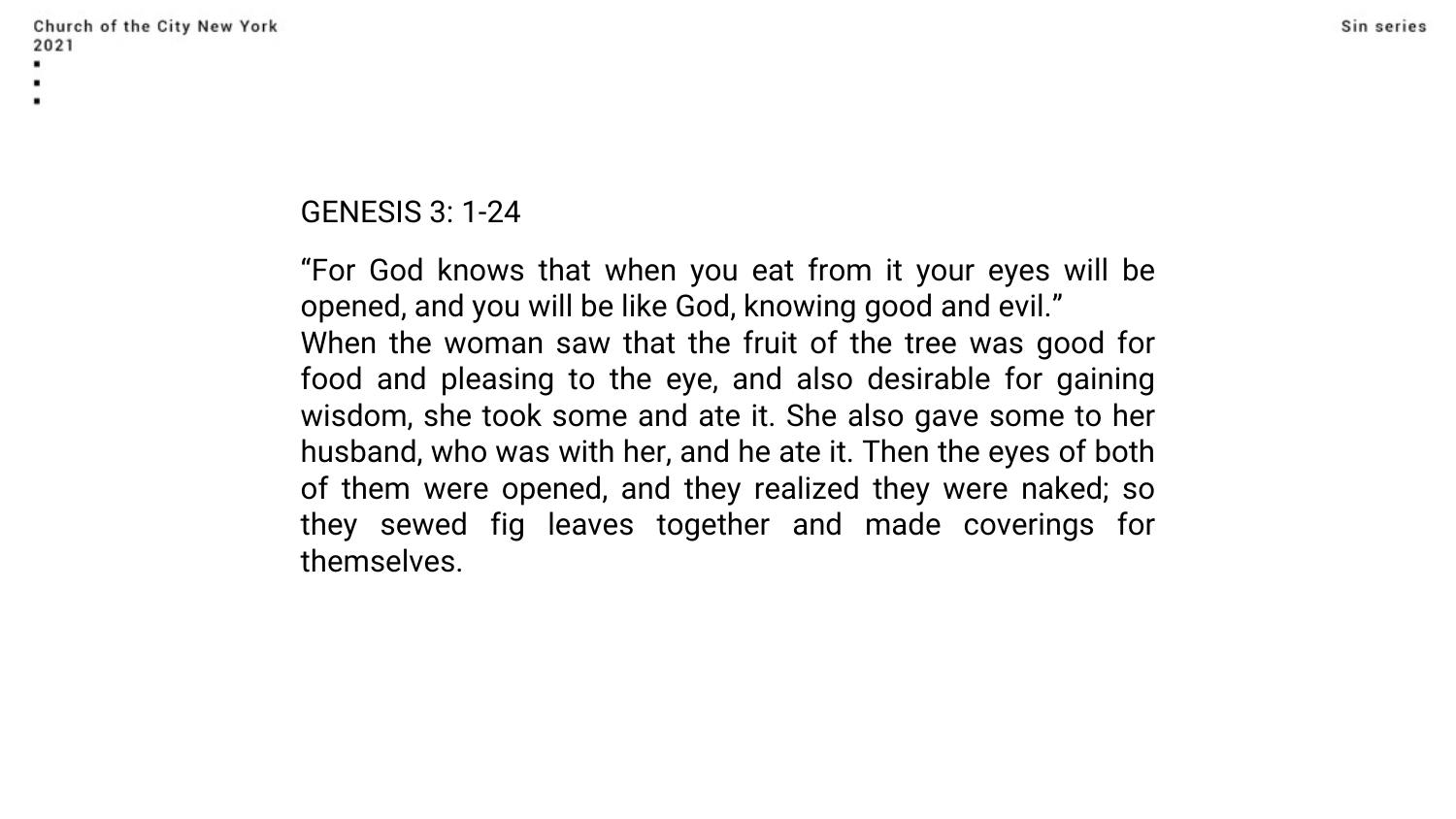#### GENESIS 3: 1-24

Then the man and his wife heard the sound of the LORD God as he was walking in the garden in the cool of the day, and they hid from the LORD God among the trees of the garden.But the LORD God called to the man, "Where are you?"

He answered, "I heard you in the garden, and I was afraid because I was naked; so I hid."

And he said, "Who told you that you were naked? Have you eaten from the tree that I commanded you not to eat from? " The man said, "The woman you put here with me  $-\text{she}$  gave me some fruit from the tree, and I ate it."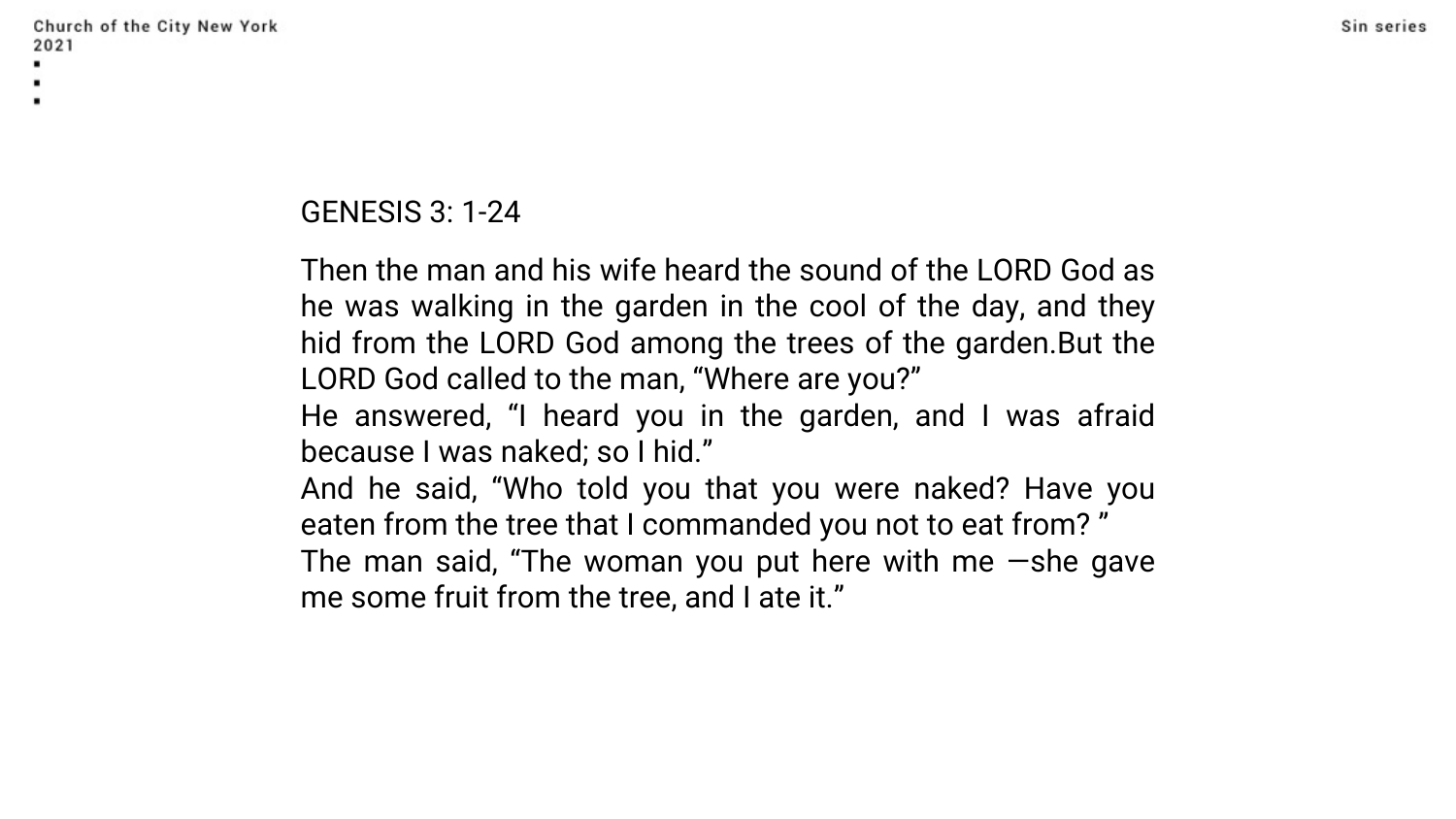## GENESIS 3: 1-24

Then the LORD God said to the woman, "What is this you have done?" The woman said, "The serpent deceived me, and I ate." So the LORD God said to the serpent,

"Because you have done this,

"Cursed are you above all livestock and all wild animals!

You will crawl on your belly and you will eat dust

all the days of your life.

And I will put enmity between you and the woman,

and between your offspring and hers;

he will crush your head, and you will strike his heel."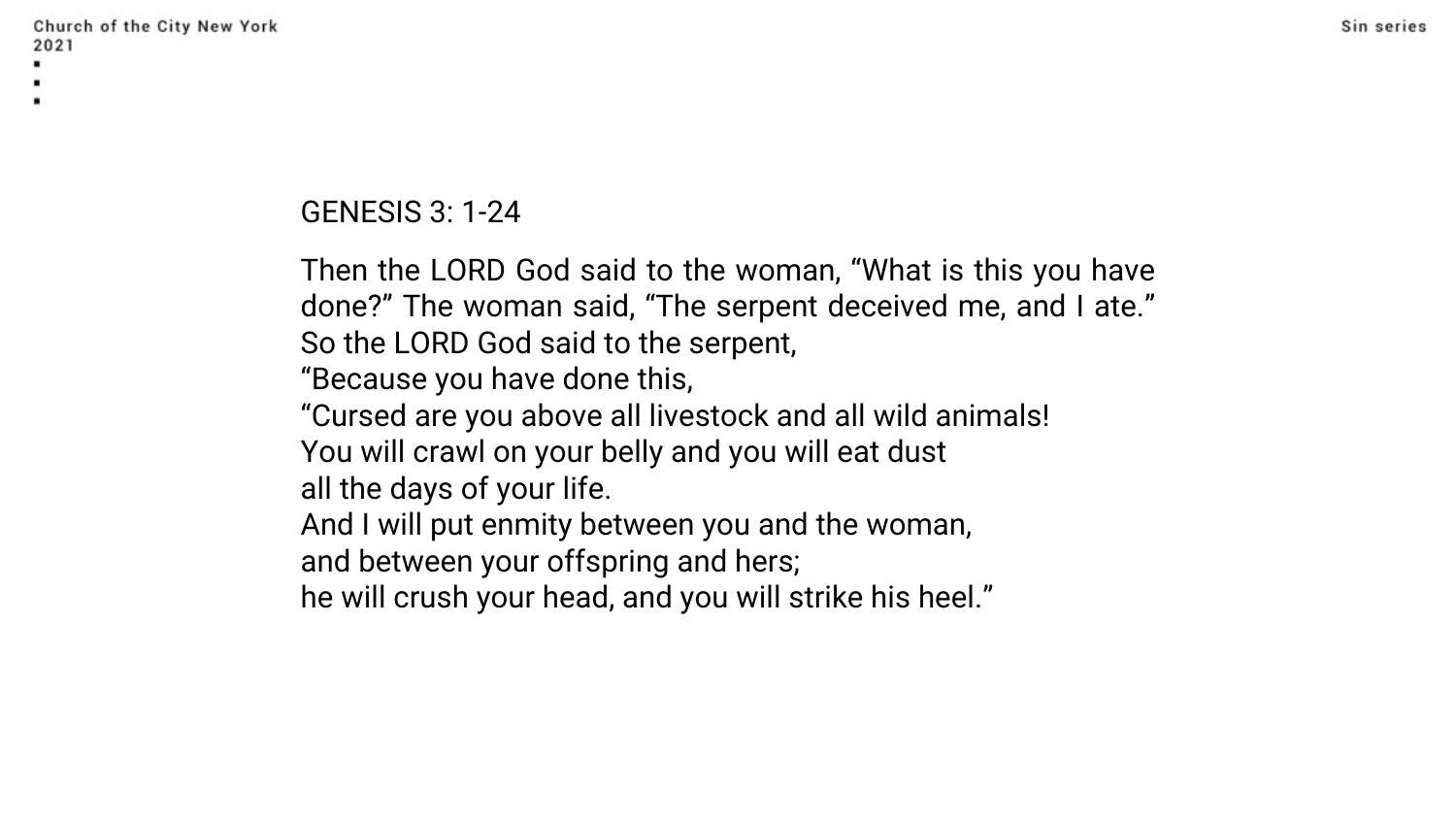#### GENESIS 3: 1-24

To the woman he said,

"I will make your pains in childbearing very severe;

with painful labor you will give birth to children. Your desire will be for your husband, and he will rule over you.

"To Adam he said, "Because you listened to your wife and ate fruit from the tree about which I commanded you, 'You must not eat from it,' "Cursed is the ground because of you; through painful toil you will eat food from it all the days of your life.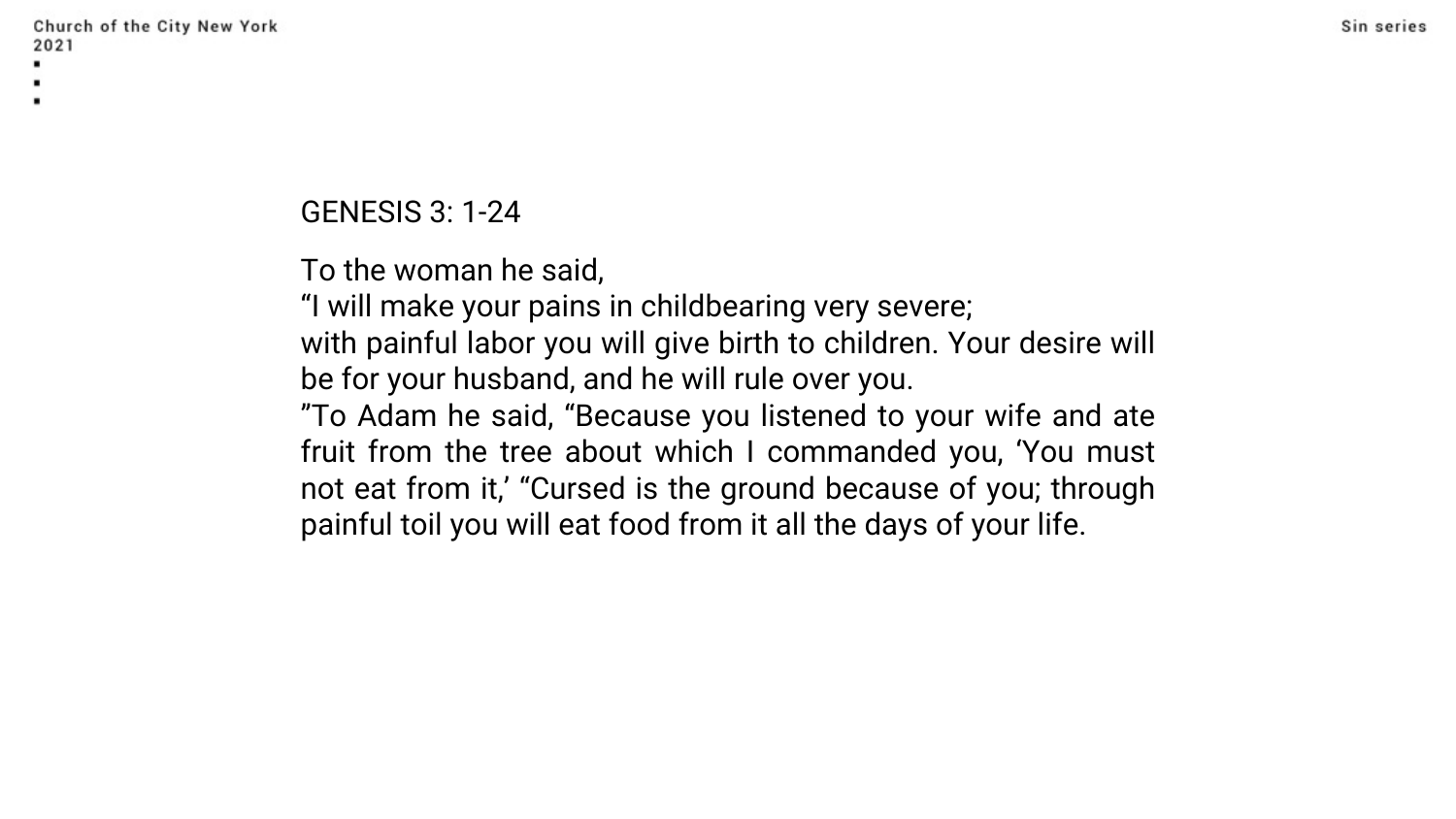#### GENESIS 3: 1-24

It will produce thorns and thistles for you, and you will eat the plants of the field. By the sweat of your brow you will eat your food until you return to the ground, since from it you were taken; for dust you are and to dust you will return." Adam named his wife Eve, because she would become the mother of all the living.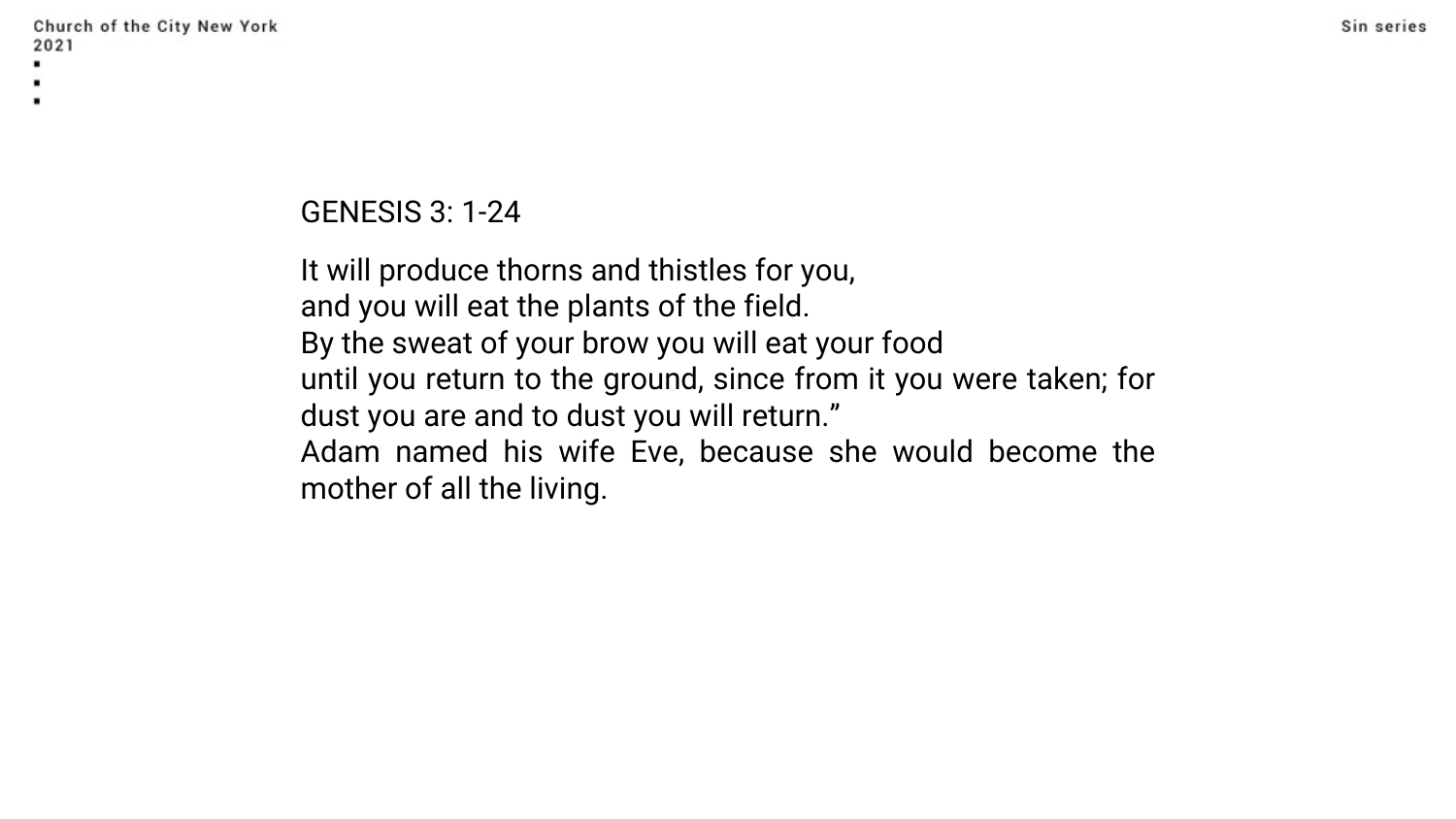#### GENESIS 3: 1-24

The LORD God made garments of skin for Adam and his wife and clothed them. And the LORD God said, "The man has now become like one of us, knowing good and evil. He must not be allowed to reach out his hand and take also from the tree of life and eat, and live forever." So the LORD God banished him from the Garden of Eden to work the ground from which he had been taken. After he drove the man out, he placed on the east side of the Garden of Eden cherubim and a flaming sword flashing back and forth to guard the way to the tree of life.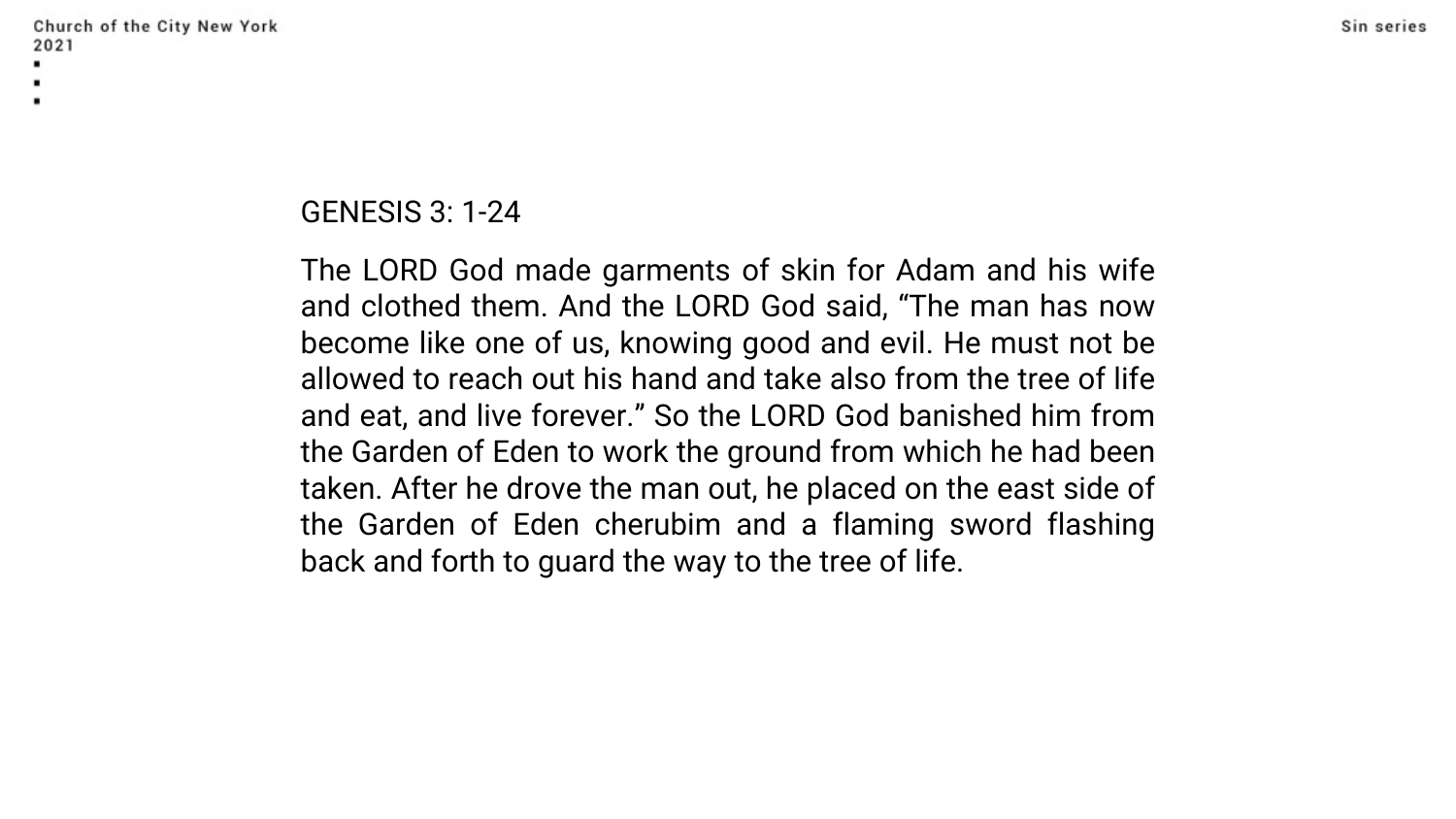- 
- 
- 

Sin series

# SIN AND THE HUMAN CONDITION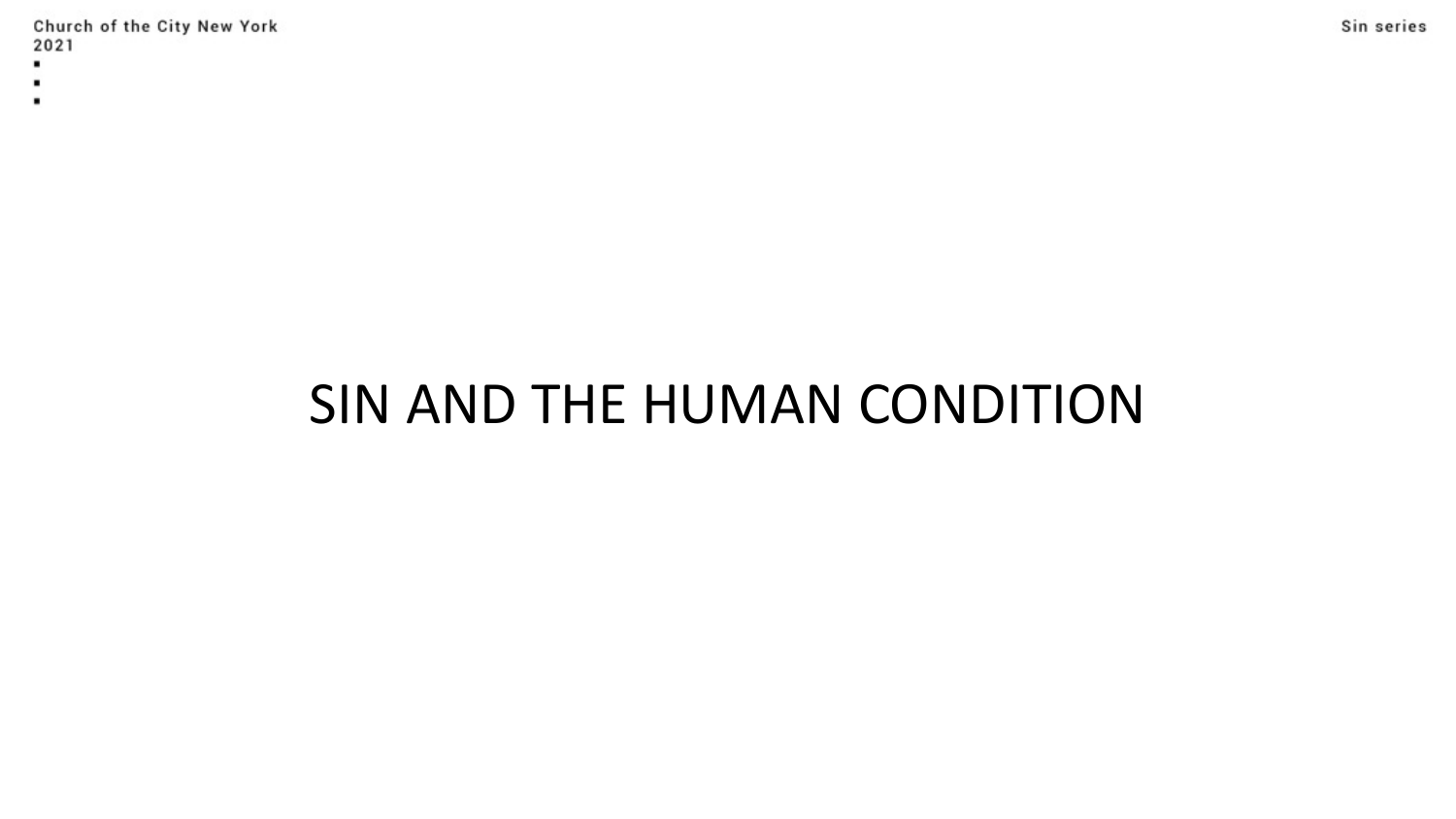# 11

"Certainly nothing offends us more rudely than this doctrine [of original sin]; and yet, without this mystery, the most incomprehensible of all, we are incomprehensible to ourselves."

*-Blaise Pascal*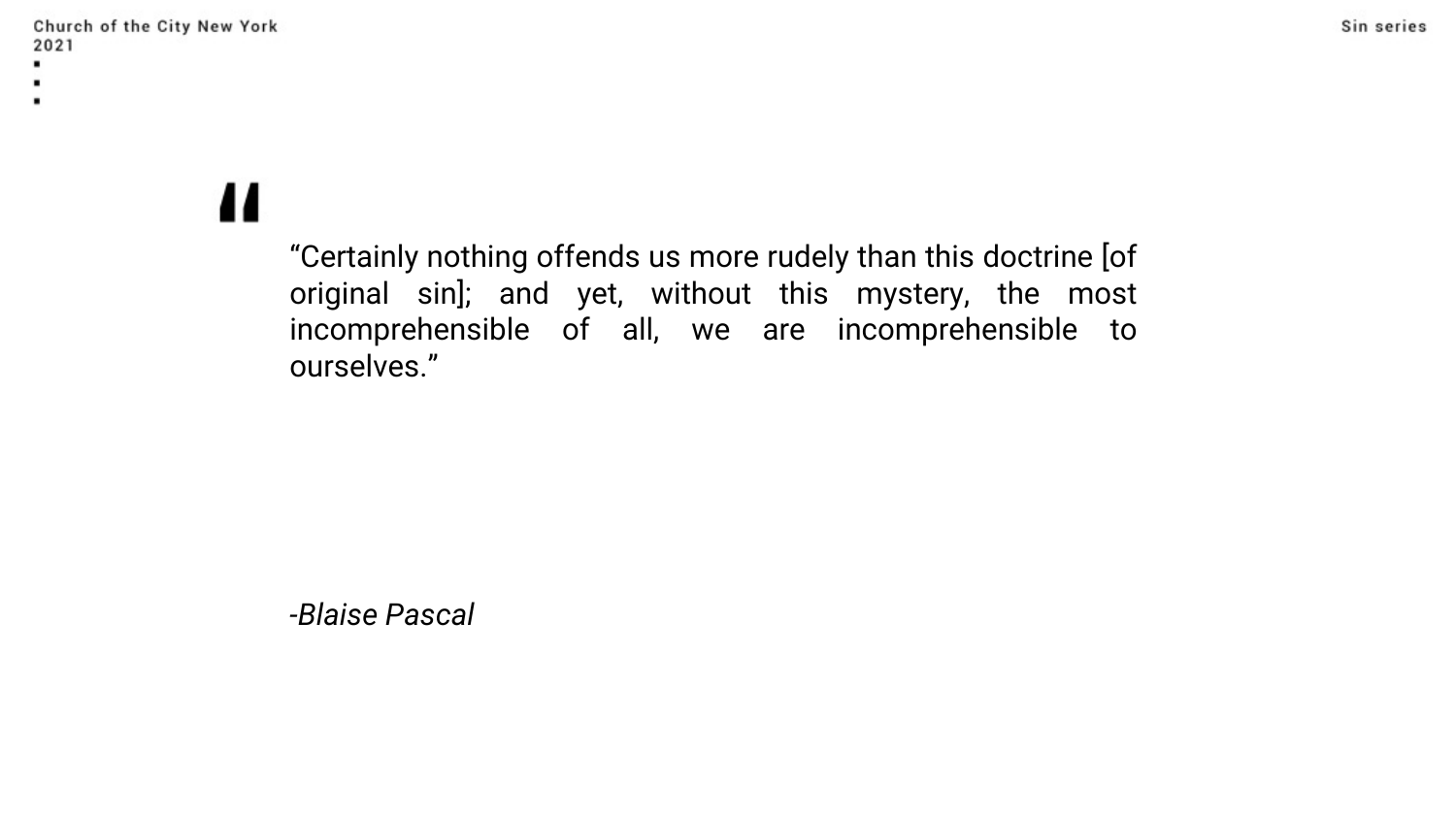**TIES** 

## Raising Children Without the Concept of Sin

My religious fundamentalist childhood was built around the fear of sin. My daughters don't even know the word.



Yvetta Fedorova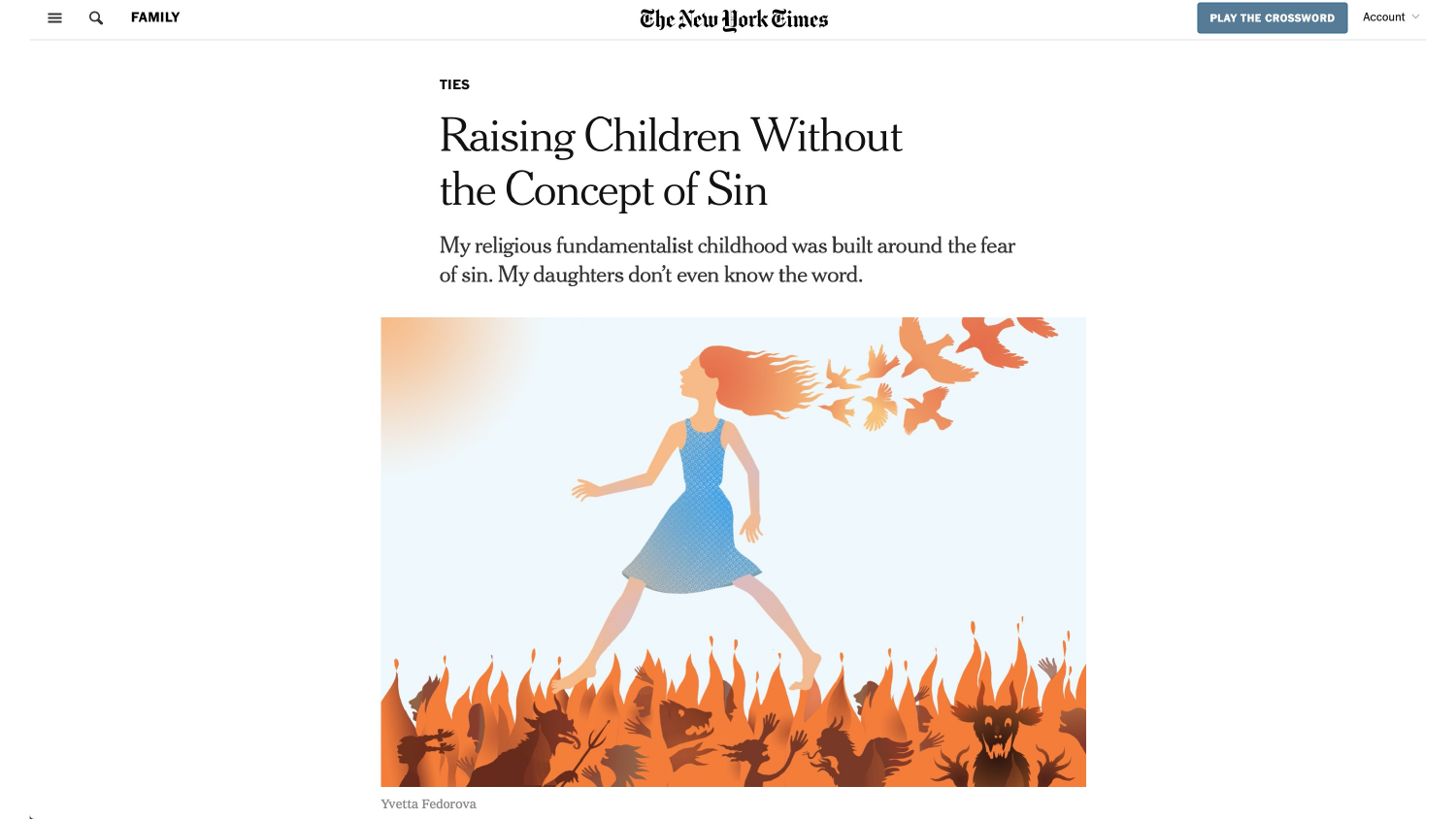# 11

"The only redemption people like me can offer is a manmade social utopia, in which social conditions are such that kindness is a lot more frequent than malice."

*-Richard Rorty*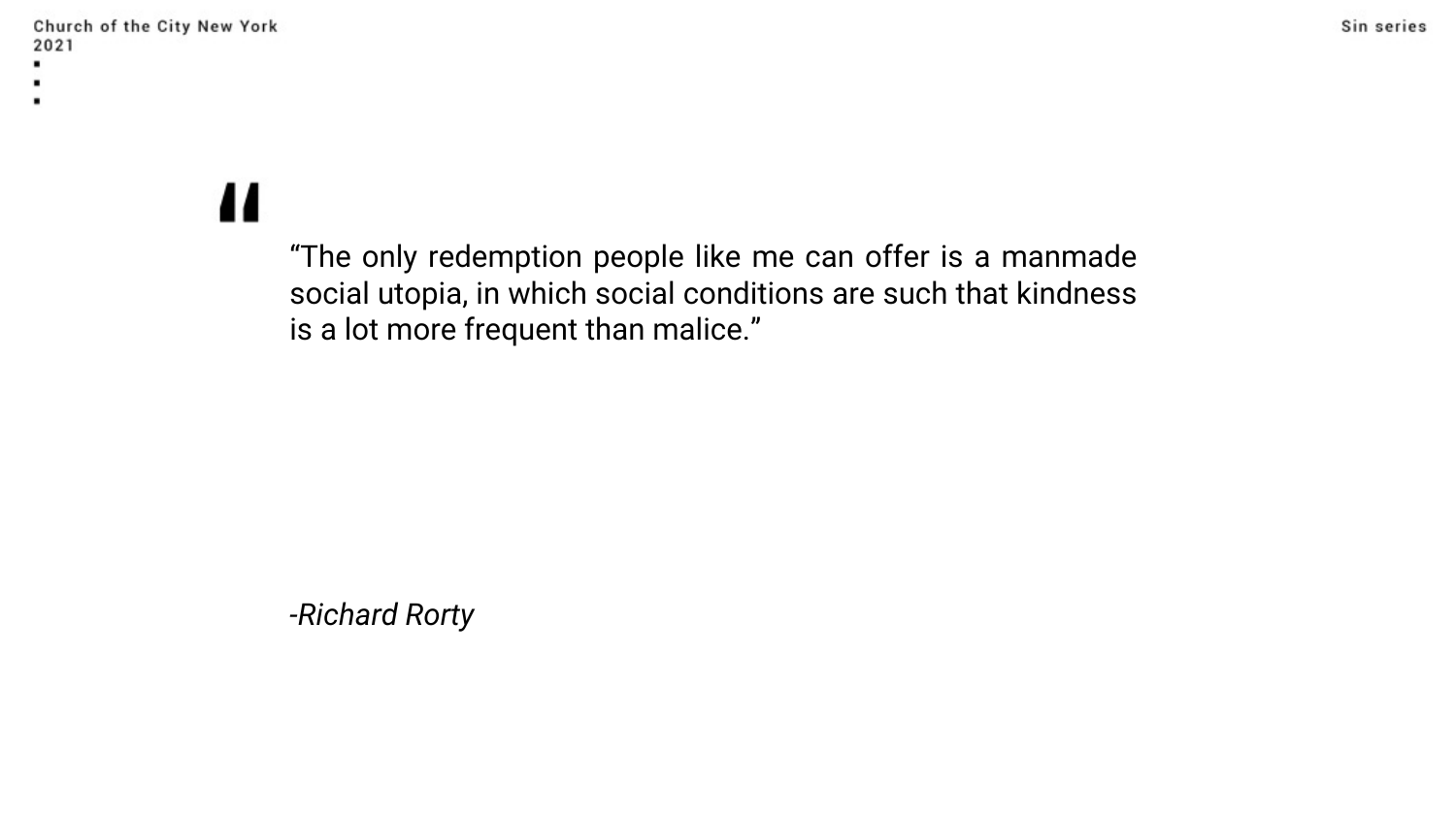The question isn't whether you're going to believe, but who; it's not merely about what to believe, but who to entrust yourself to. Do you really want to trust yourself? Do we really think humanity is our best bet? Do we really think we are the answer to our problems, we who've generated all of them?

*-James K.A. Smith*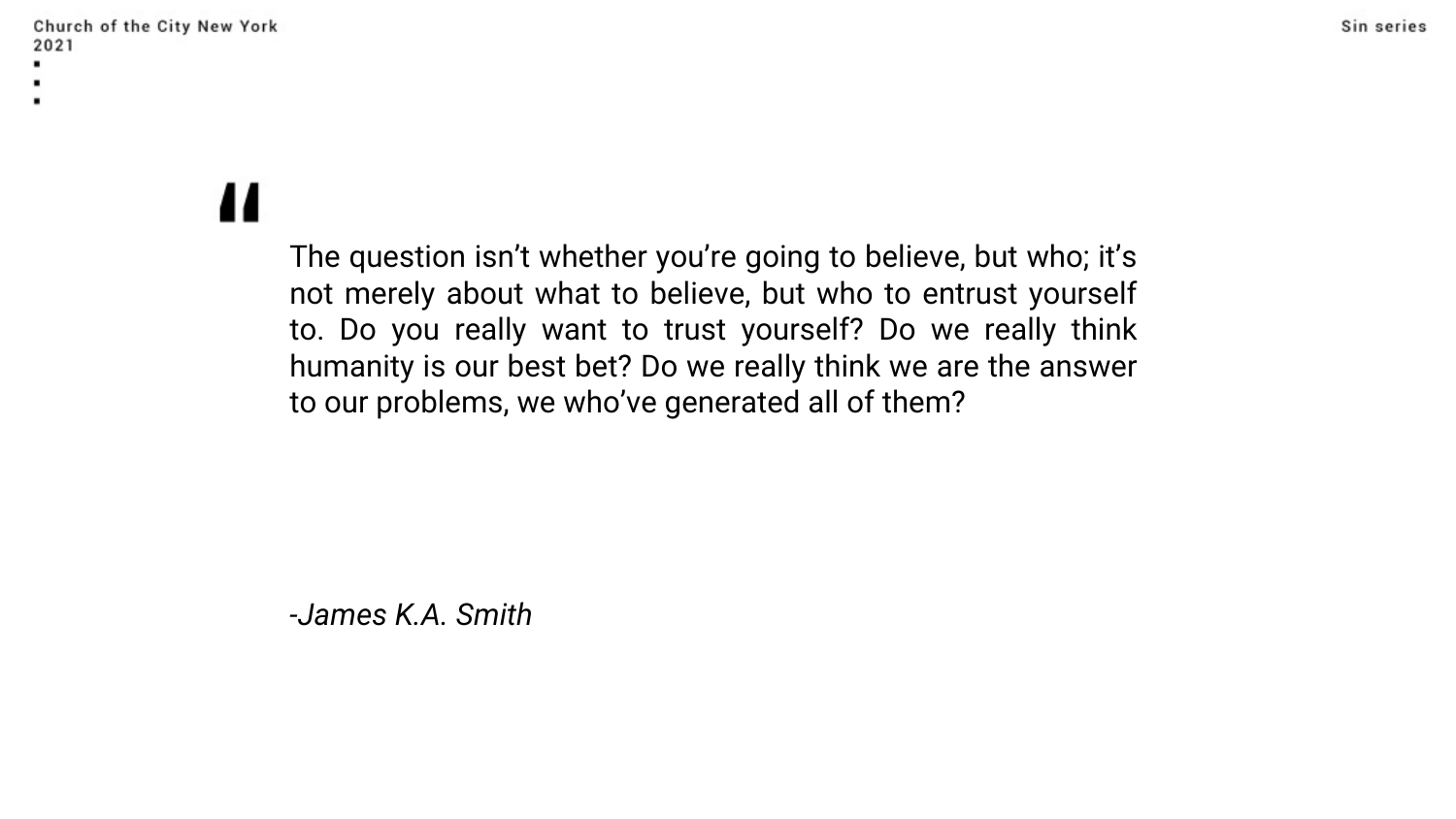The heart of understanding the difference between "sins" and "Sins" is a deconstruction of modern, Victorian notions of wrongdoing. Let us be quite clear about what Sin is. Let us not trivialize it or domesticate it. Sin is not a matter of a few sins here and a few sins there. What is Sin? Sin is the basic condition of man, the condition of rebellion against God, in his place. Sin is 'mankind's essential ill-ness,' it is a condition we are all heir to, it is a demonic Power that enslaves us and binds us and prevents us from being either free or good.

*-Fleming Rutledge*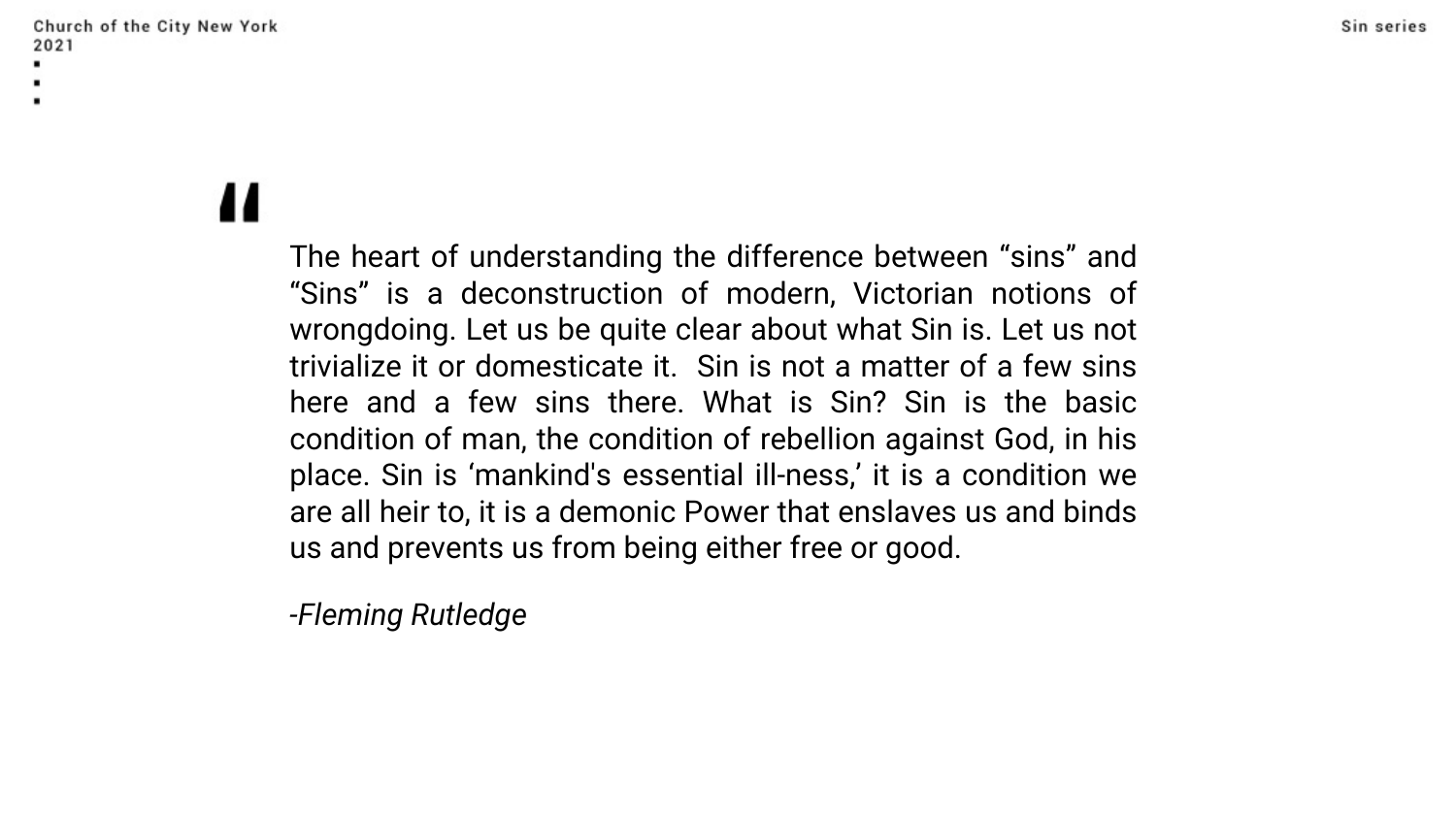We are responsible before God for Sin, and yet we are unable to liberate ourselves from its grip. We are in a desperate situation, deserving of God's Wrath and marked out for his judgment, each of us individually and all of us collectively. Indeed, it is only by endeavoring to look Sin straight in the face that we are able to understand grace  $-$  sentimental evasions are long-range cruelties

*-Fleming Rutledge*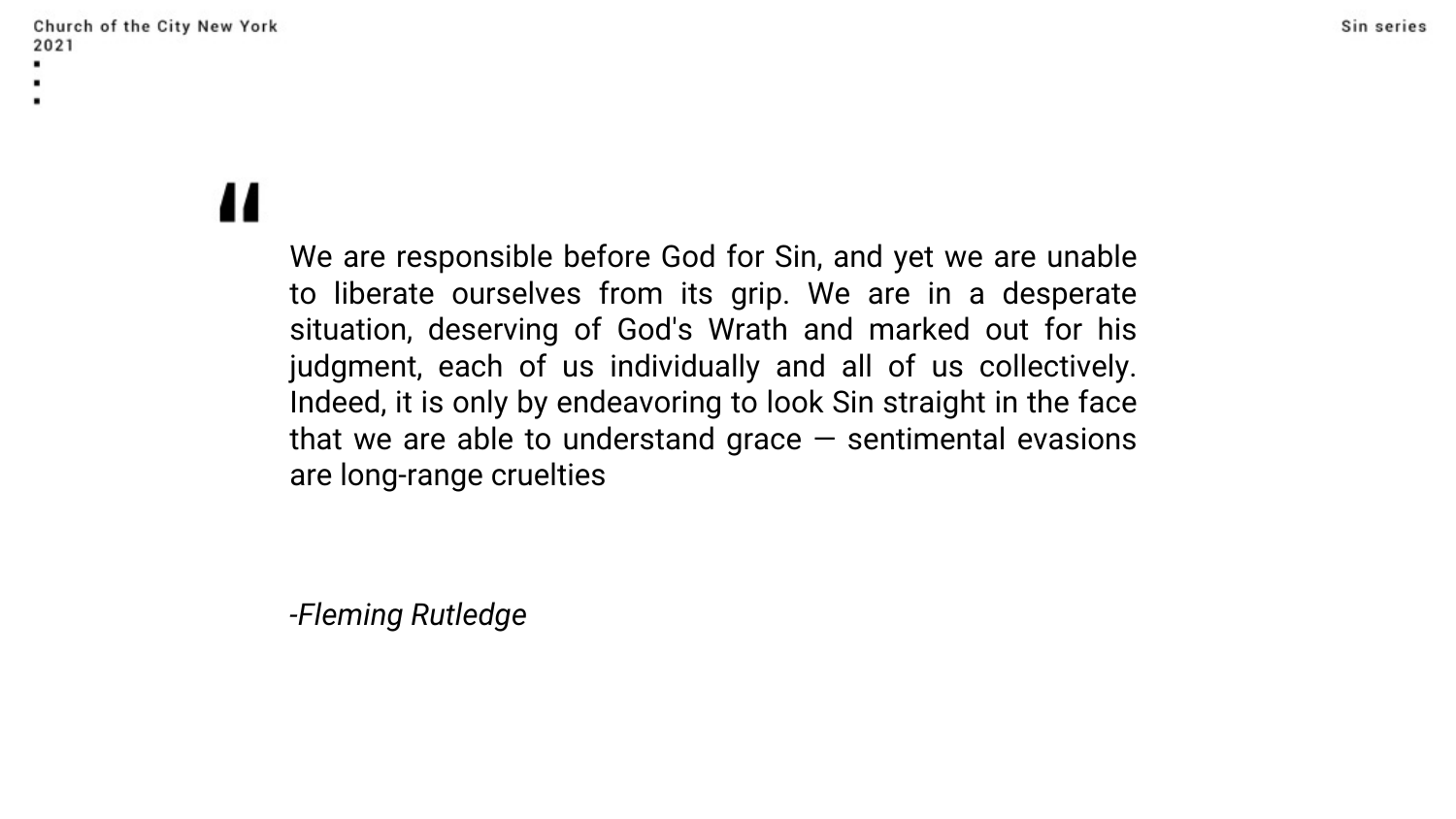- 
- 
- 
- 

Sin series

# REBELLION, LIES AND "THE SOVEREIGNTY OF SELF"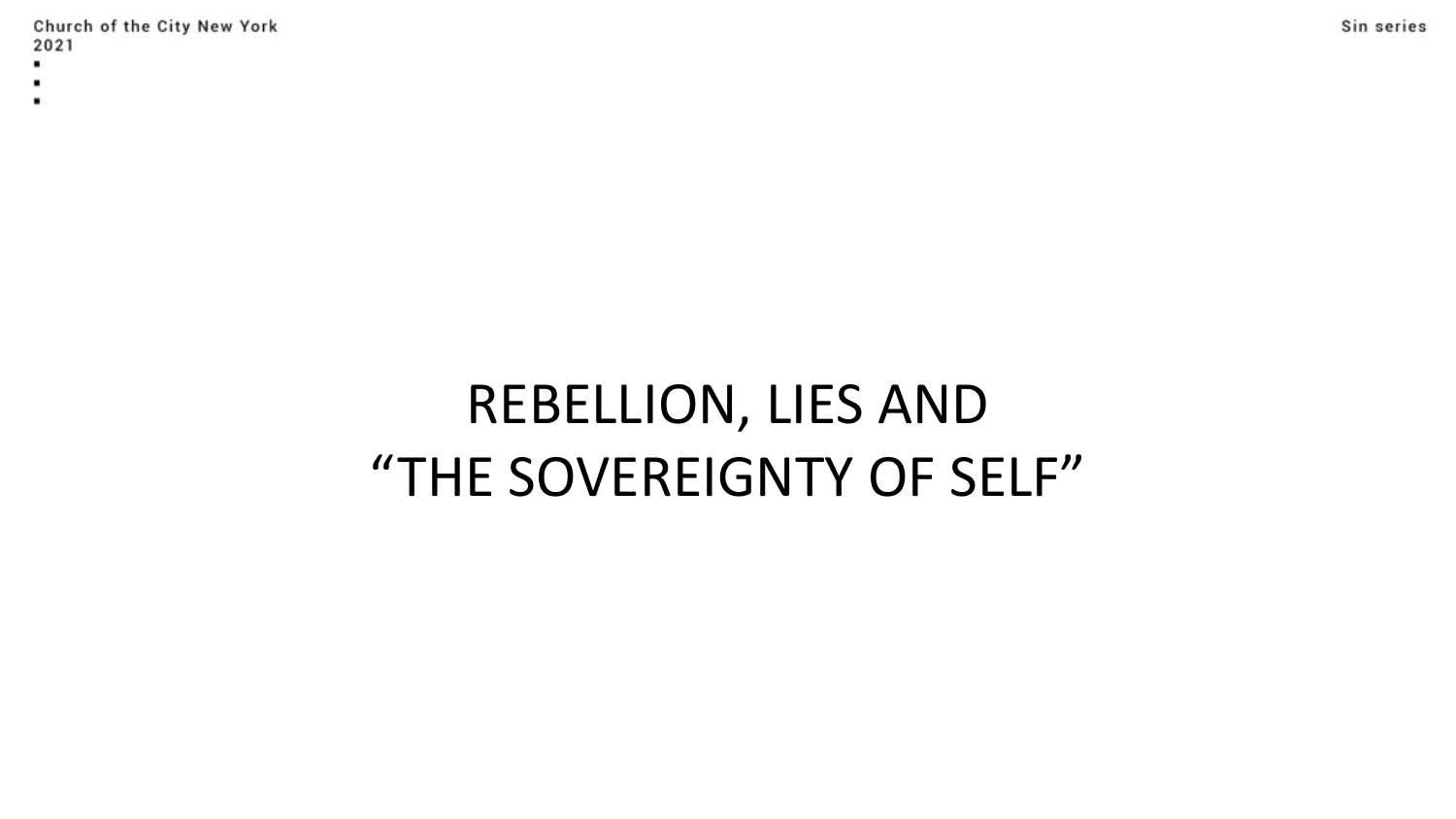- 
- 

A CHARACTER ASSASSINATION OF GOD'S GOODNESS

Sin series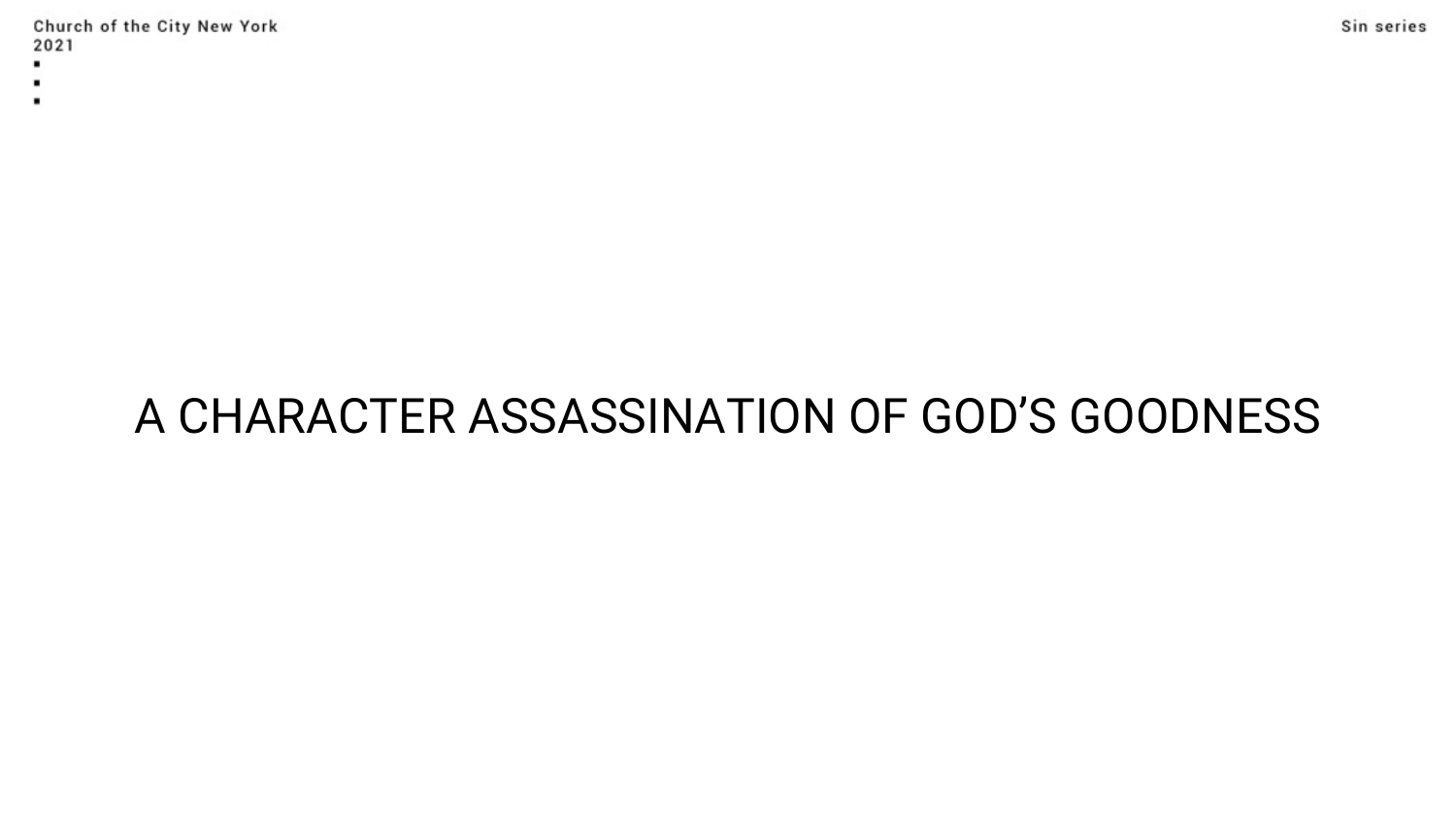## GENESIS 3: 1

Now the serpent was more crafty than any of the wild animals the Lord God had made. He said to the woman, "Did God really say, 'You must not eat from any tree in the garden'? "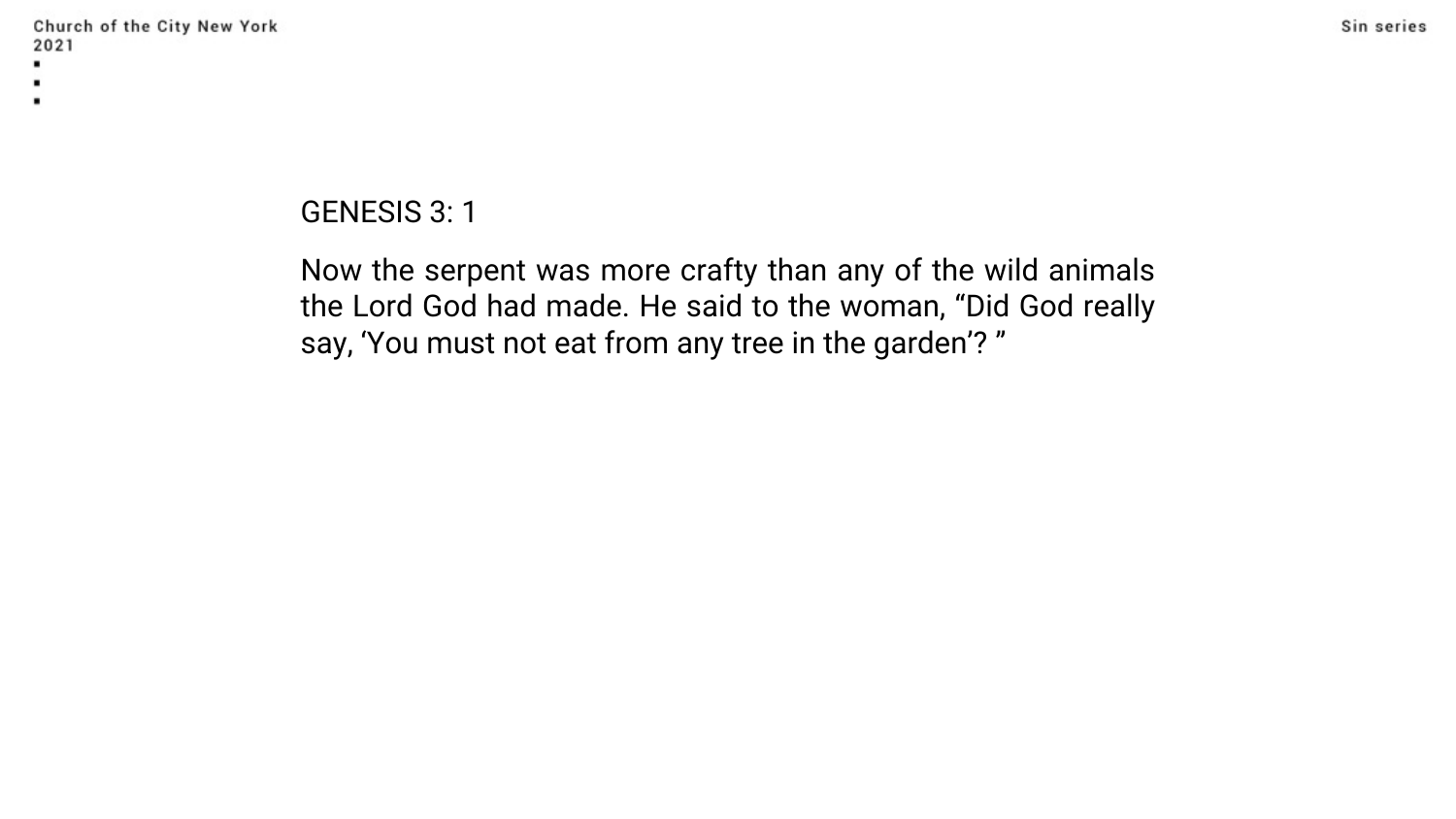Sin series

#### Church of the City New York 2021

Even the briefest of glances over the "Mind, Body, Spirit" or "Popular Psychology" sections of a high-street book shop leaves you in no doubt that the pursuit of self-awareness, selfesteem, wholeness and well-being is paramount. To be selfcentered is a twenty-first century virtue, for no "Other" can be trusted to being the "good life" craved by the postmodern. One who fails at "project self" (a failure defined by the individual's own ideas of success based upon cultural and social influences) must gaze into the mirror and confess: "Against you alone have I sinned."

*-Alan Mann*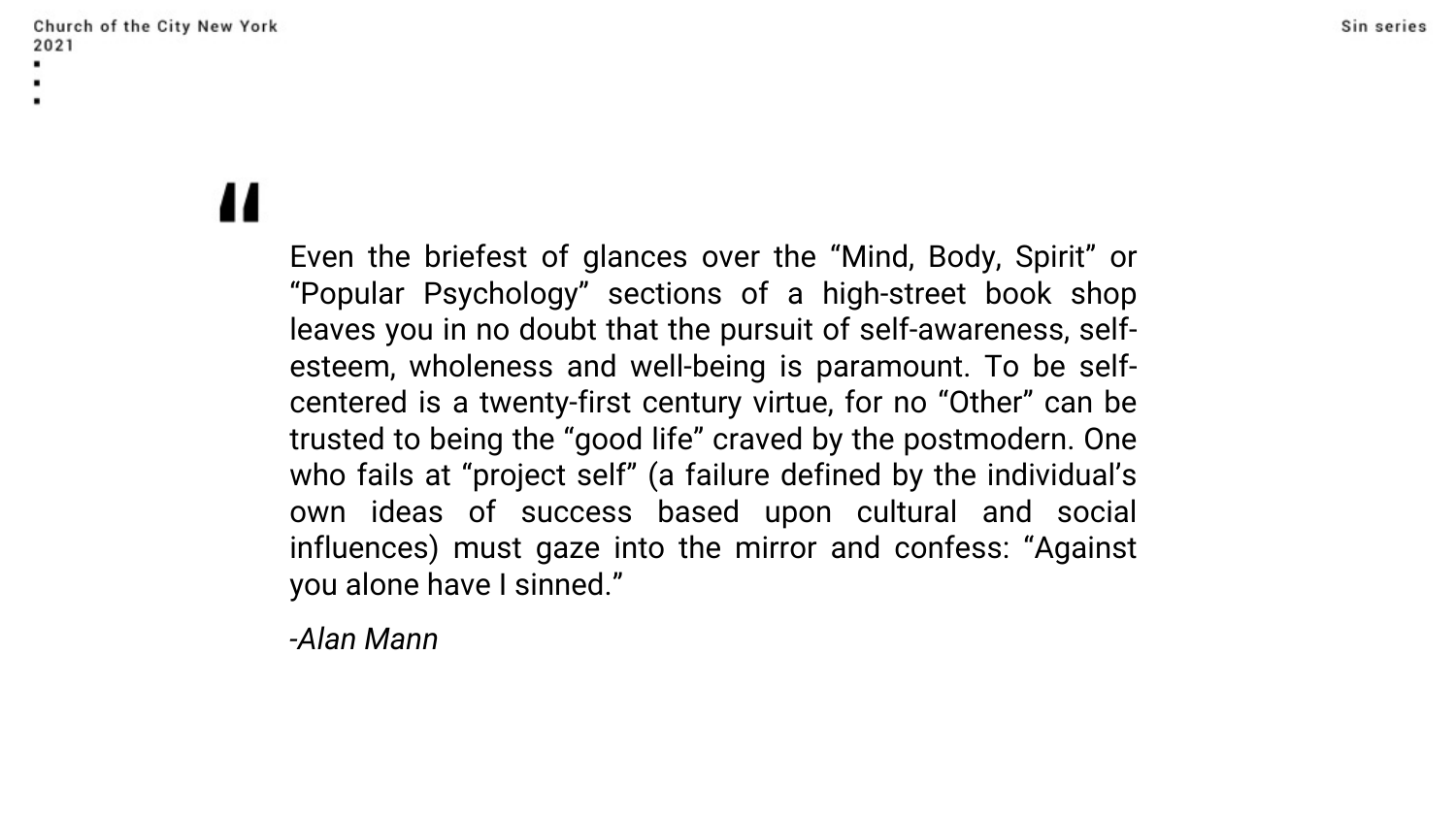- 
- 
- 
- 

# LIES ABOUT AUTONOMY AND FLOURISHING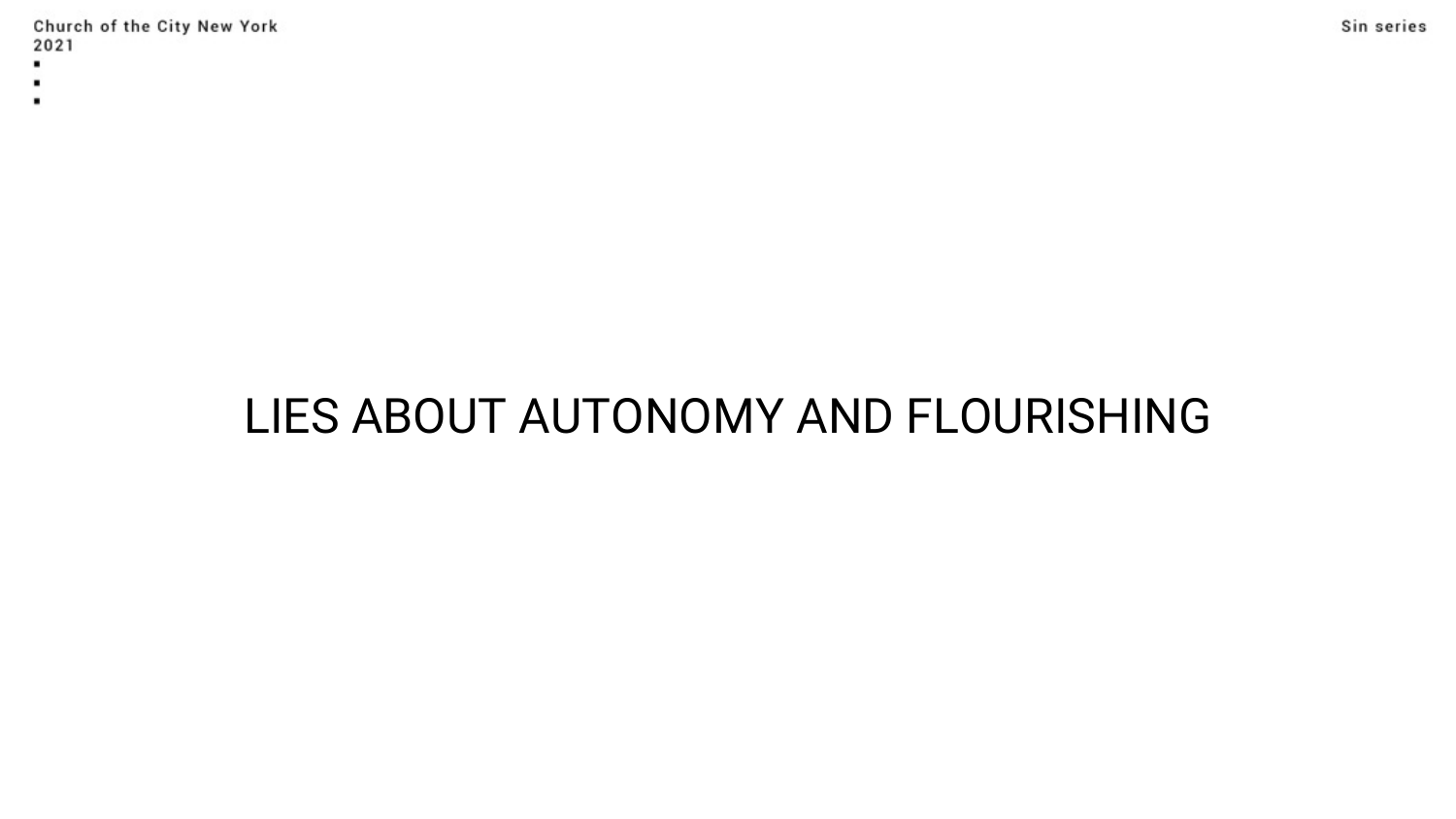## GENESIS 3: 5

"For God knows that when you eat from it your eyes will be opened, and you will be like God, knowing good and evil."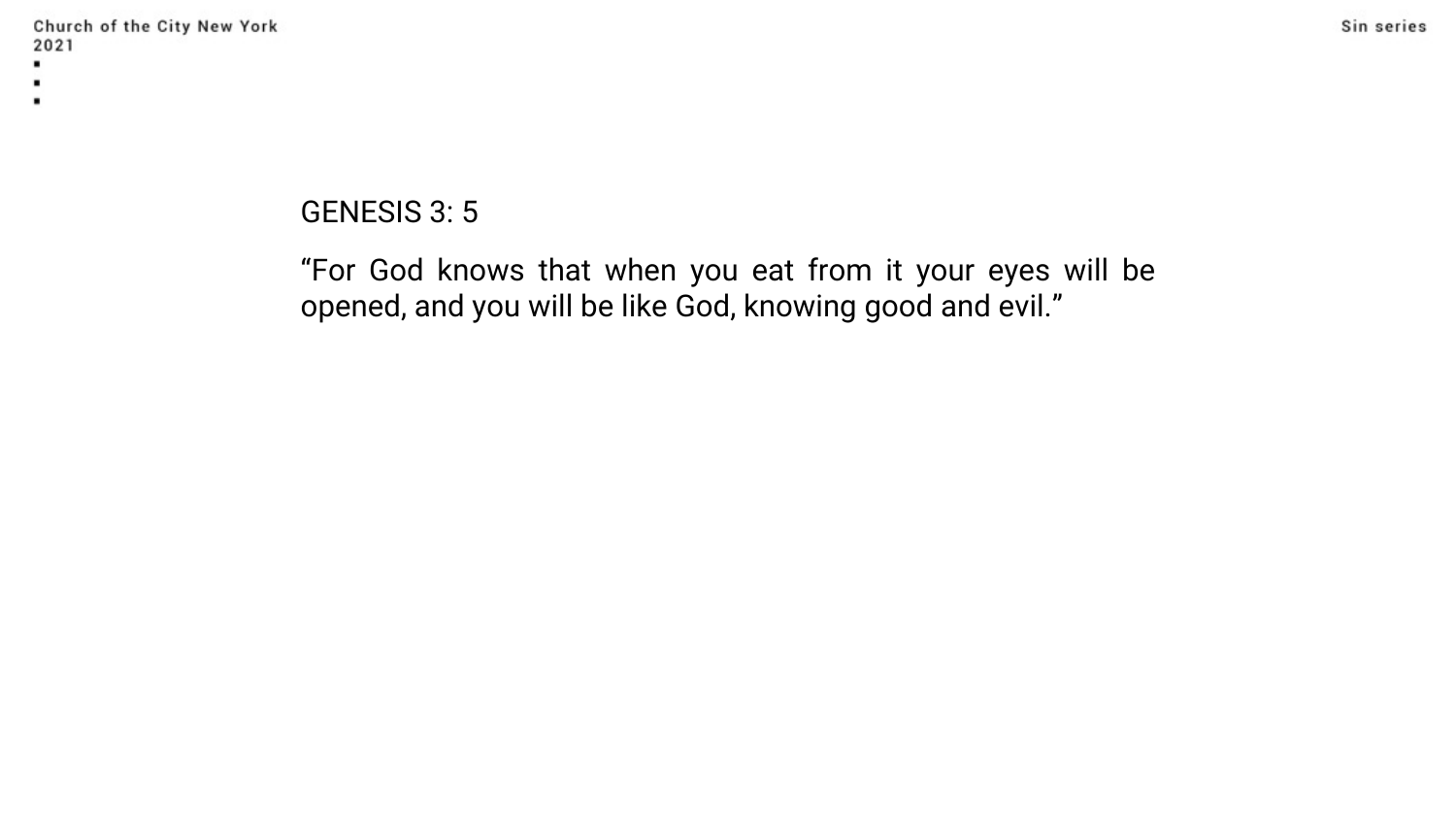- 
- 
- 
- 

## FREEDOM FROM, FREEDOM TO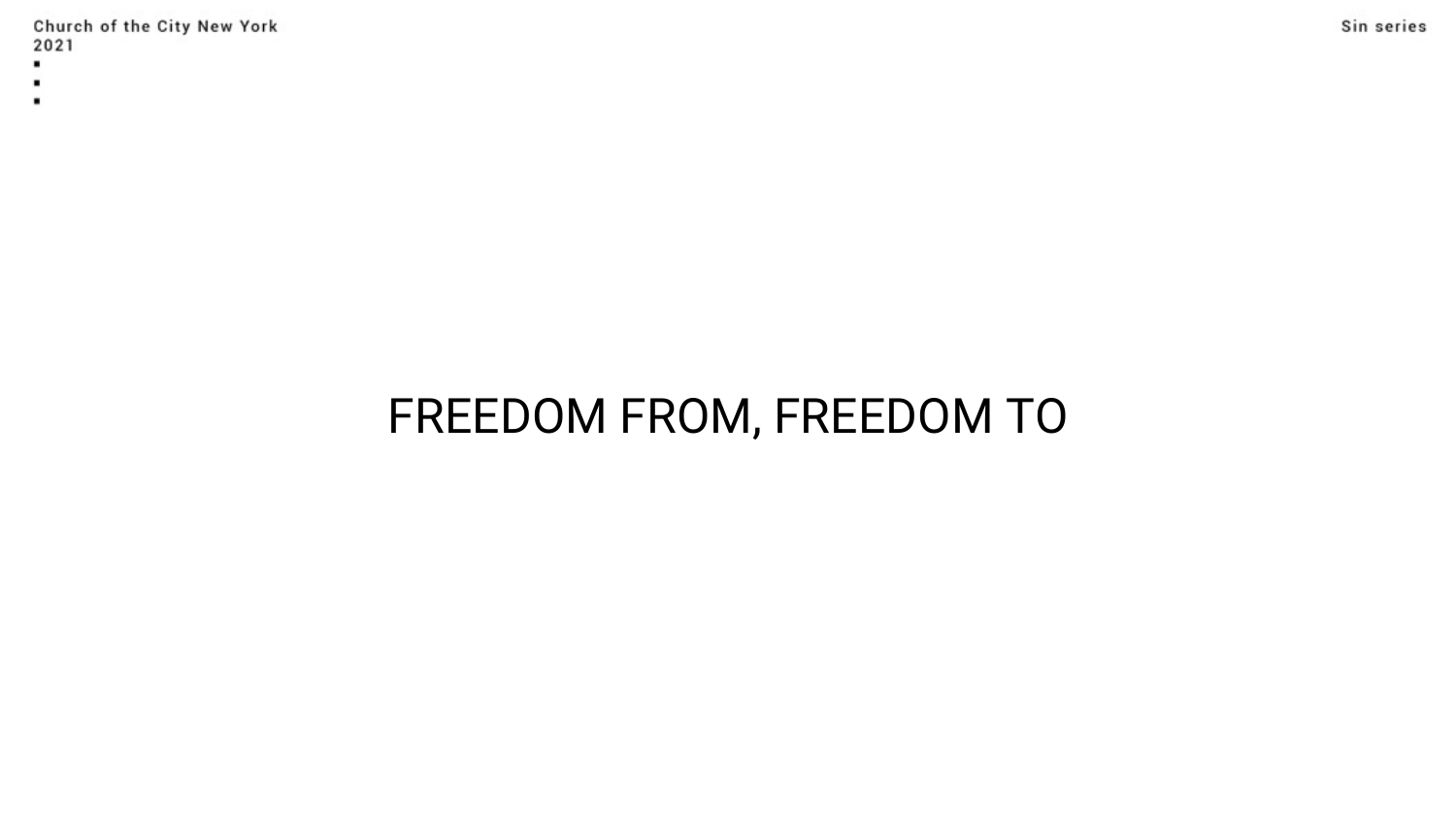# 11

"At the heart of liberty is the right to define one's own concept of existence, of meaning, of the universe, and of the mystery of human life."

*-Justice Anthony Kennedy*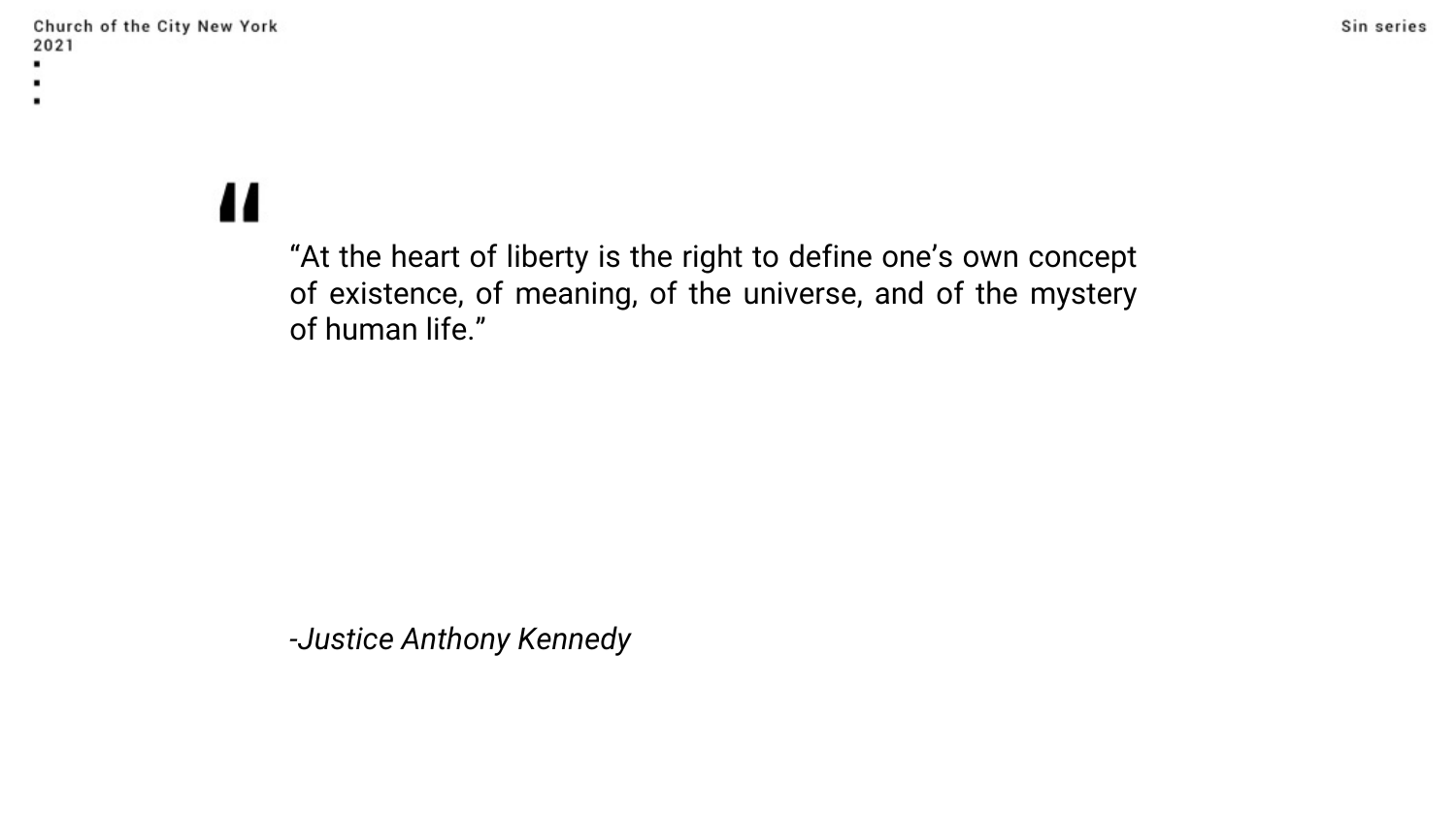- 
- 
- 
- 

LIES ABOUT THE CONSEQUENCES OF SIN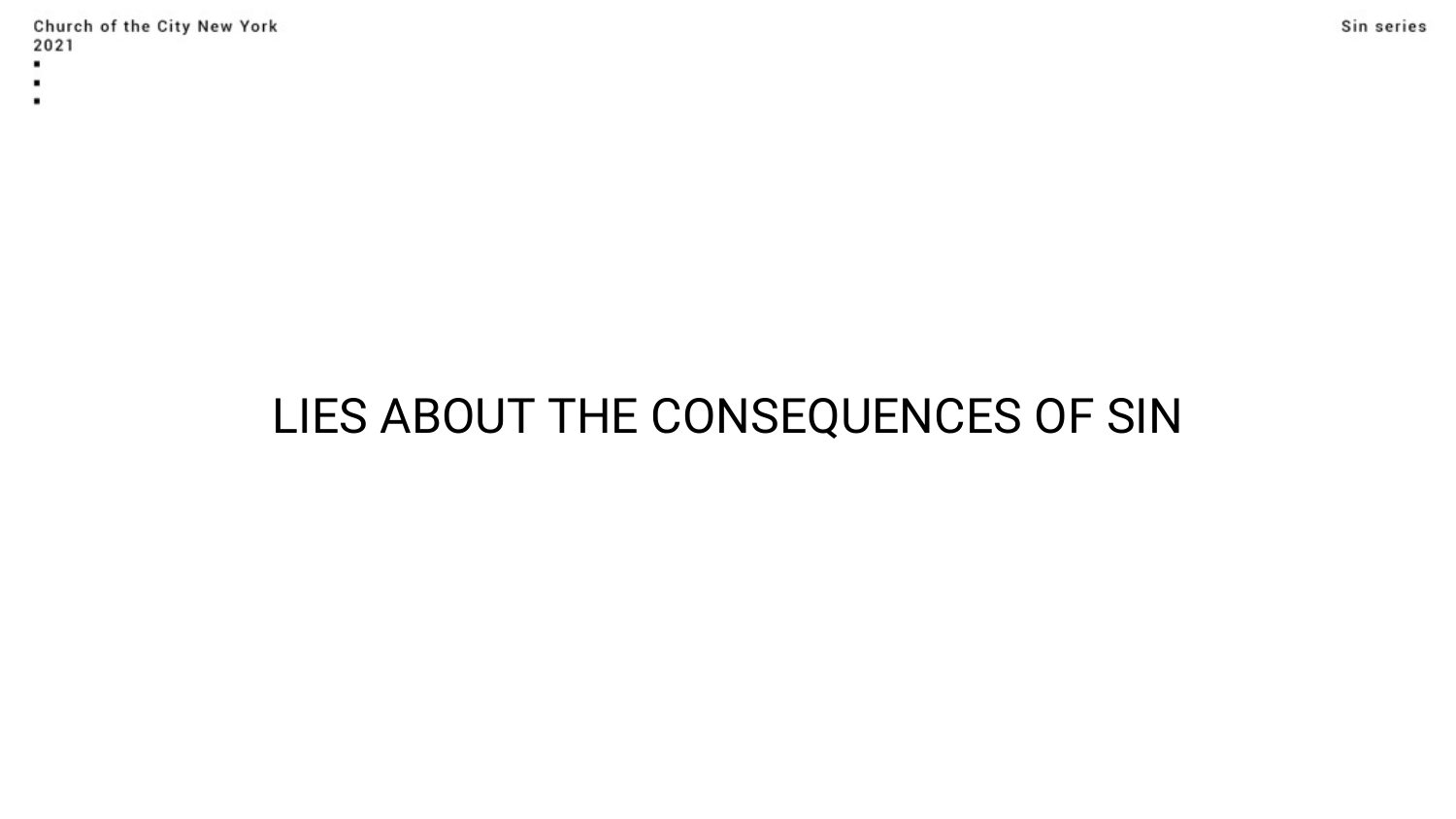## GENESIS 3: 4

"You will not certainly die," the serpent said to the woman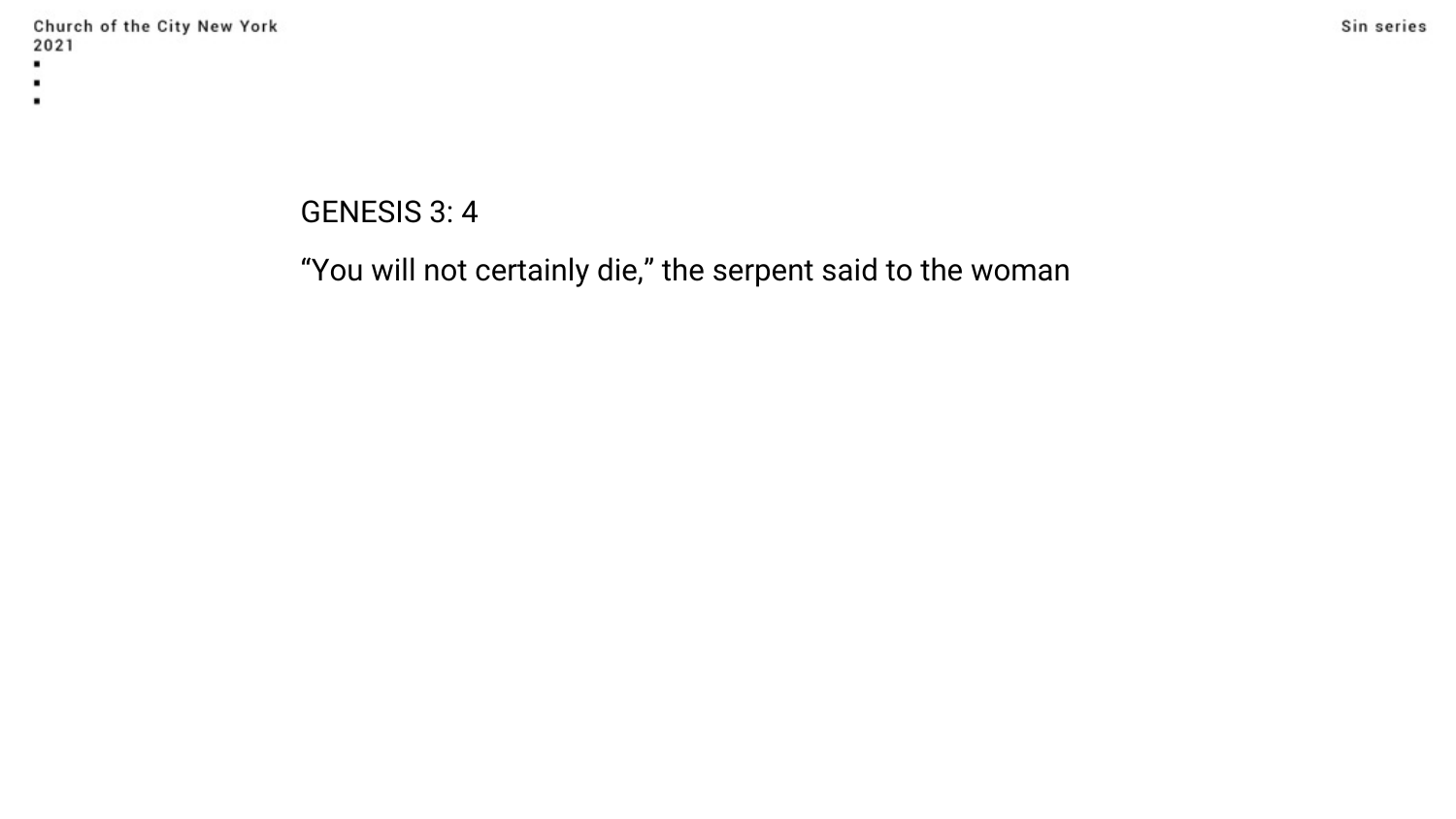$\blacksquare$ Sin is the suicidal abandonment of joy.

*-John Piper*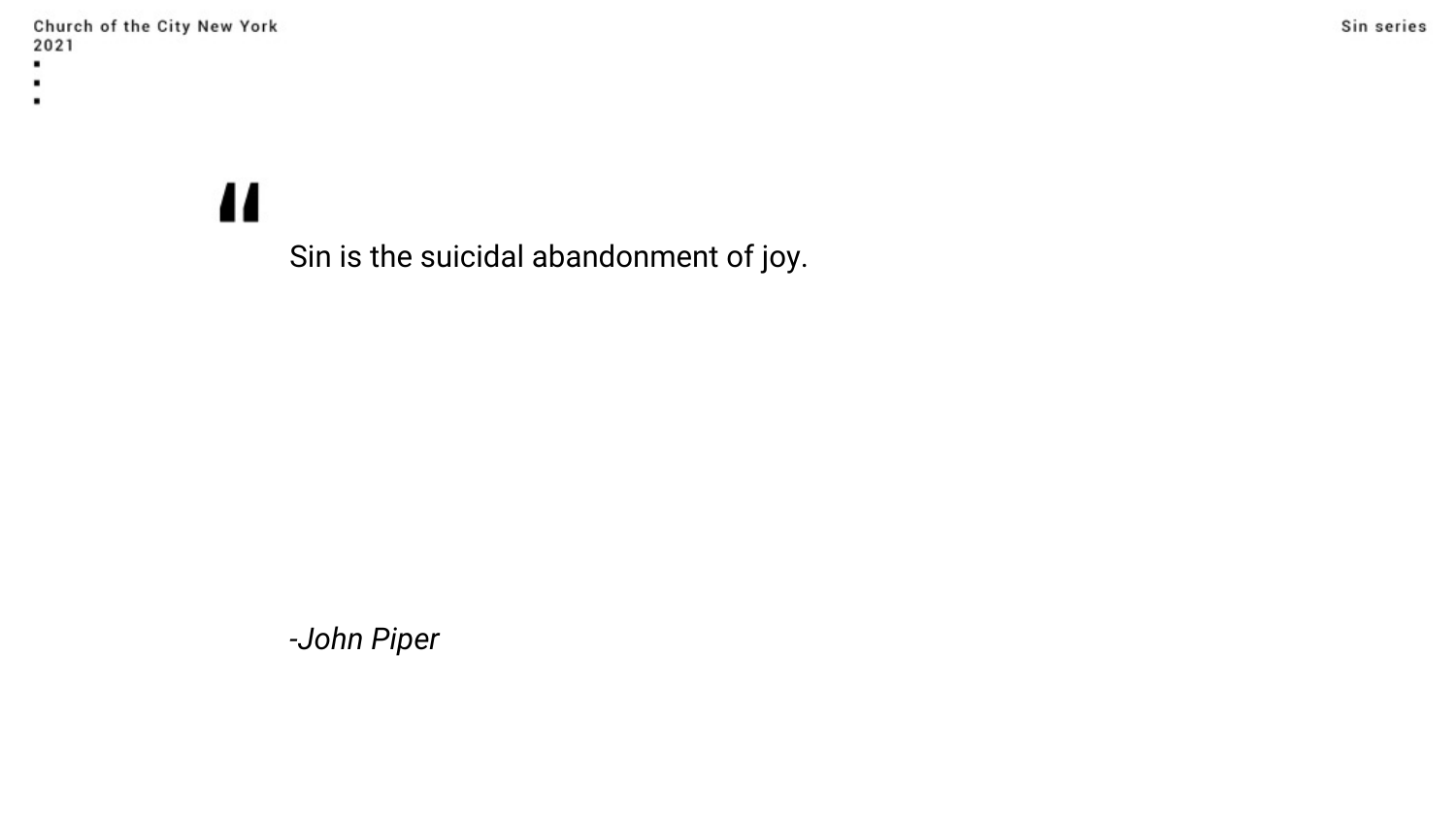Sin series

#### Church of the City New York 2021

It is a terrible and terrifying thing to know what you want to be and then realize you're the only one standing in your way—to want with every fiber of your soul to be someone different, to escape the "you" you've made of yourself, only to fall back into the self you hate, over and over and over again. After the thrill of independence and experiments in self-actualization, drinking your so-called "potential for Being" to the dregs, when the exhaustion starts to set in and then eventually morphs into a kind of self-disgust, you can reach a point where you know you want a different life but are enchained to the one you've made.

*-James K.A. Smith*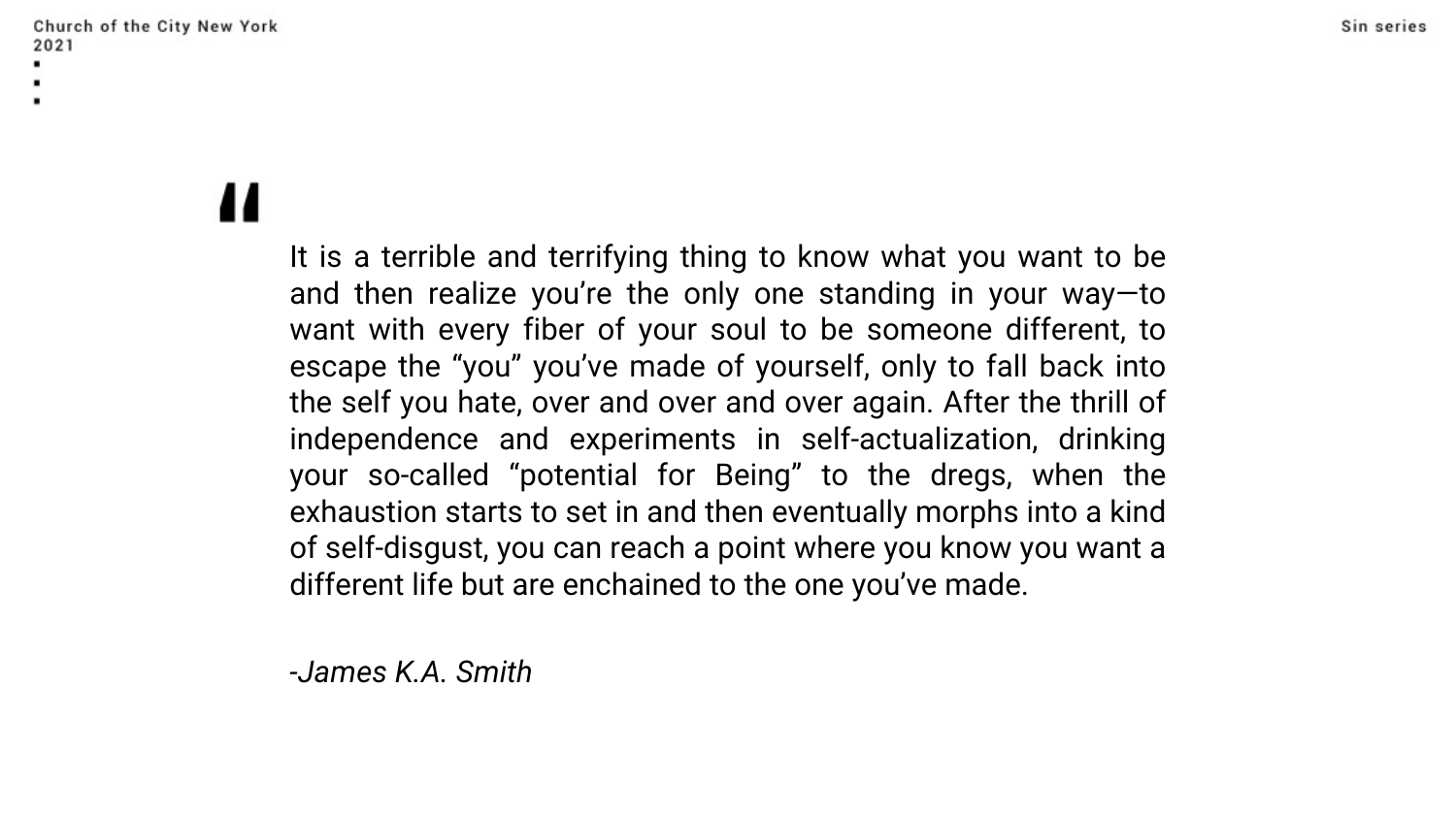# $\mathbf{u}$

"For wherever the human soul turns itself, other than to you, it is fixed in sorrows, even if it is fixed upon beautiful things."

*-St Augustine*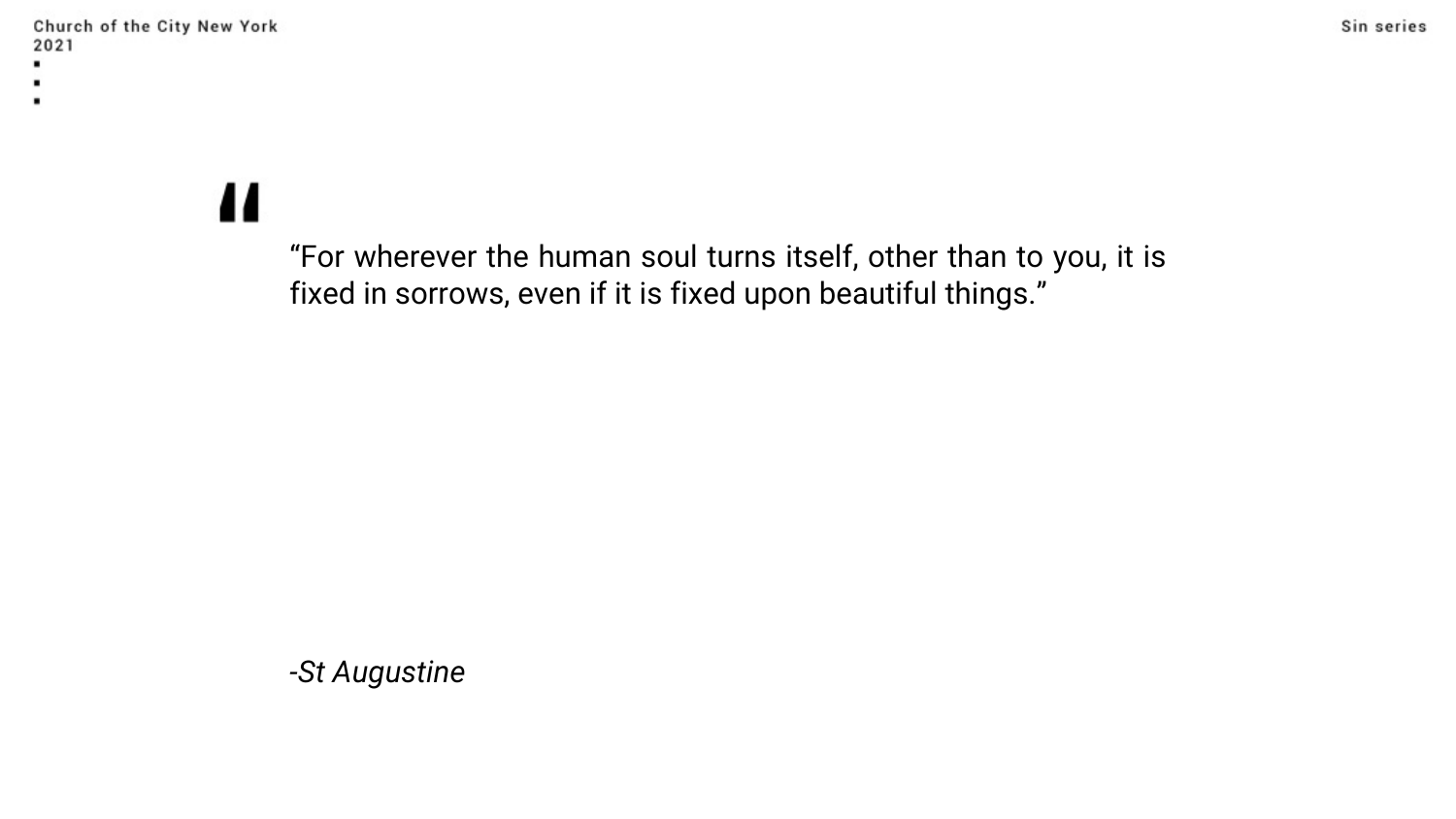- 
- 
- 

Sin series

# **REBELLION AGAINST GOD**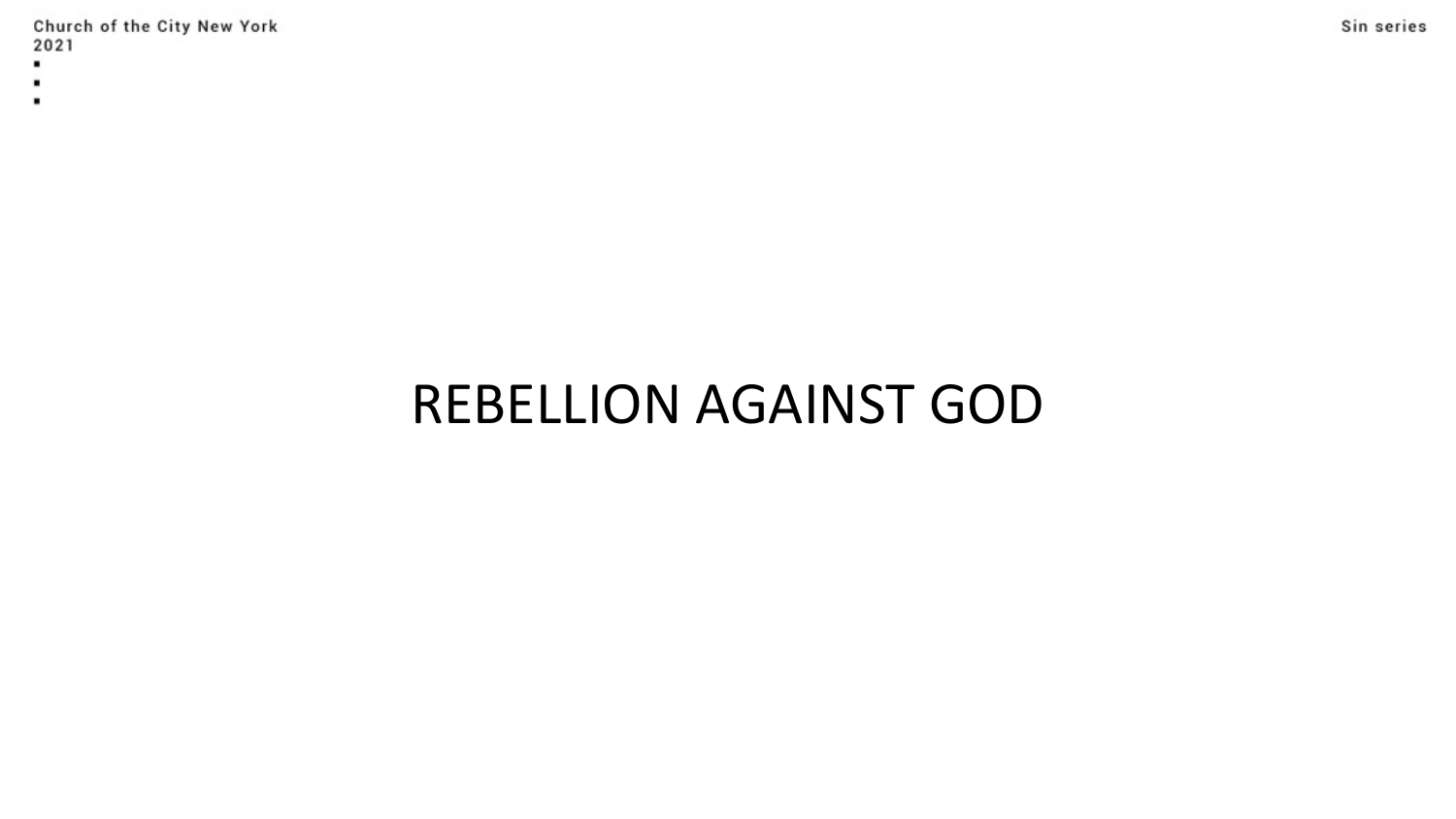### GENESIS 3: 6

When the woman saw that the fruit of the tree was good for food and pleasing to the eye, and also desirable for gaining wisdom, she took some and ate it. She also gave some to her husband, who was with her, and he ate it.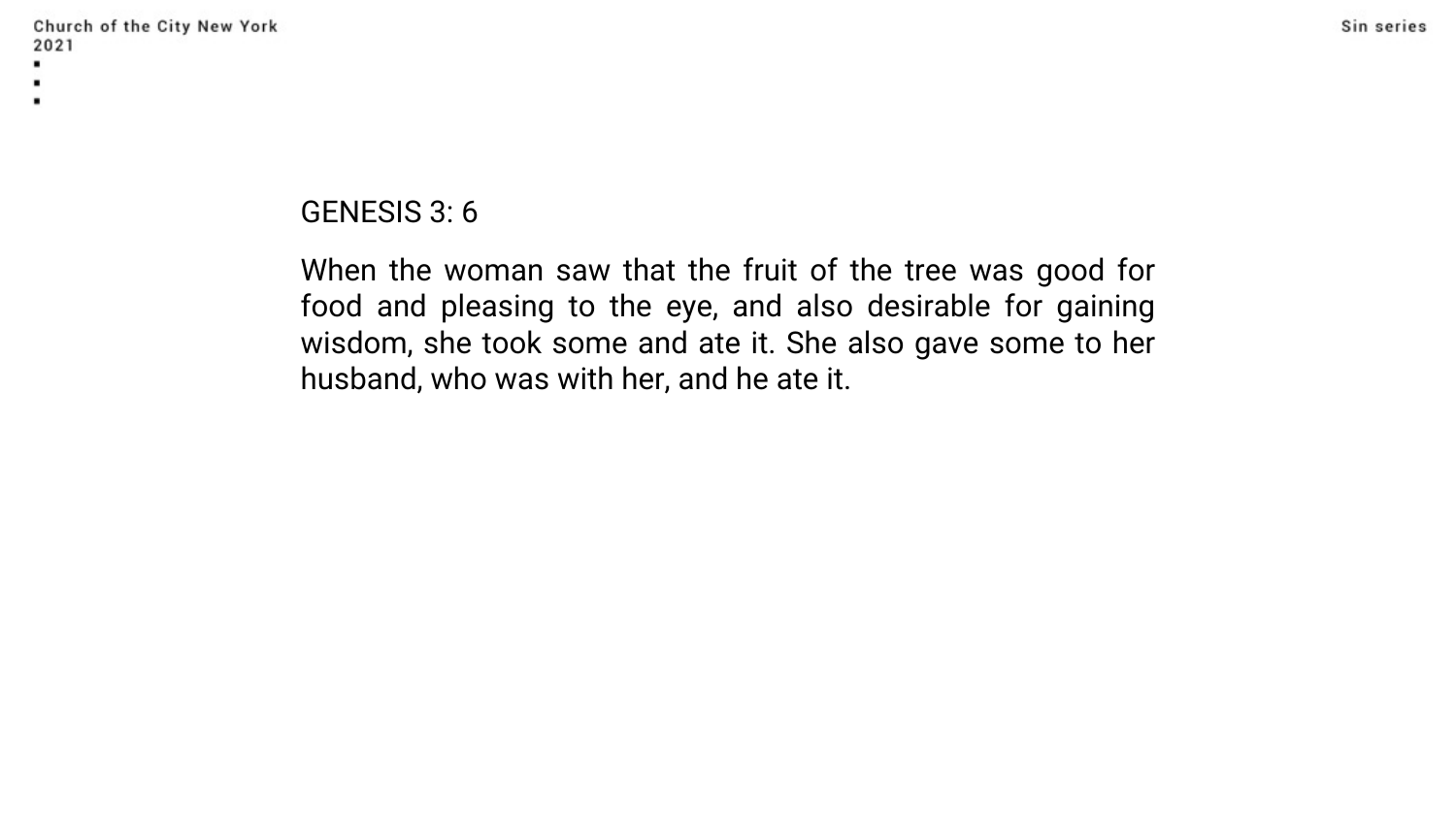# "

All sin has first and finally a Godward force. Let us say that a sin is any  $act - any thought, desire, emotion, word, or deed - or its$ particular absence, that displeases God and deserves blame. Sin is a culpable and personal affront to a personal God

*-Alvin Plantinga*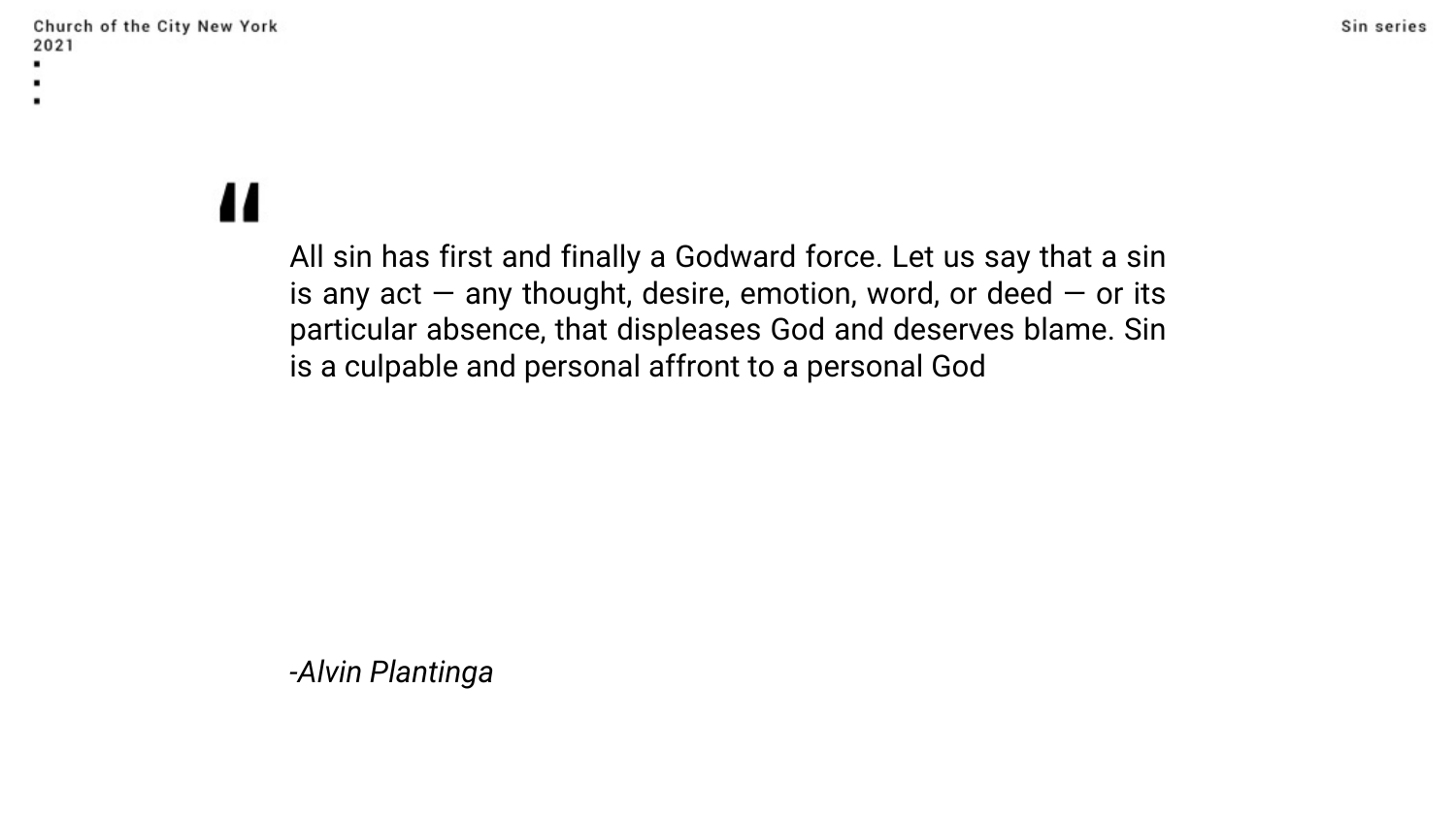- .
- 
- 

Sin series

# LIES WE BELIEVE TODAY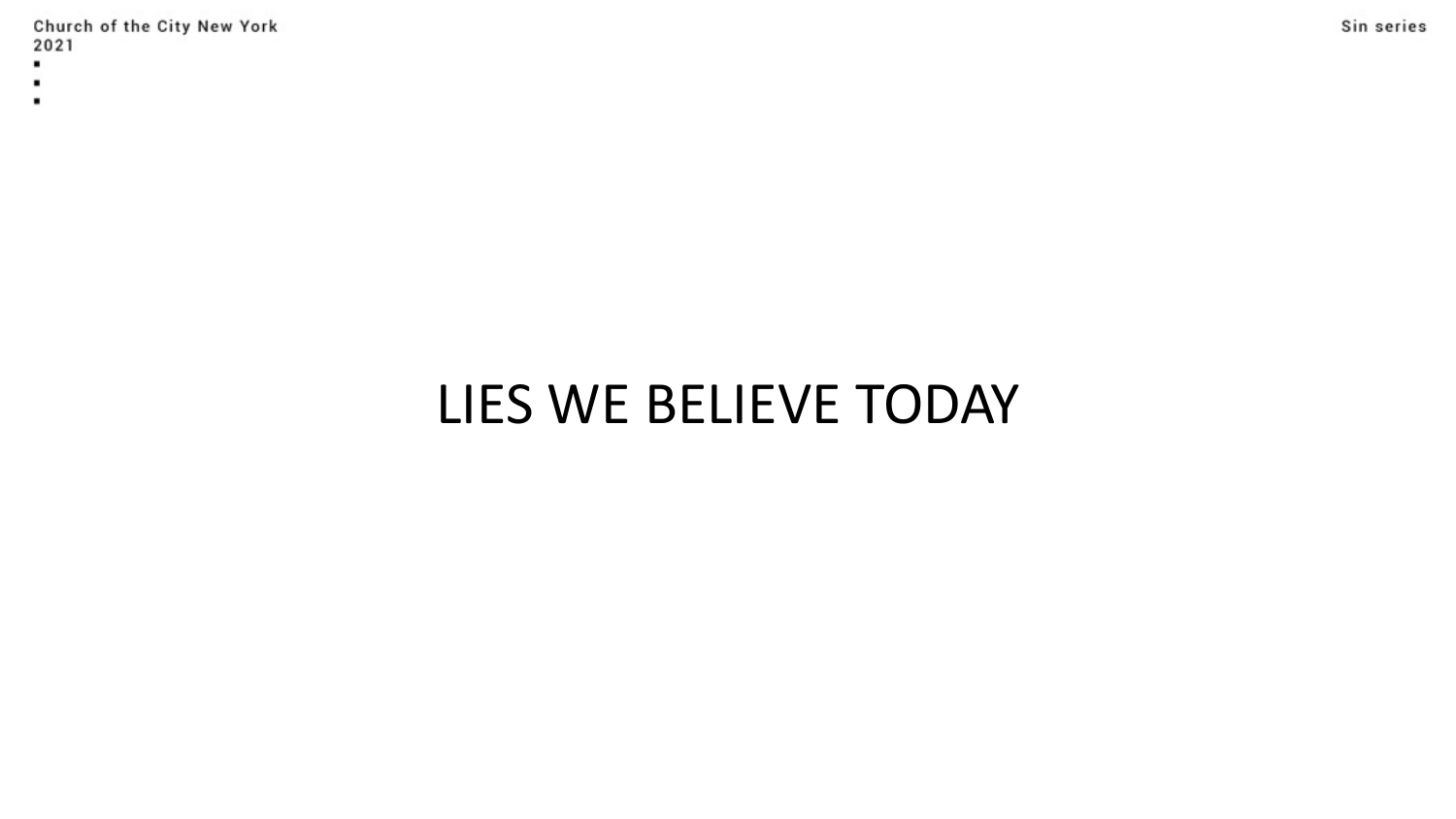The more I make my life, my well-being, my enlightenment, and my success primary, the farther I step from reality. Thus the hellbound do not travel downward; they travel inward, cocooning themselves behind a mass of vanity, personal rights, religiosity, and defensiveness. Obsession with self is the defining mark of a disintegrating soul.

*-Jeff Cook*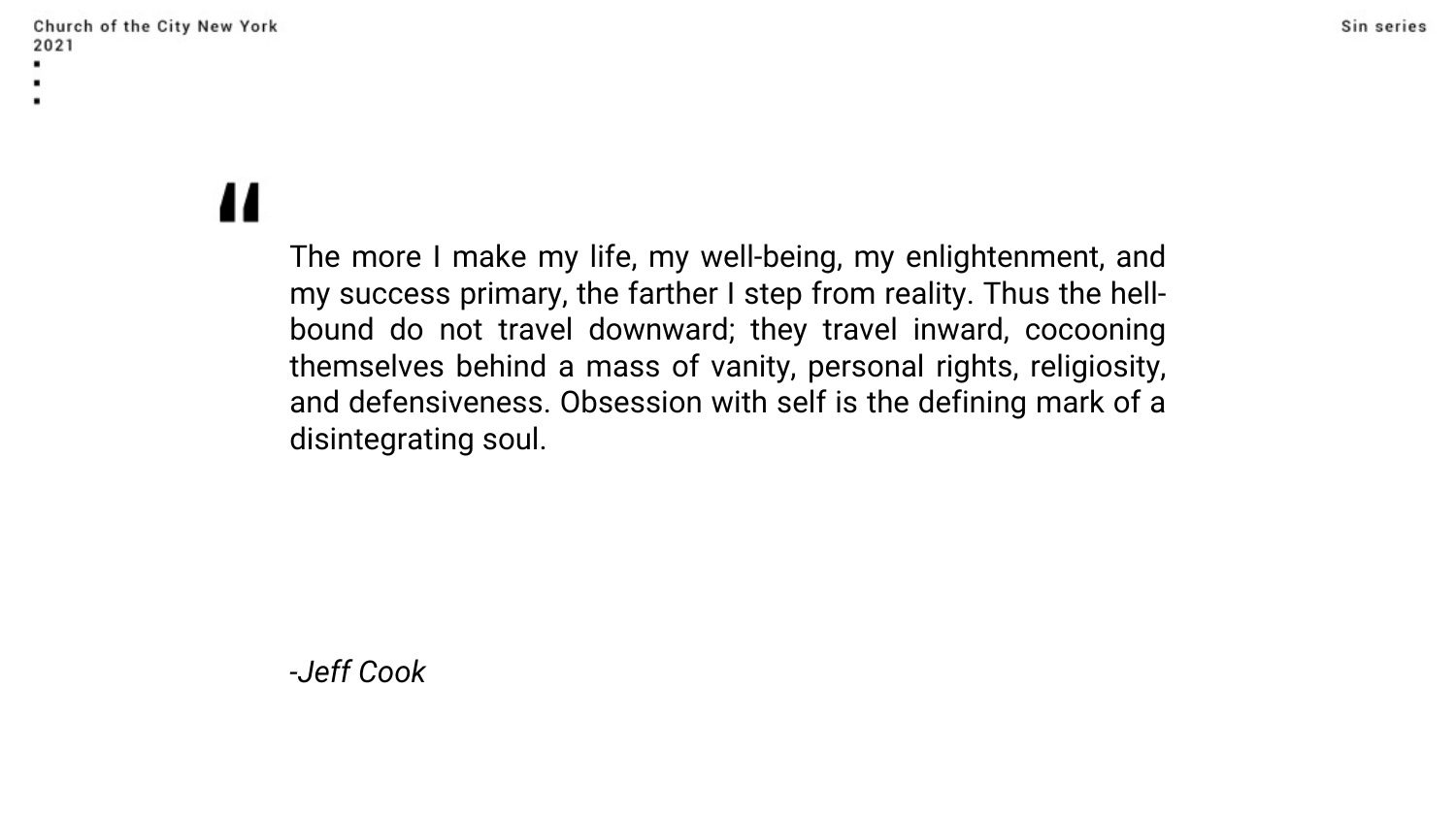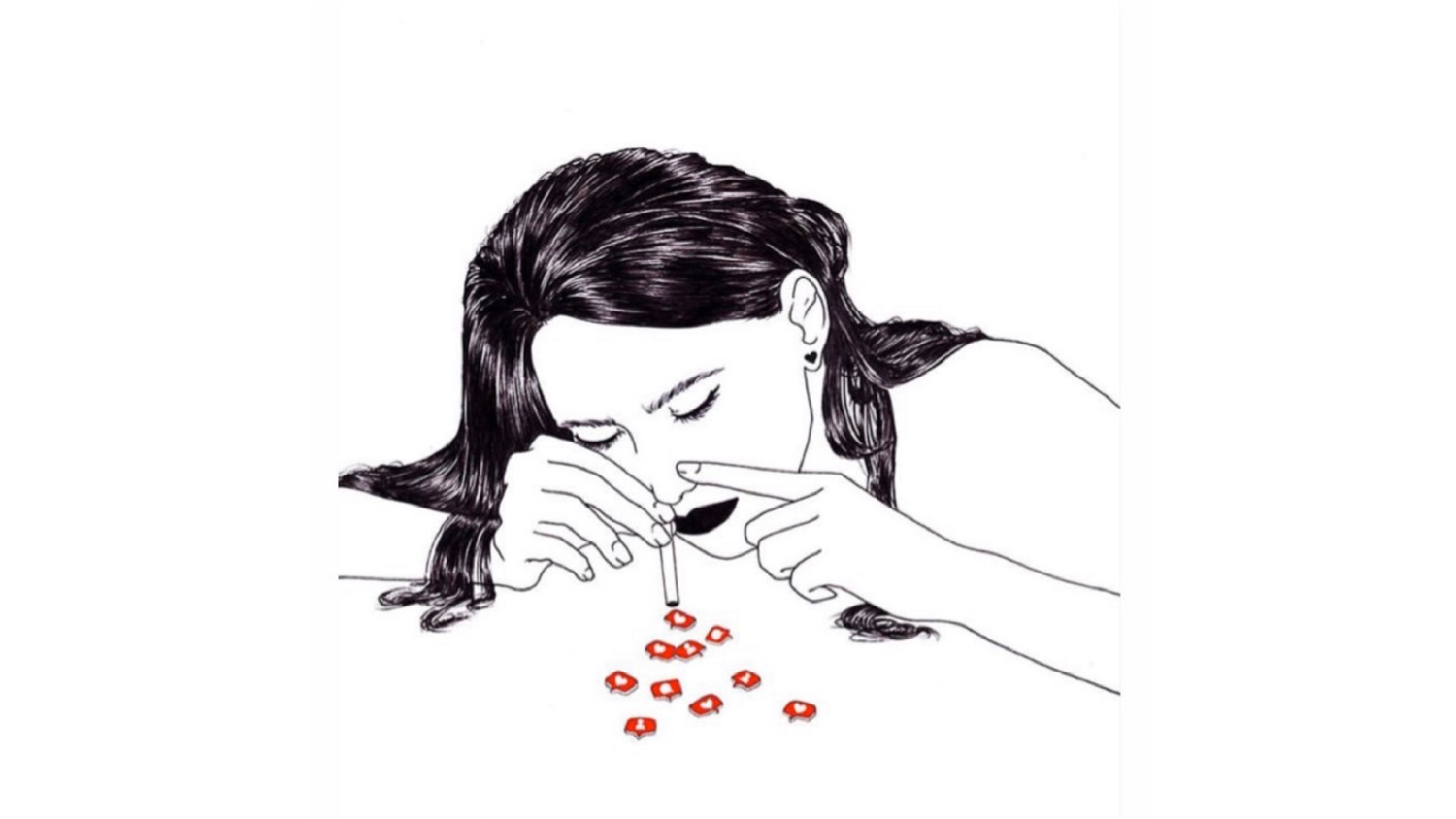- 
- 
- 
- 

Sin series

# THE TRUTH ABOUT SIN AND REBELLION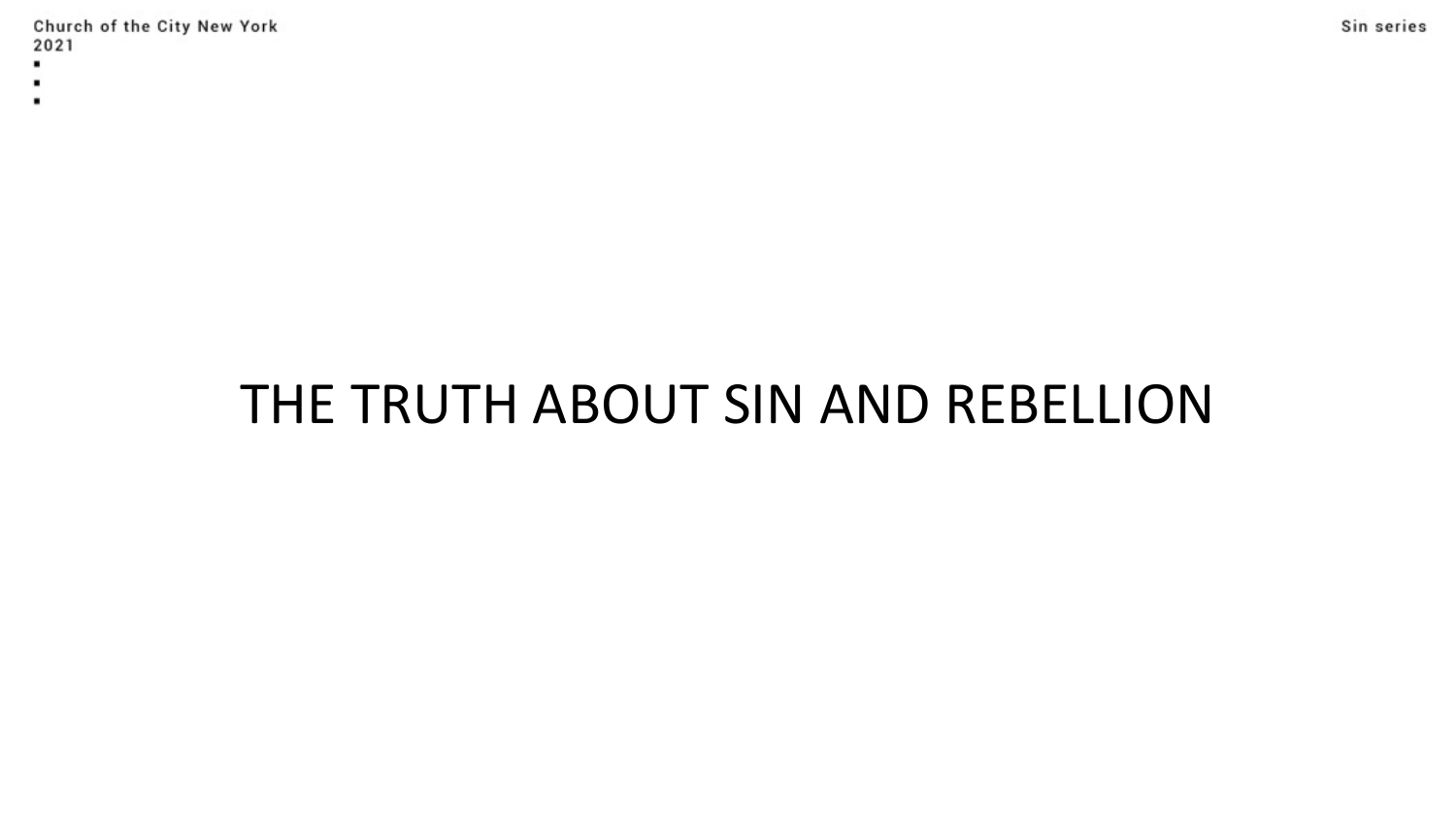- 
- 
- 

Sin series

# SHAME, NOT TRANSCENDENCE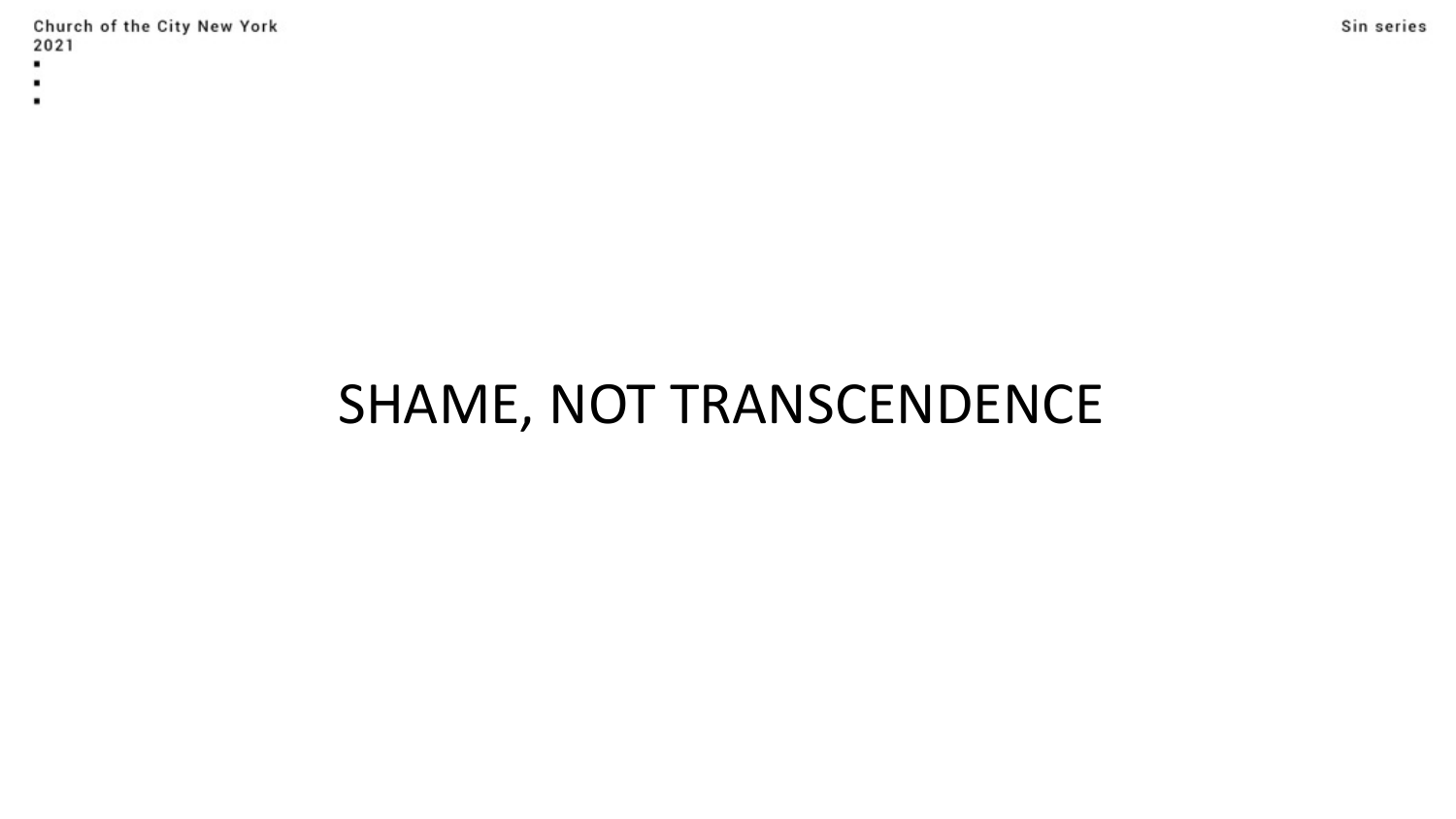## GENESIS 3: 7

Then the eyes of both of them were opened, and they realized they were naked; so they sewed fig leaves together and made coverings for themselves.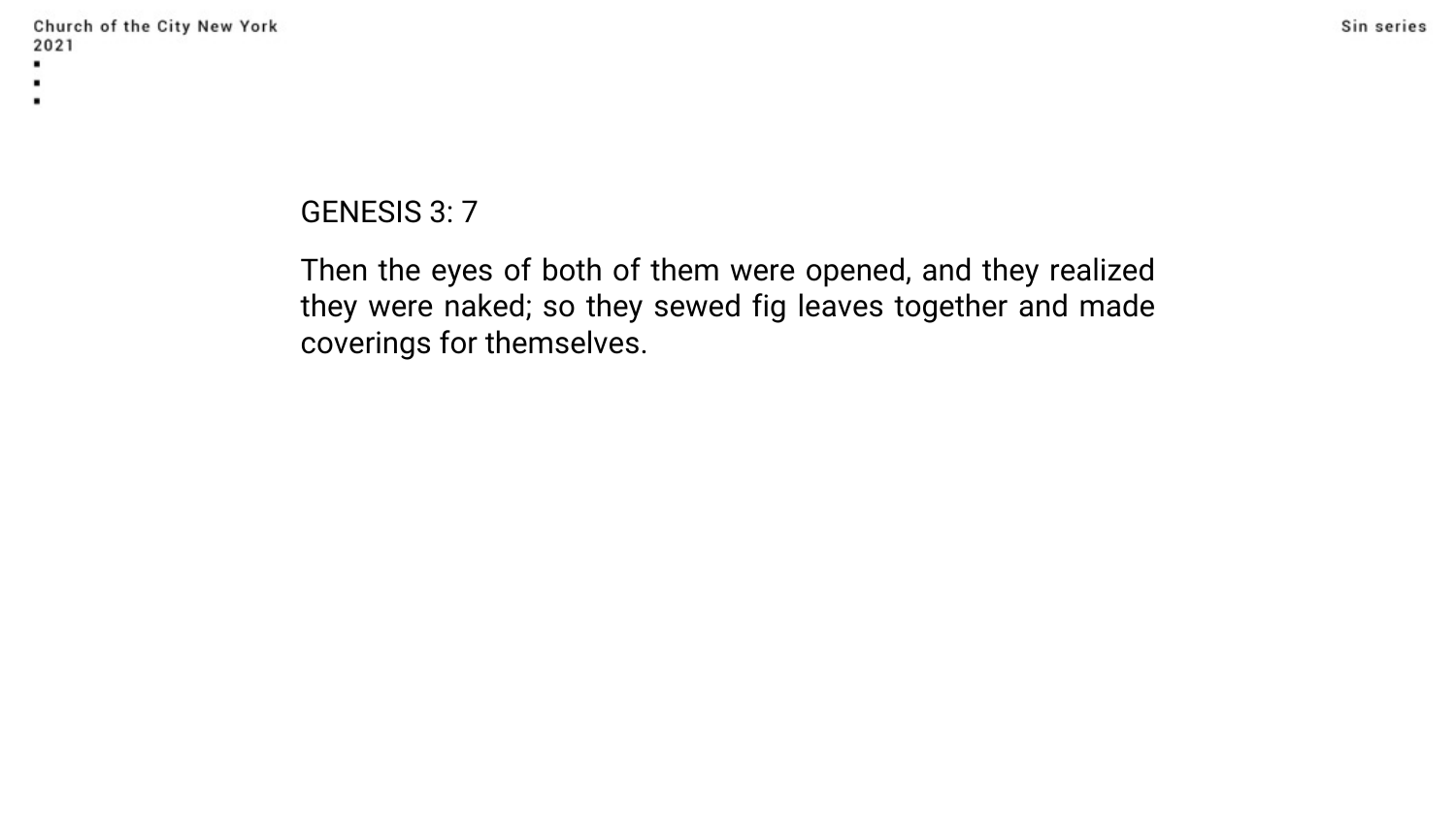## $\overline{\mathbf{u}}$

While guilt is a painful feeling of regret and responsibility for one's actions, shame is a painful feeling about oneself as a person.

*-Fossum and Mason*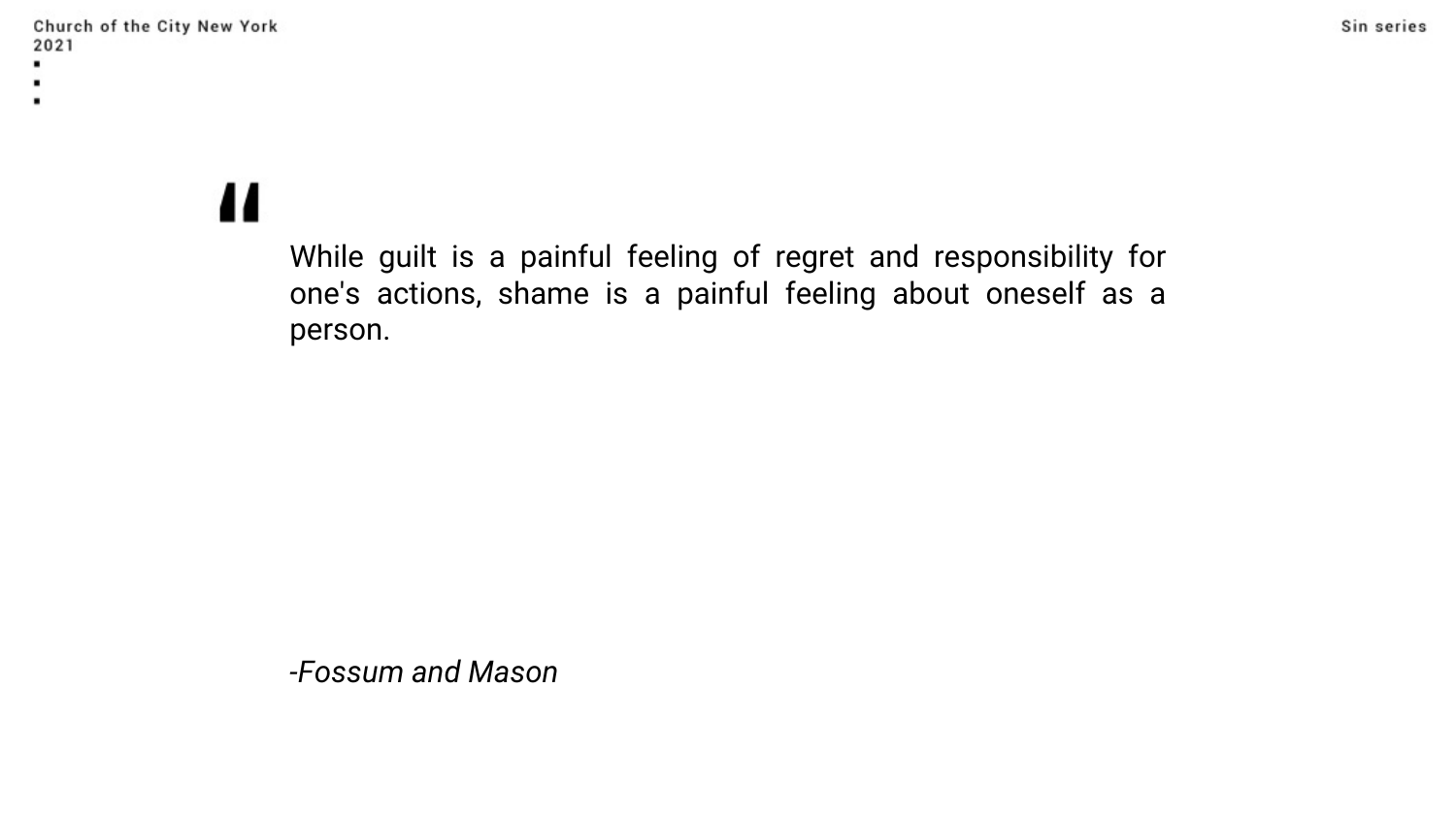- ٠
- 
- 
- ٠
- $\blacksquare$

# **HIDING**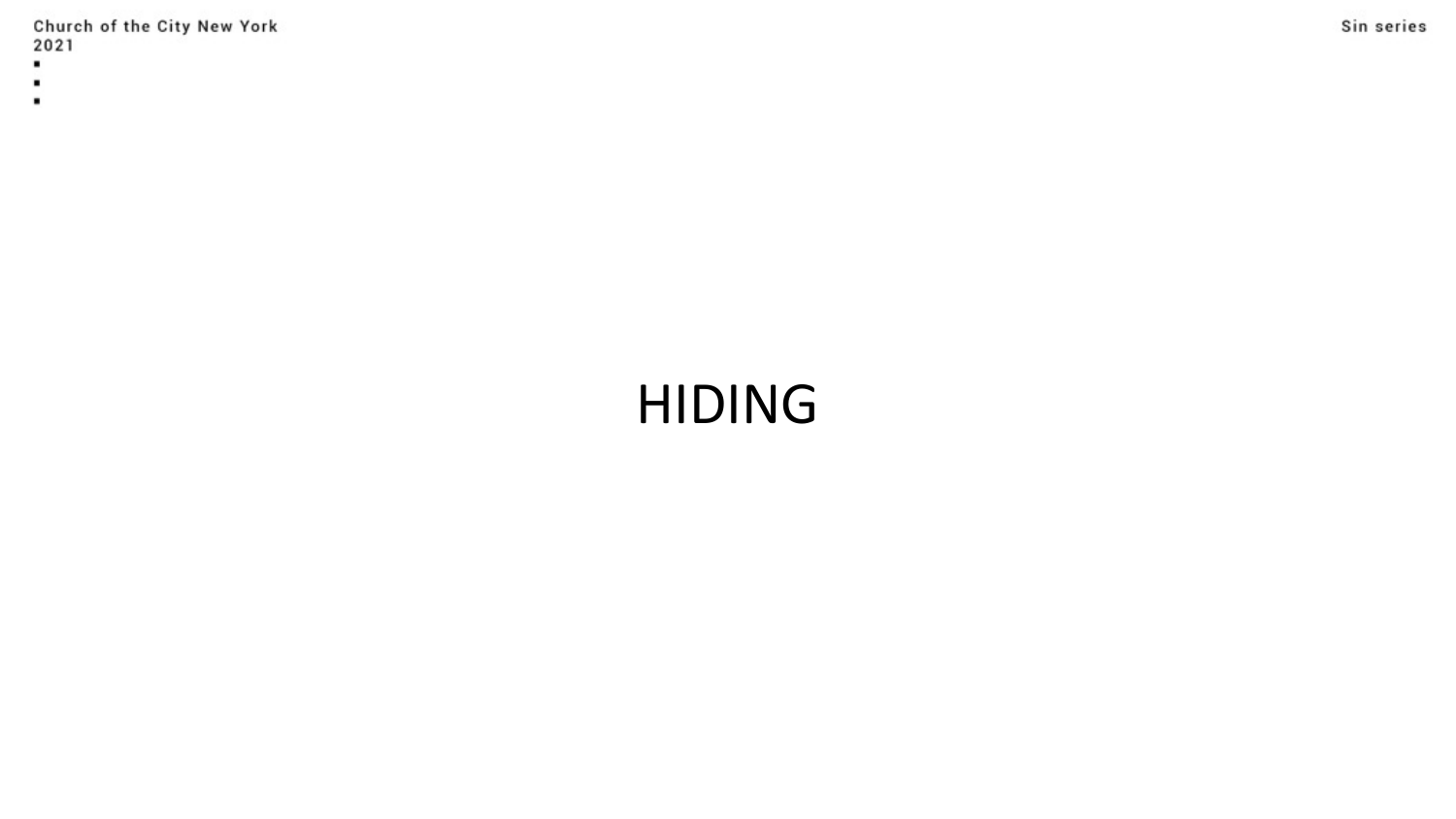## GENESIS 3: 8

Then the man and his wife heard the sound of the Lord God as he was walking in the garden in the cool of the day, and they hid from the Lord God among the trees of the garden.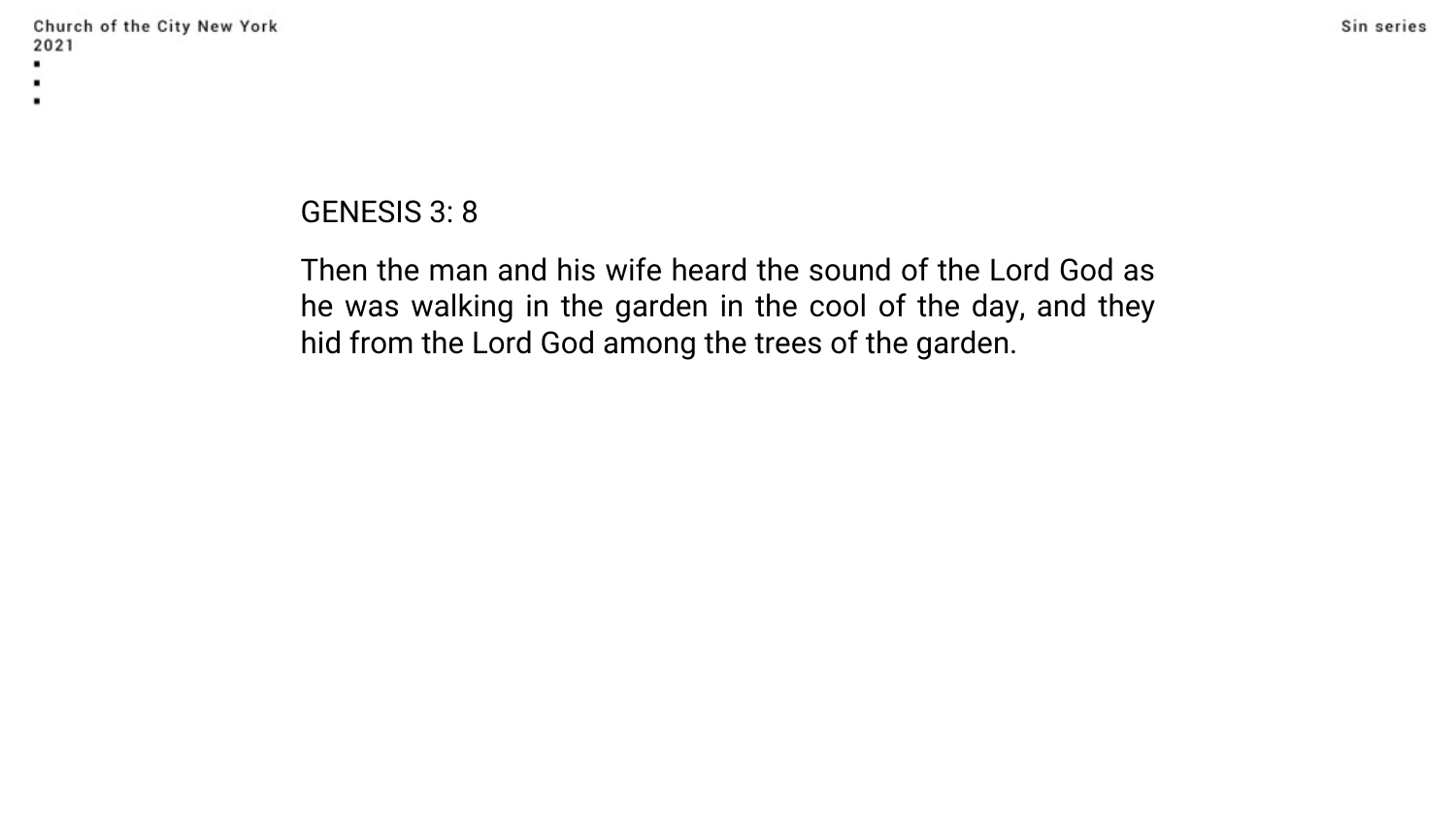To put it simply, if I know the story I am telling you is a "cover" story, then the most sensible thing to do is presume that the selfstory you are narrating does not tell me who you really are either. The chronically shamed live in the shadow of their cover story. The result is that shamed people are afraid to merge their lives, their personal stories, with others because of a fundamental lack of trust in relating.

*-Atonement for a Sinless Society*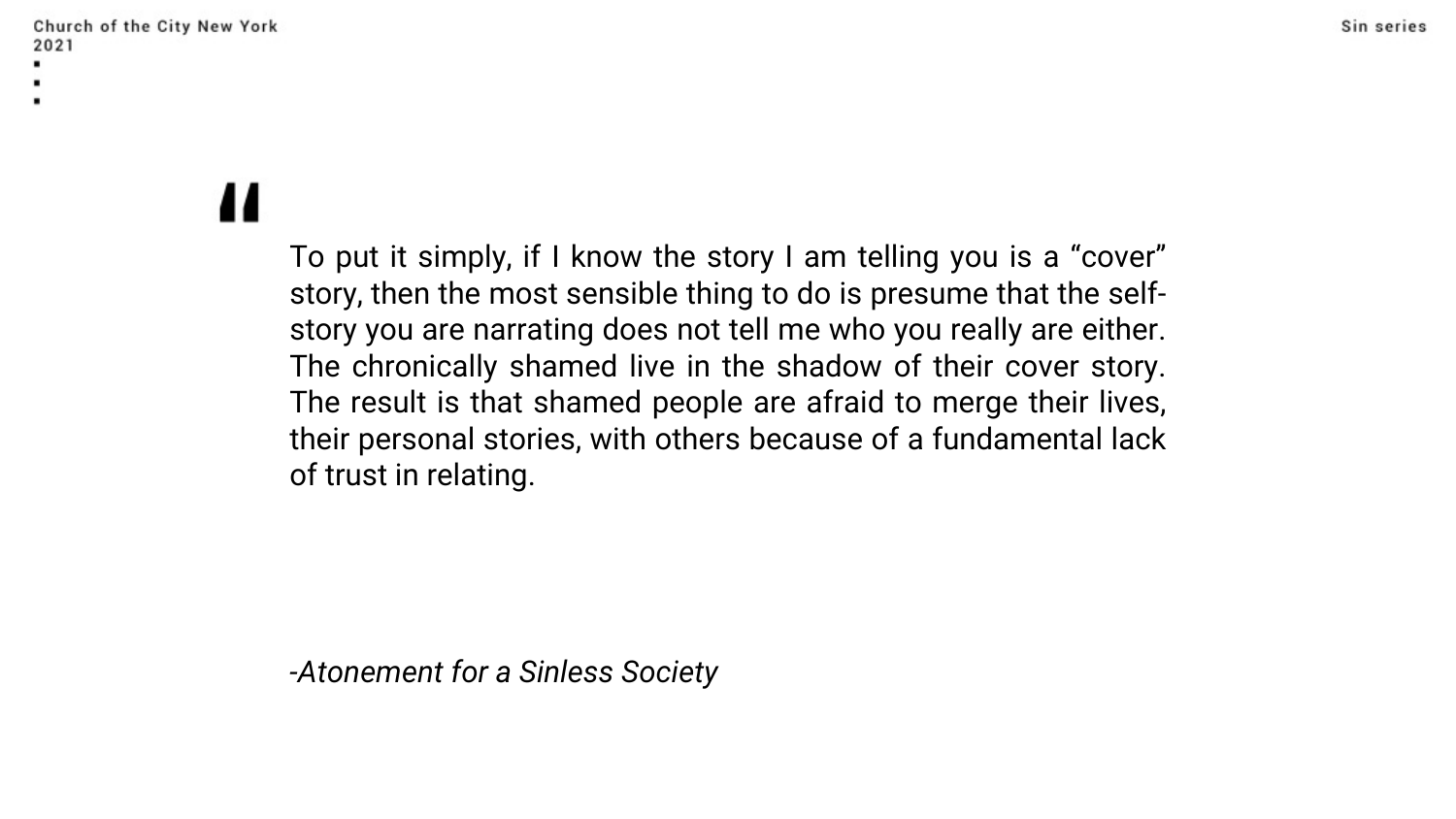SEPARATION

Sin series

- 
- ۰
- ٠ ٠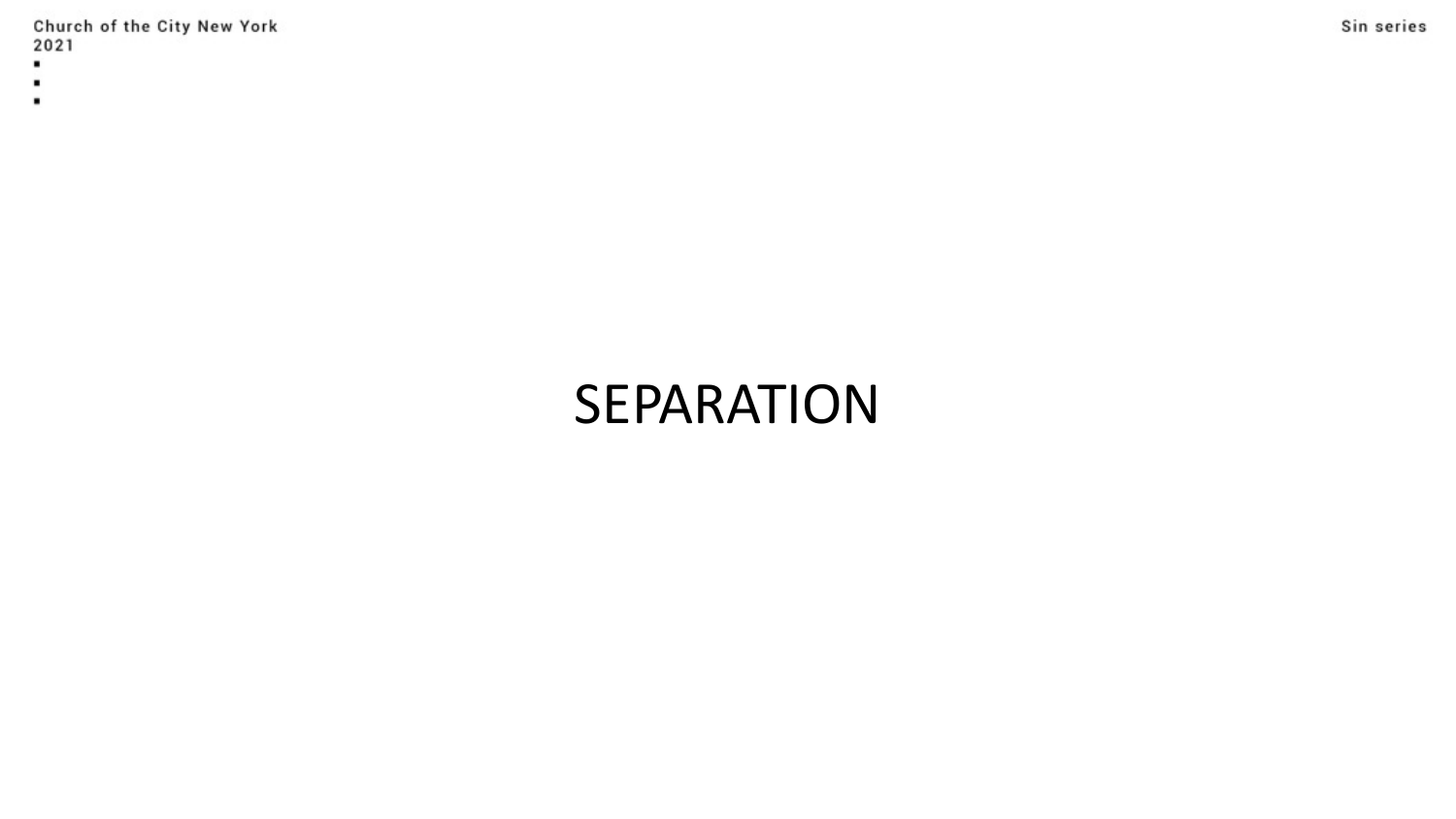### GENESIS 3: 23-24

So the Lord God banished him from the Garden of Eden to work the ground from which he had been taken. After he drove the man out, he placed on the east side of the Garden of Eden cherubim and a flaming sword flashing back and forth to guard the way to the tree of life.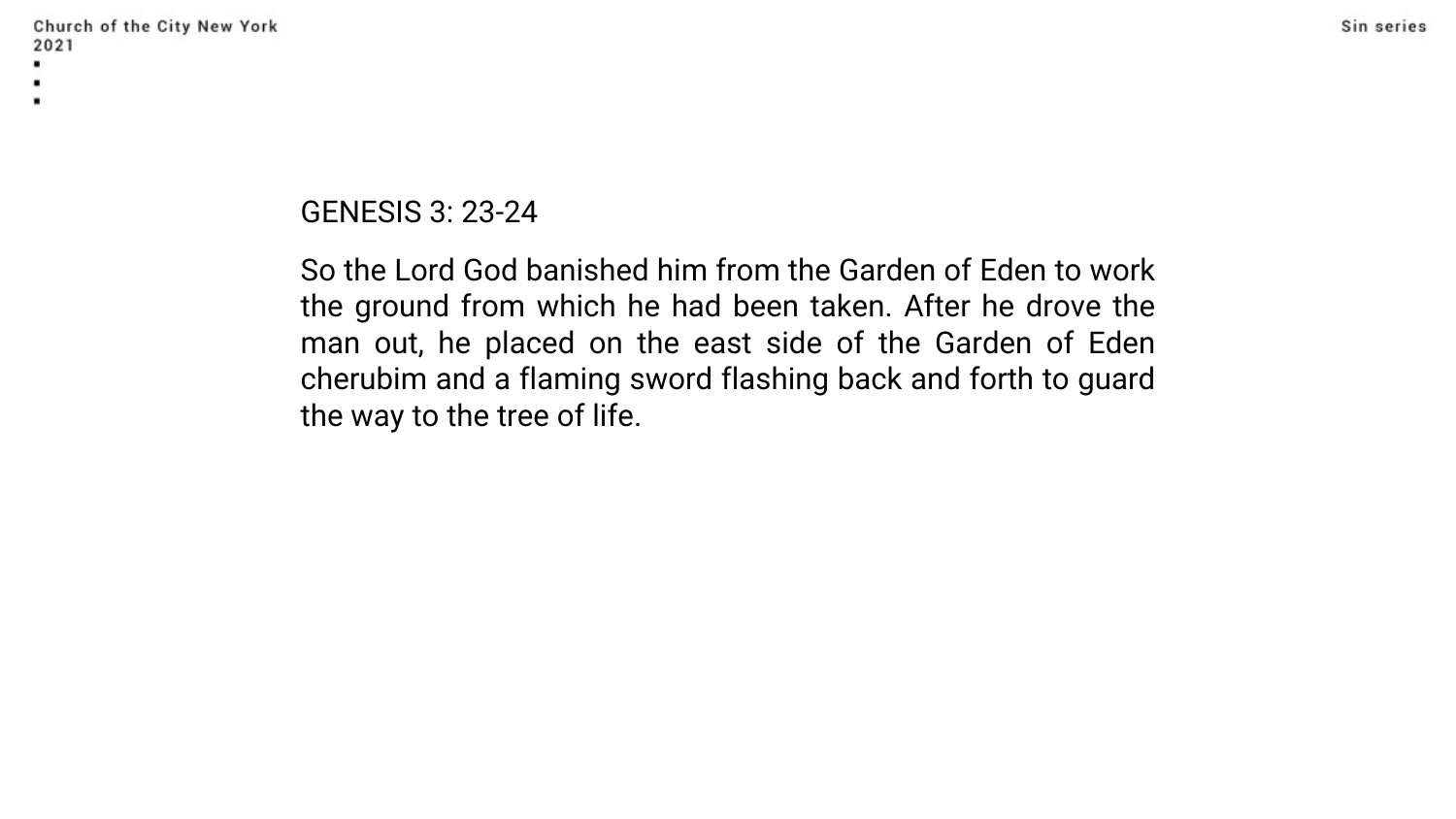# "

Our life-long nostalgia, our longing to be reunited with something in the universe from which we feel cut off, to be on the inside of some door which we have always seen from the outside, is no mere neurotic fancy, but the truest index of our real situation.

*-C.S. Lewis*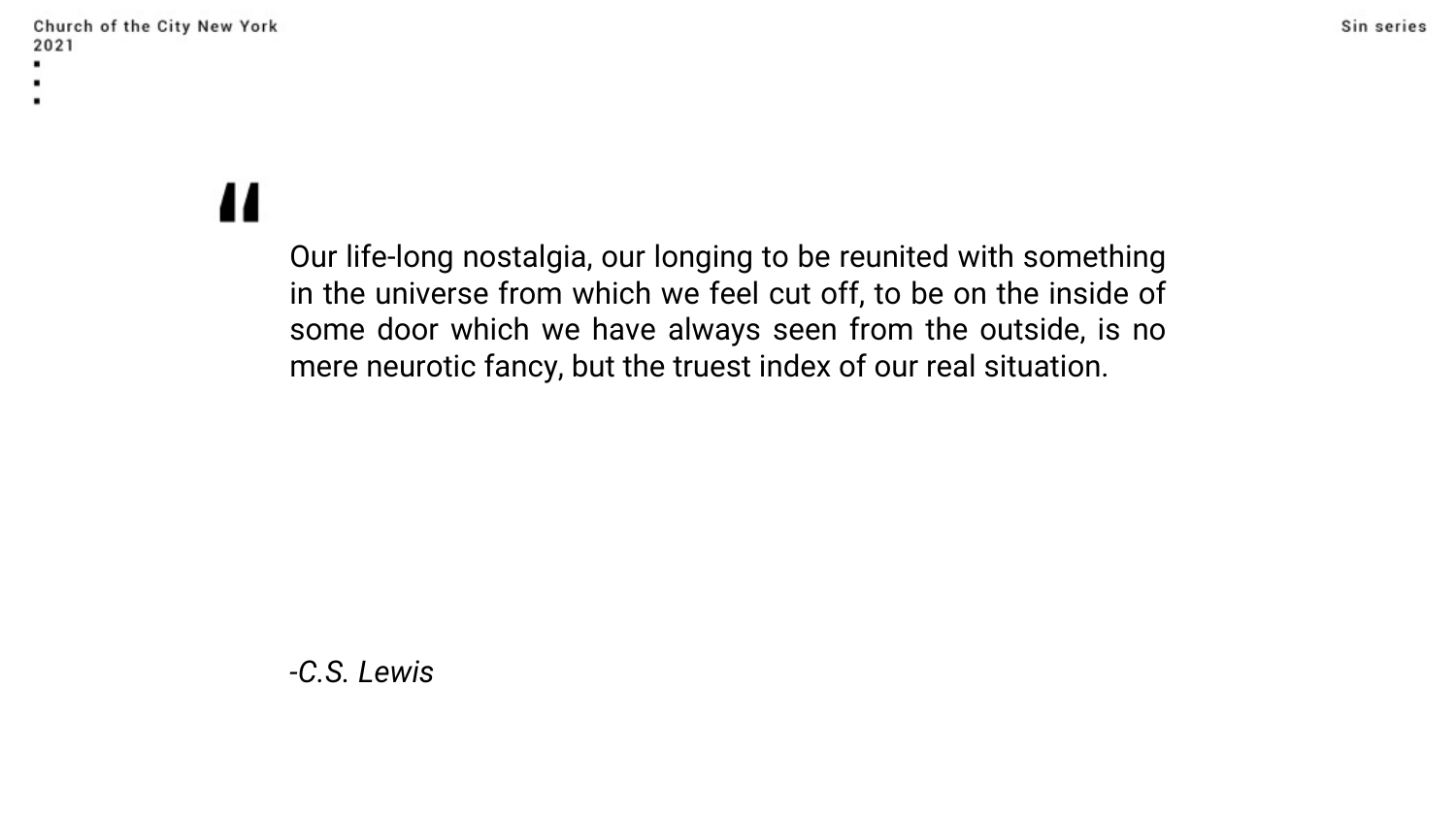WE CANNOT SAVE OURSELVES

Sin series

- 
- 
- 
- 
-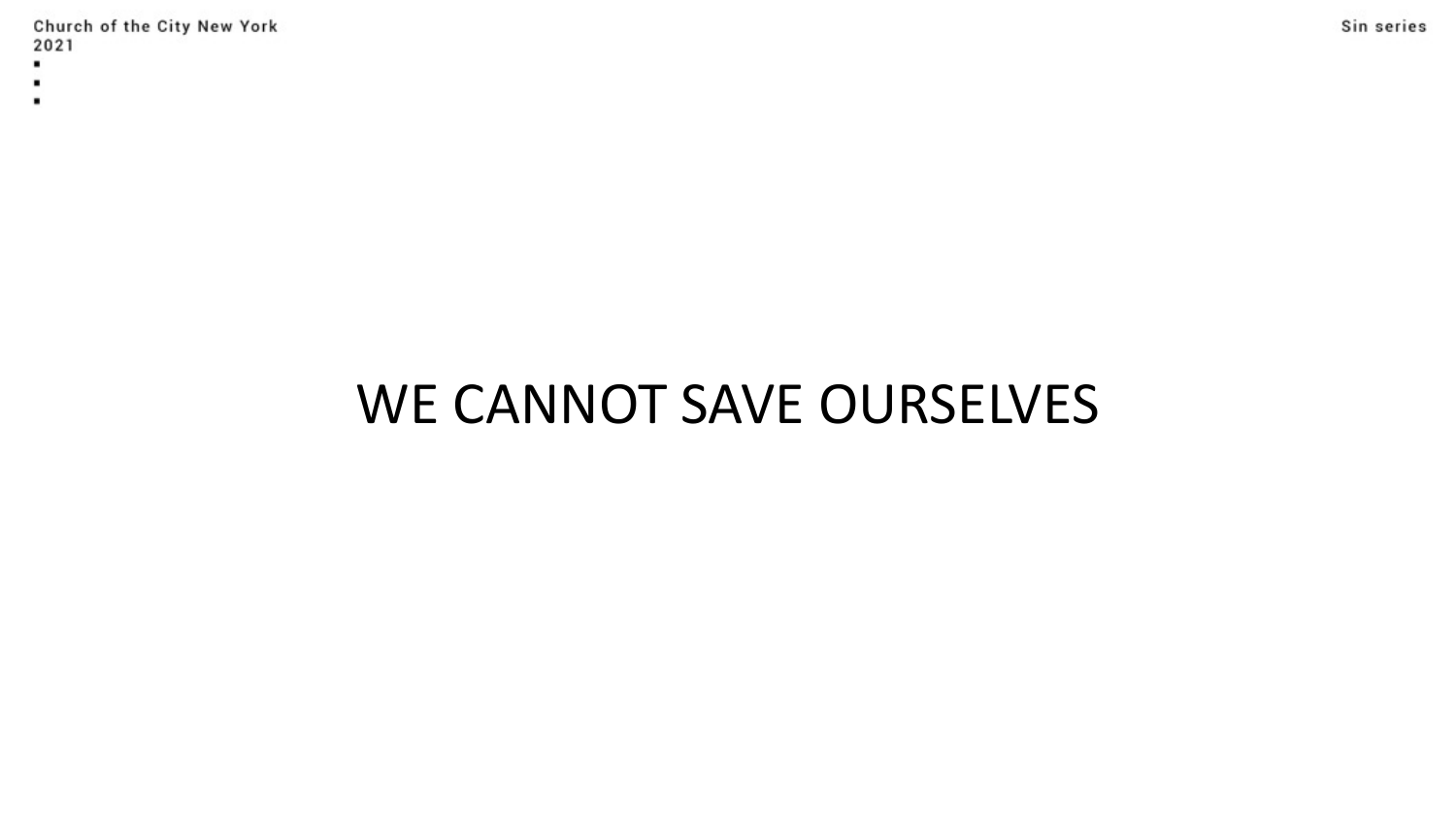# $\blacksquare$

"Without you, what am I to myself but a guide to my own self-destruction?"

*-St Augustine*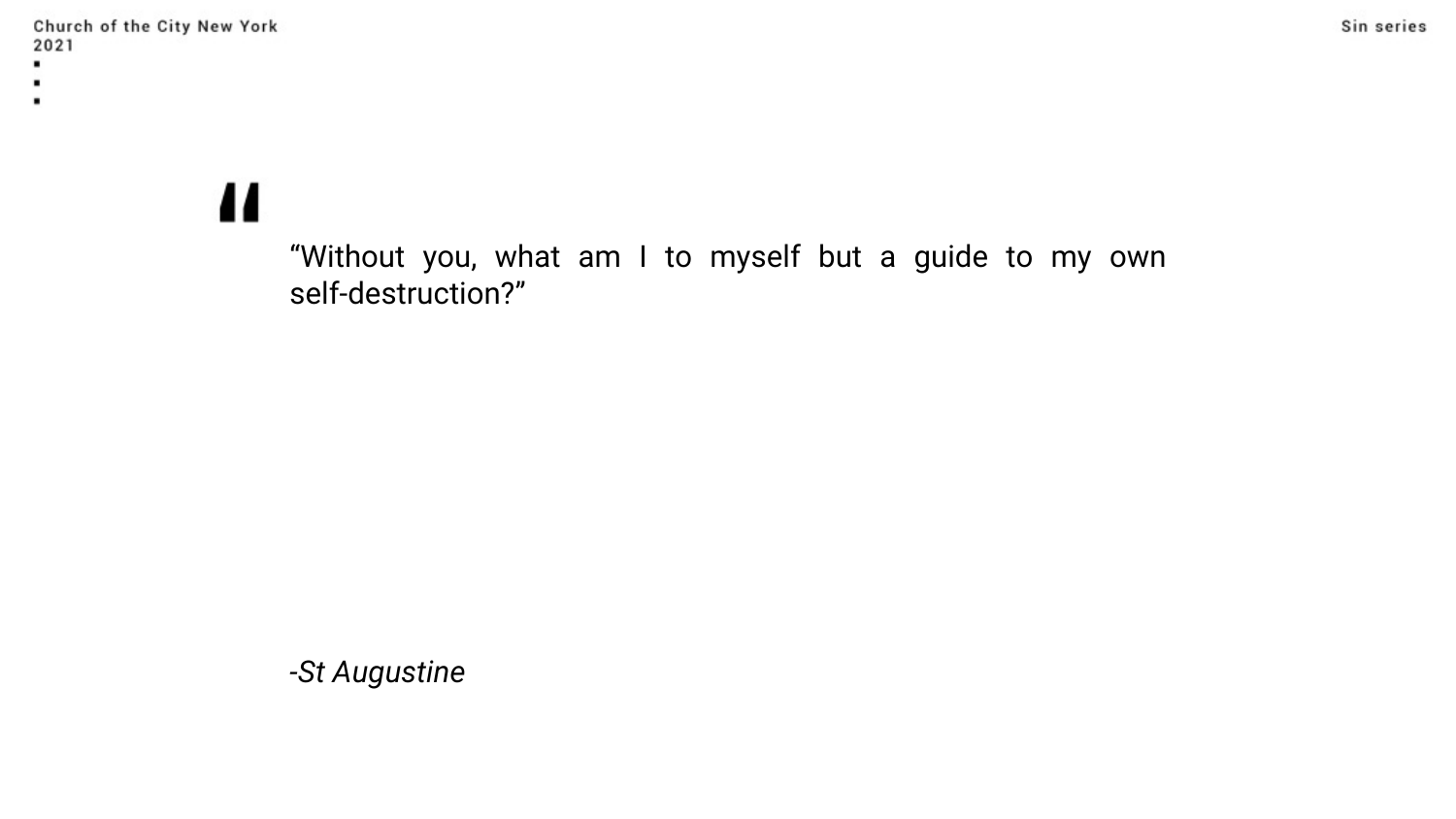- 
- 
- 
- 
- 

# DIVINE MERCY IN LIGHT OF OUR REBELLION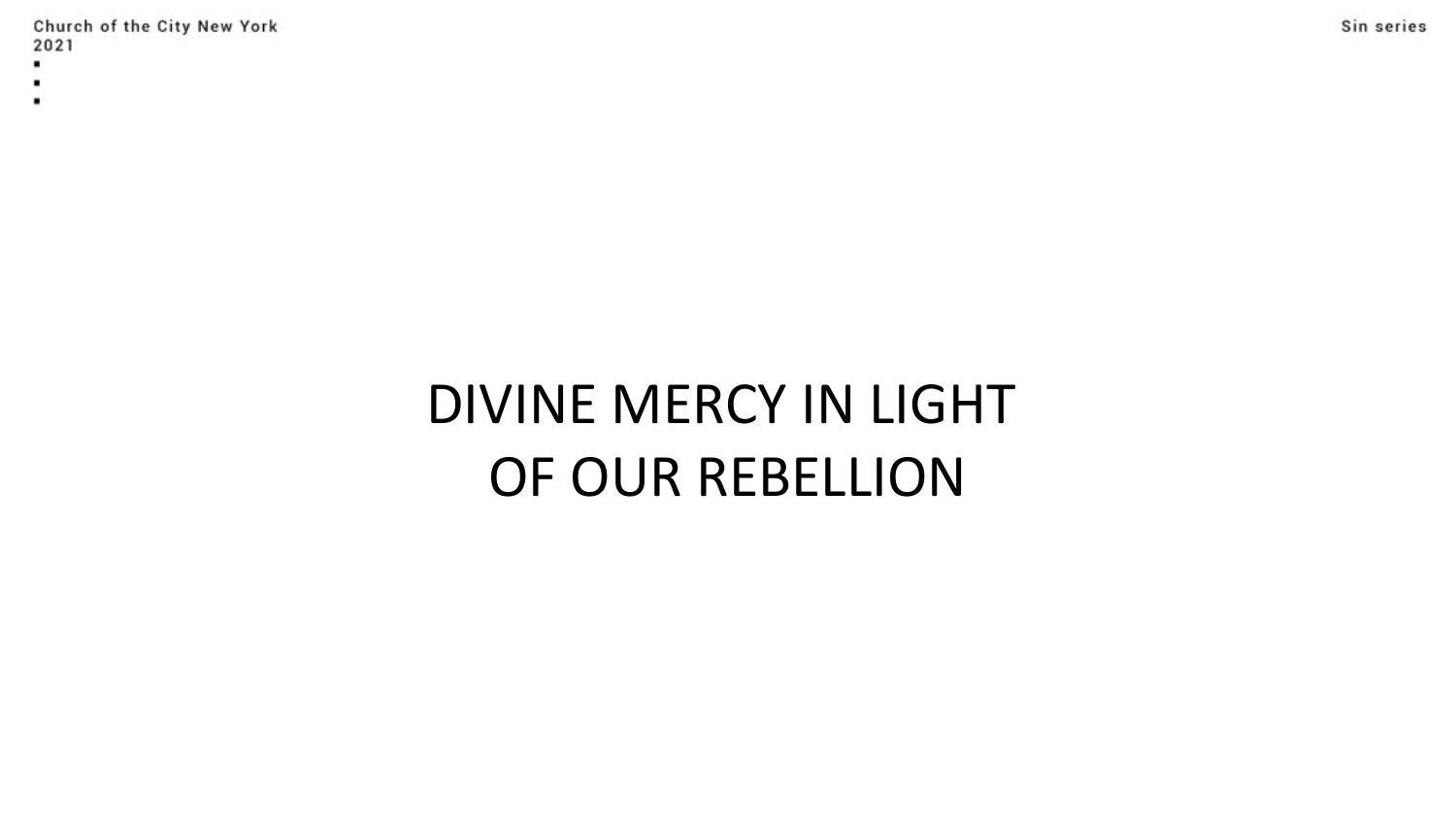Sin series

Church of the City New York 2021

If what human beings need above all else is better health, then may God give us doctors. If what human beings need above all else is more economic justice, then may God give us economists. If what human beings need above all else is better government, then God give us better politicians. If what we need above all else is the forgiveness of our sin, if what we need above all else is reconciliation with the God who made us, then we need a Saviour.

*-D.A. Carson*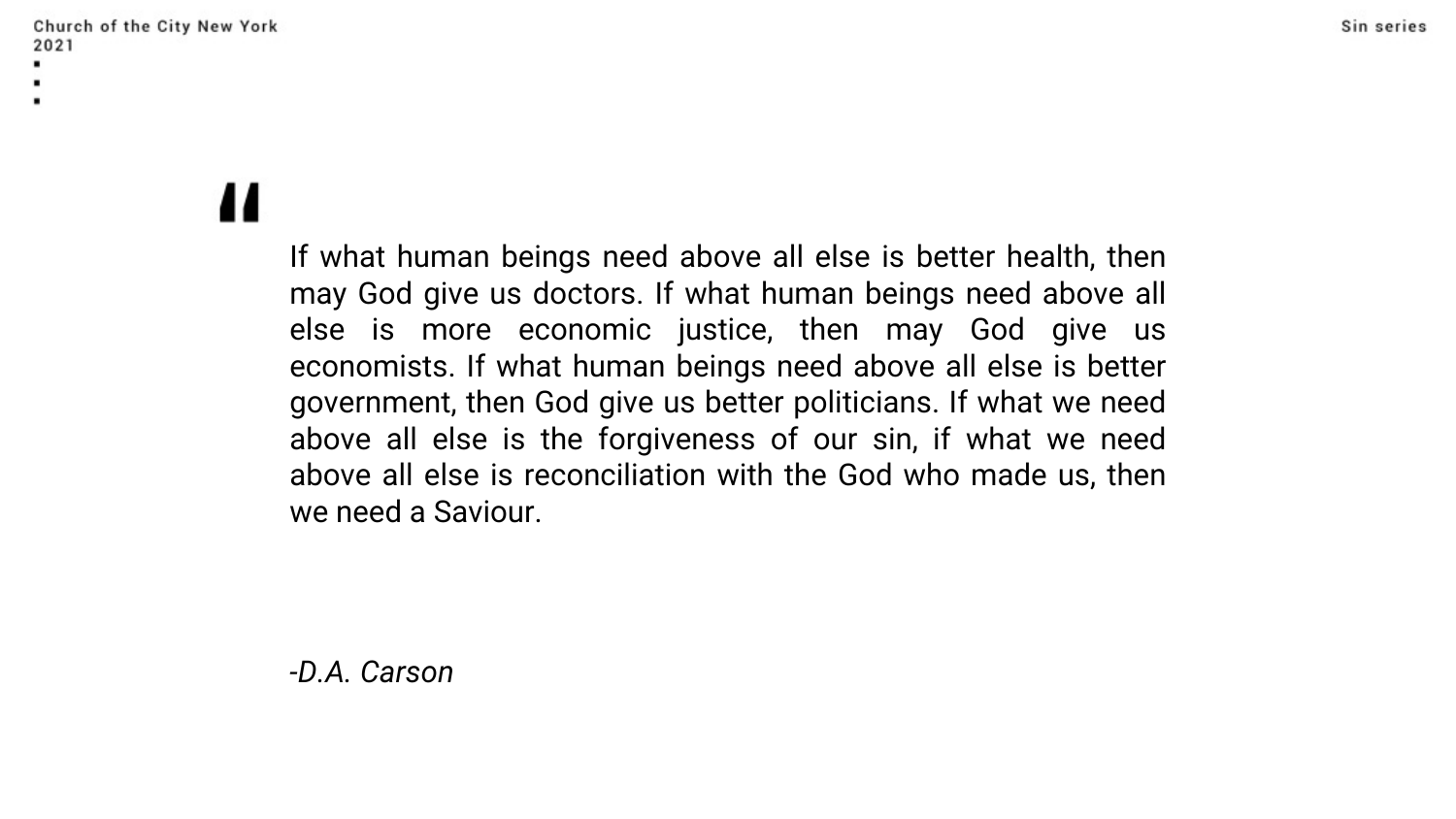**GOD PURSUES** 

Sin series

- 
- ۰
- ٠
- 

٠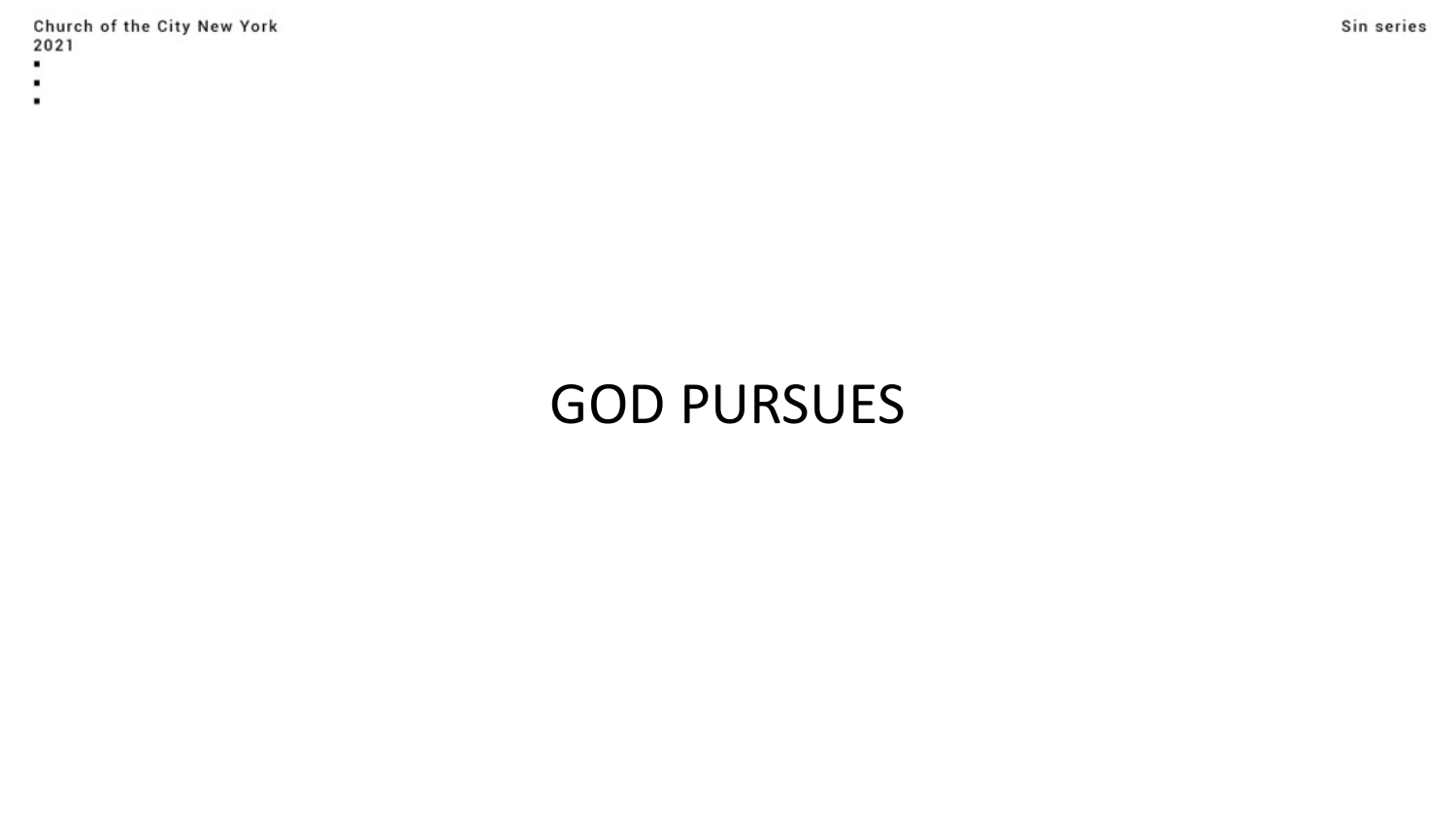### GENESIS 3: 8-9

Then the man and his wife heard the sound of the Lord God as he was walking in the garden in the cool of the day, and they hid from the Lord God among the trees of the garden. But the Lord God called to the man, "Where are you?"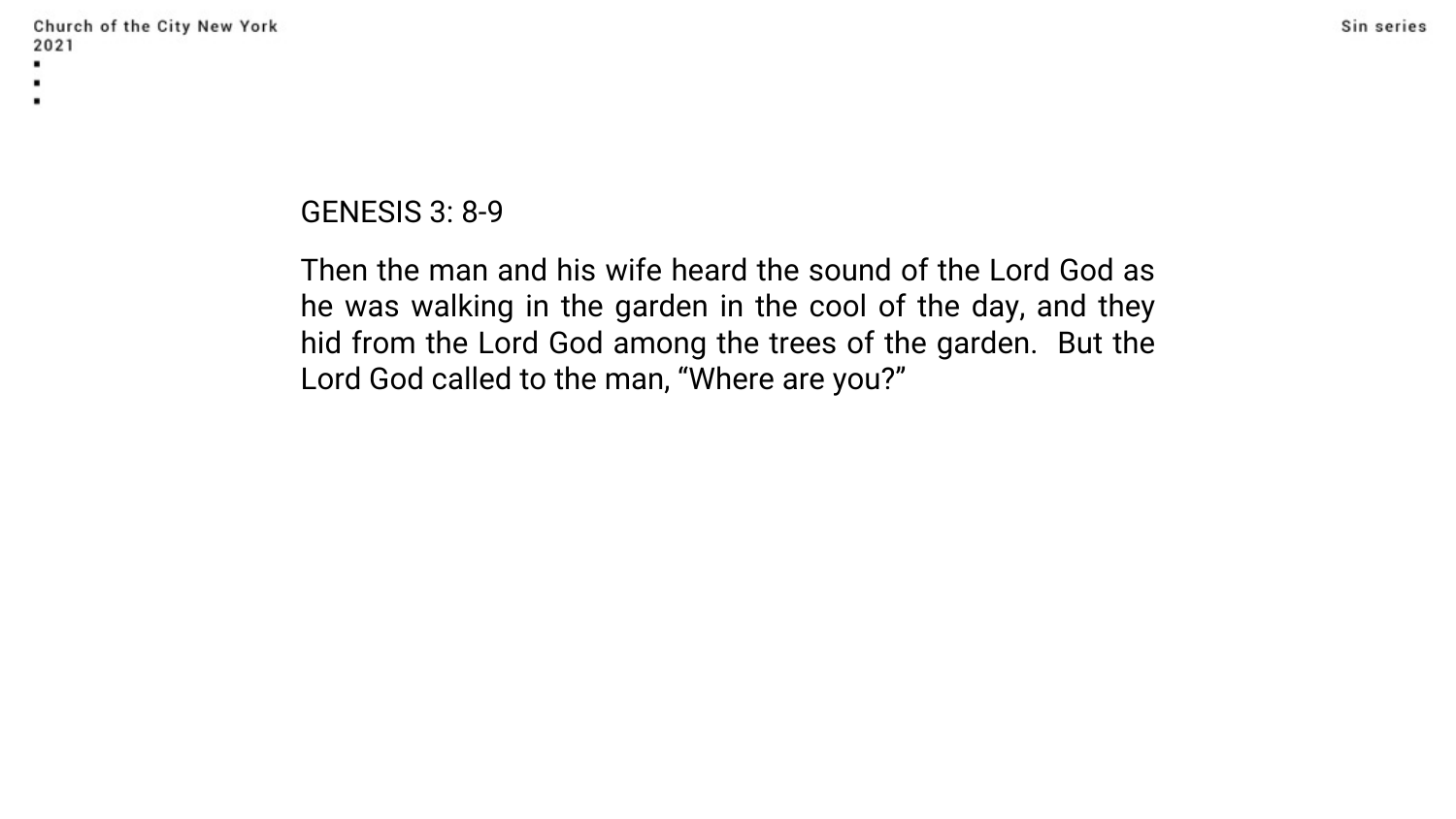**GOD COVERS** 

Sin series

- 
- ۰
- ٠ ٠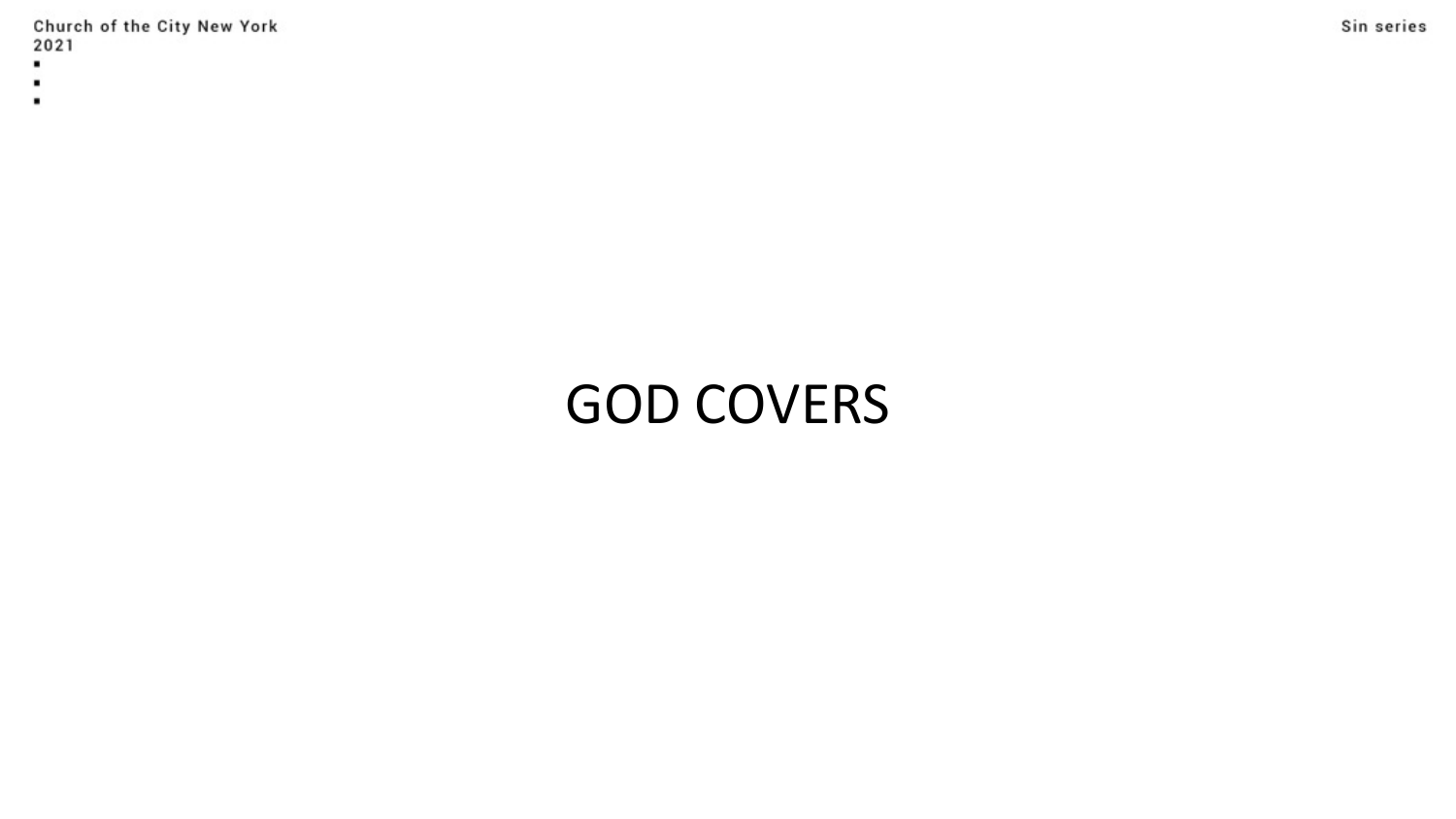## GENESIS 3: 21

The Lord God made garments of skin for Adam and his wife and clothed them.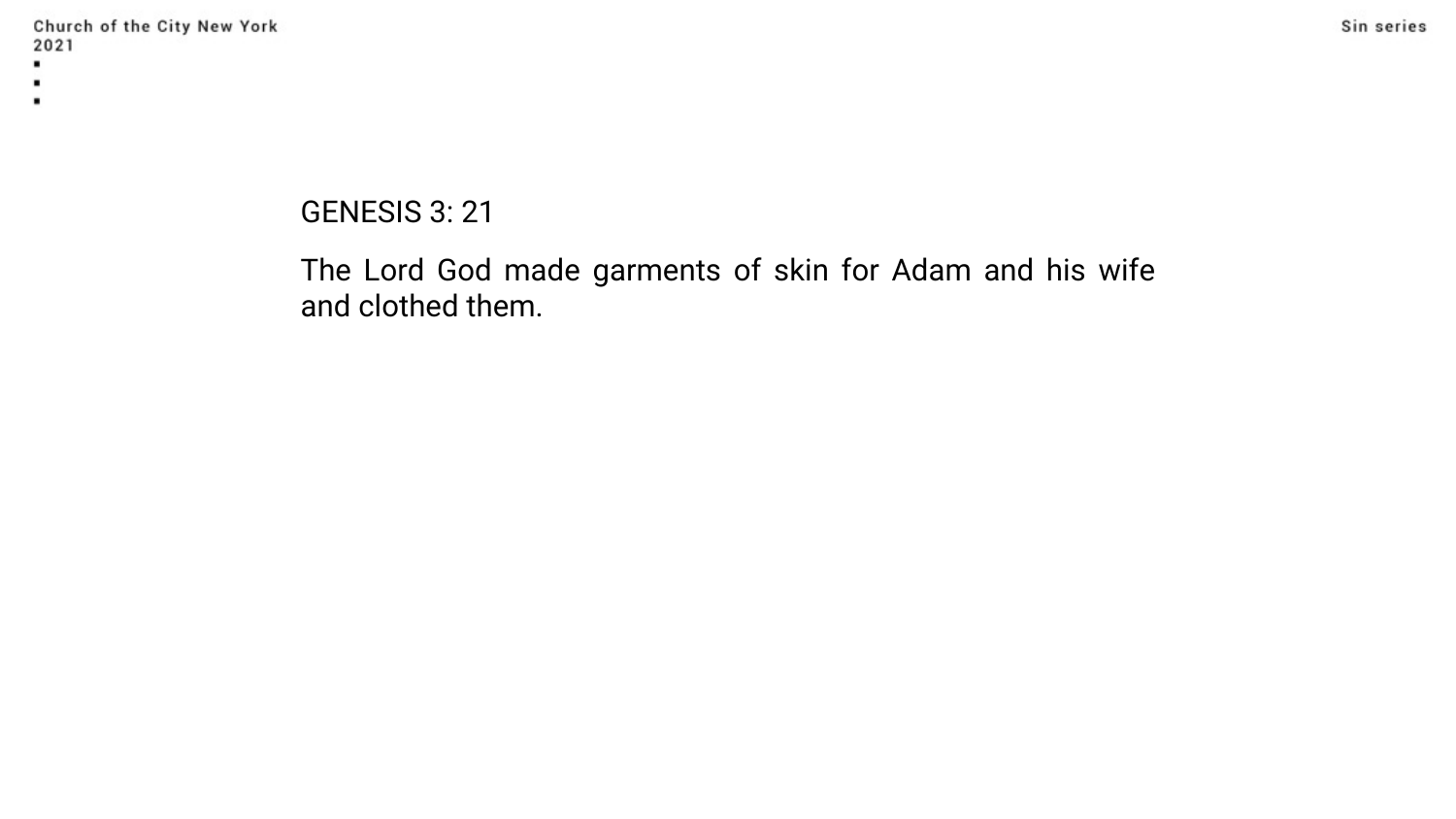- 
- ۰
- $\blacksquare$

٠

Sin series

# **GOD PROMISES**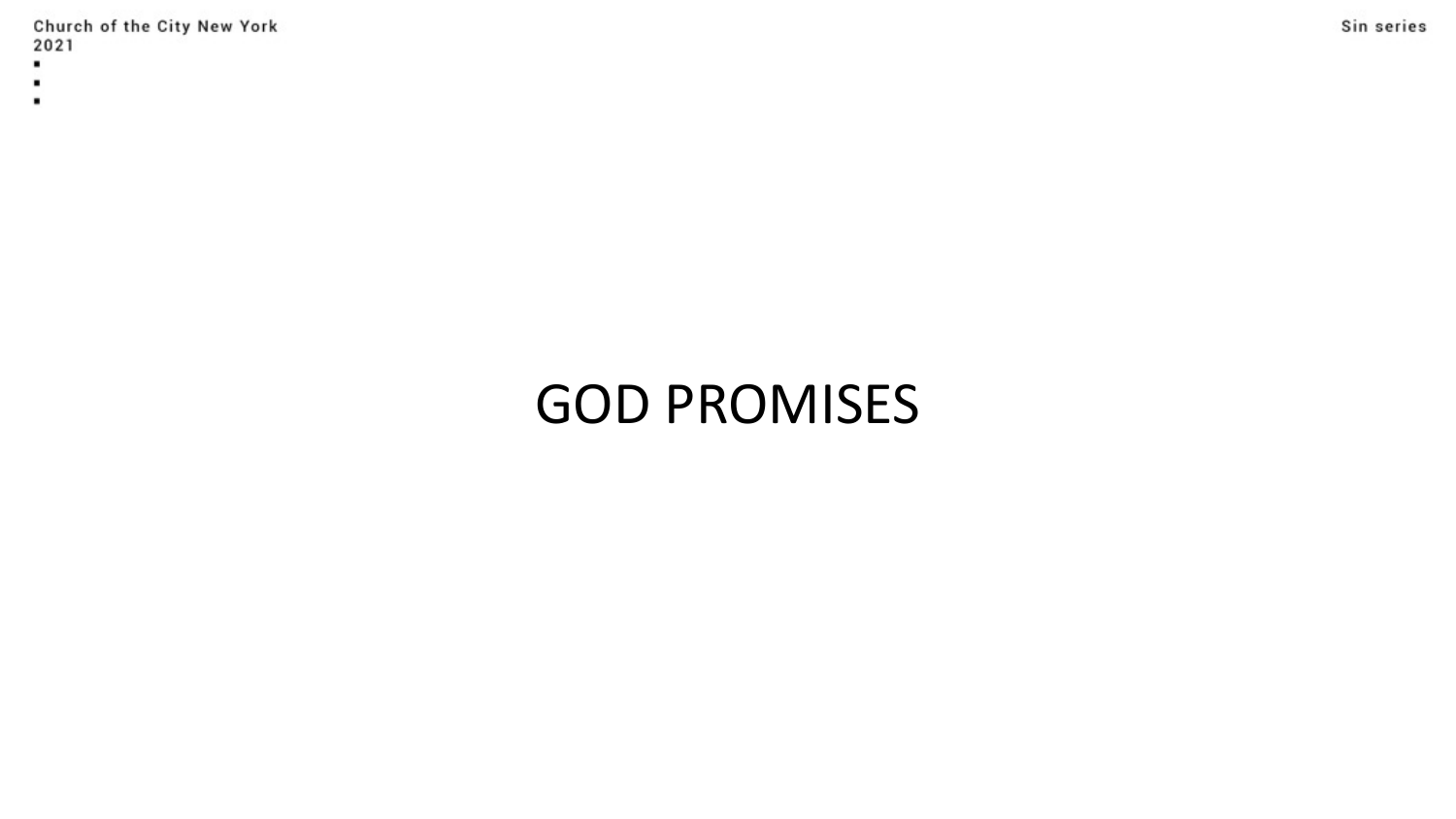## GENESIS 3: 15

And I will put enmity between you and the woman, and between your offspring and hers; he will crush your head, and you will strike his heel."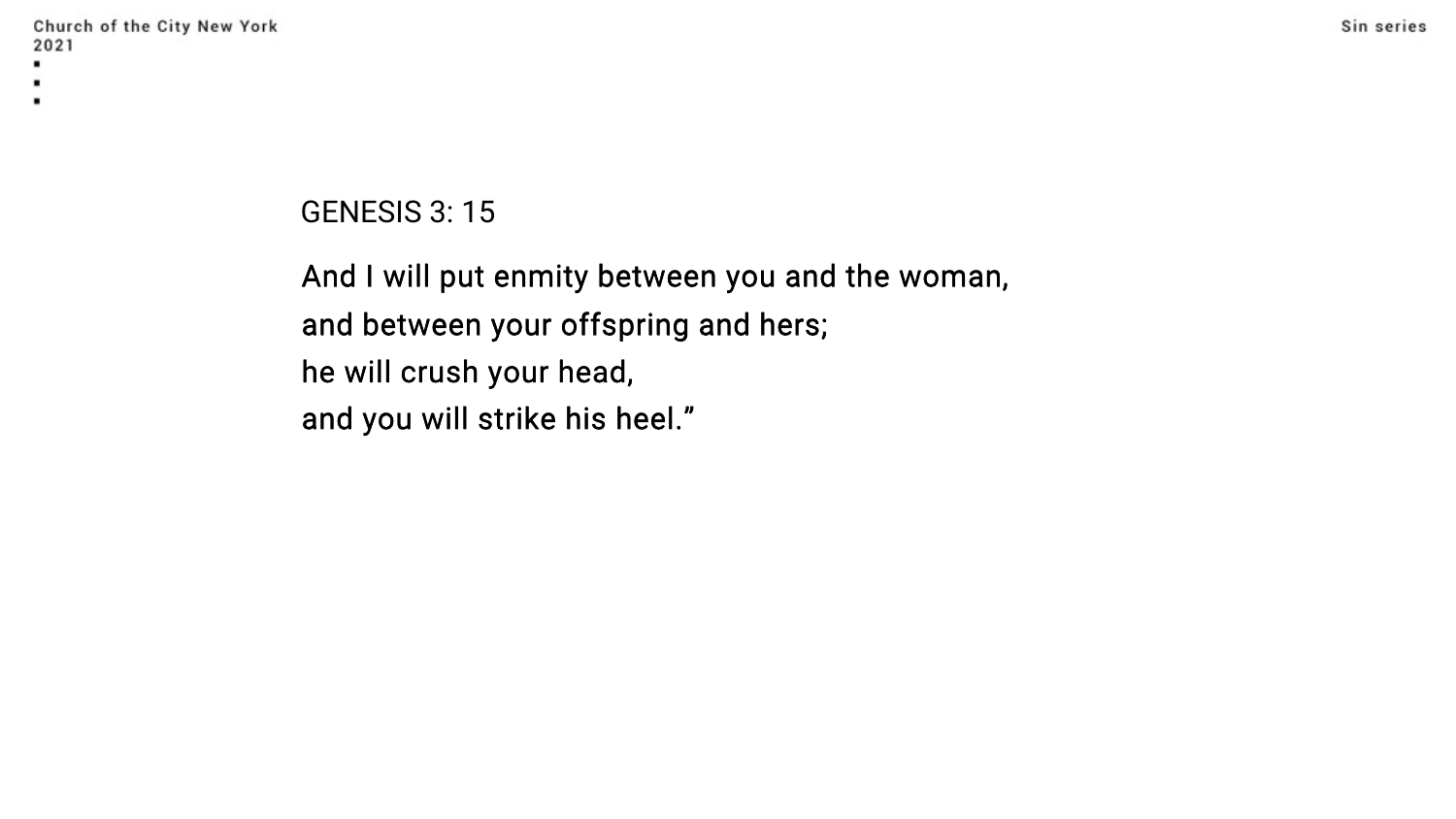- 
- 

ADAM, GARDEN, TREE

JESUS, GARDEN, TREE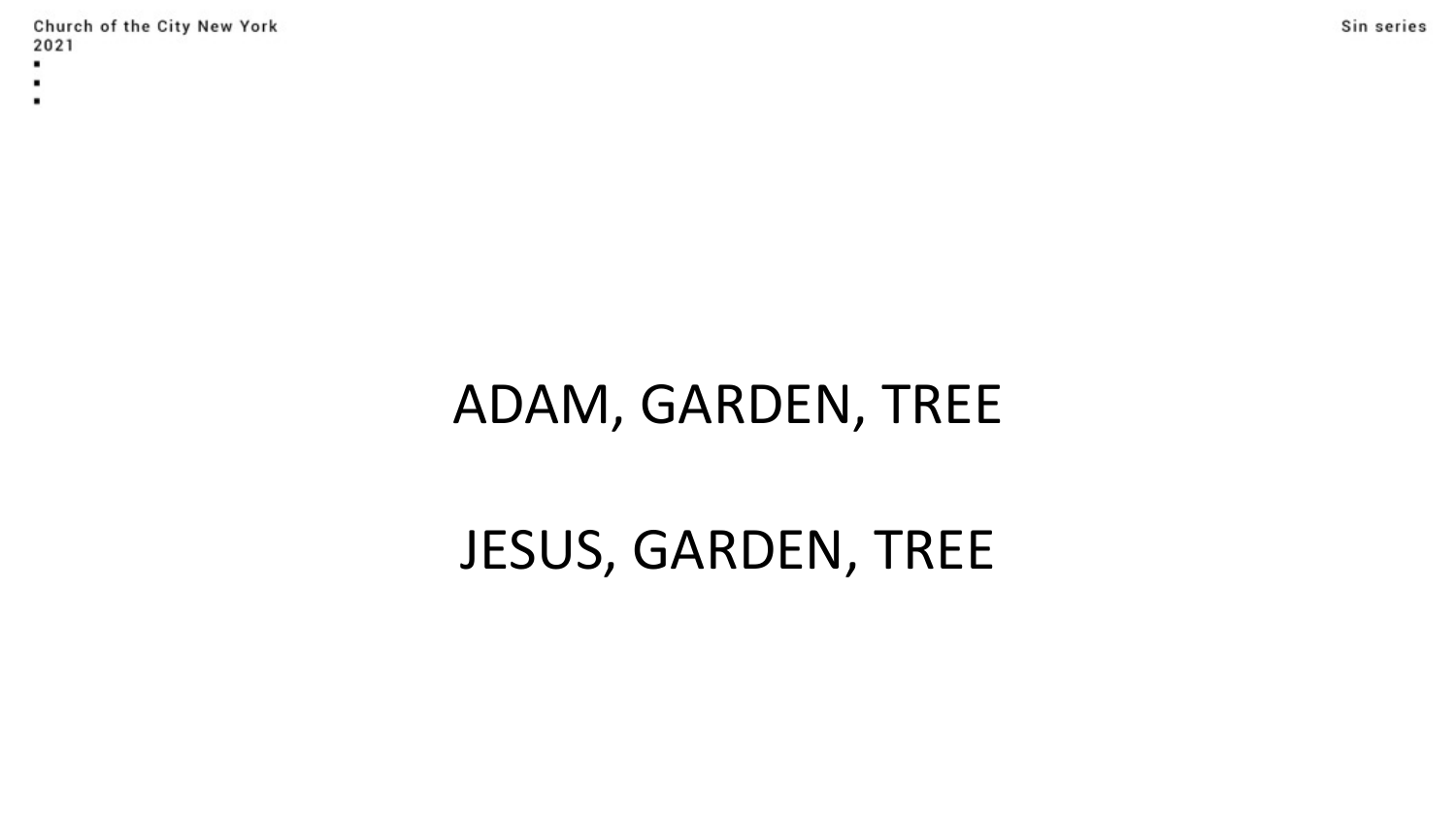Sin series

Church of the City New York 2021

> "The early church retained the various metaphors for sin from the Old Testament but reframed them around Christ's life, teaching, death, and resurrection. Sin is seen as a burden, but one that has been borne by Christ. It is a debt, but one that has been paid by Christ. It is an offense, but one that has been removed by Christ. It is an illness, but one that can be healed by Christ. It is defiling, but one can be made pure through Christ....in addition to the traditional Jewish metaphors for sin, we see in the New Testament battle imagery applied to one's struggle against sin. Paul, for instance, calls the church in Rome 'conquerors'

*-Anthony Thiselton*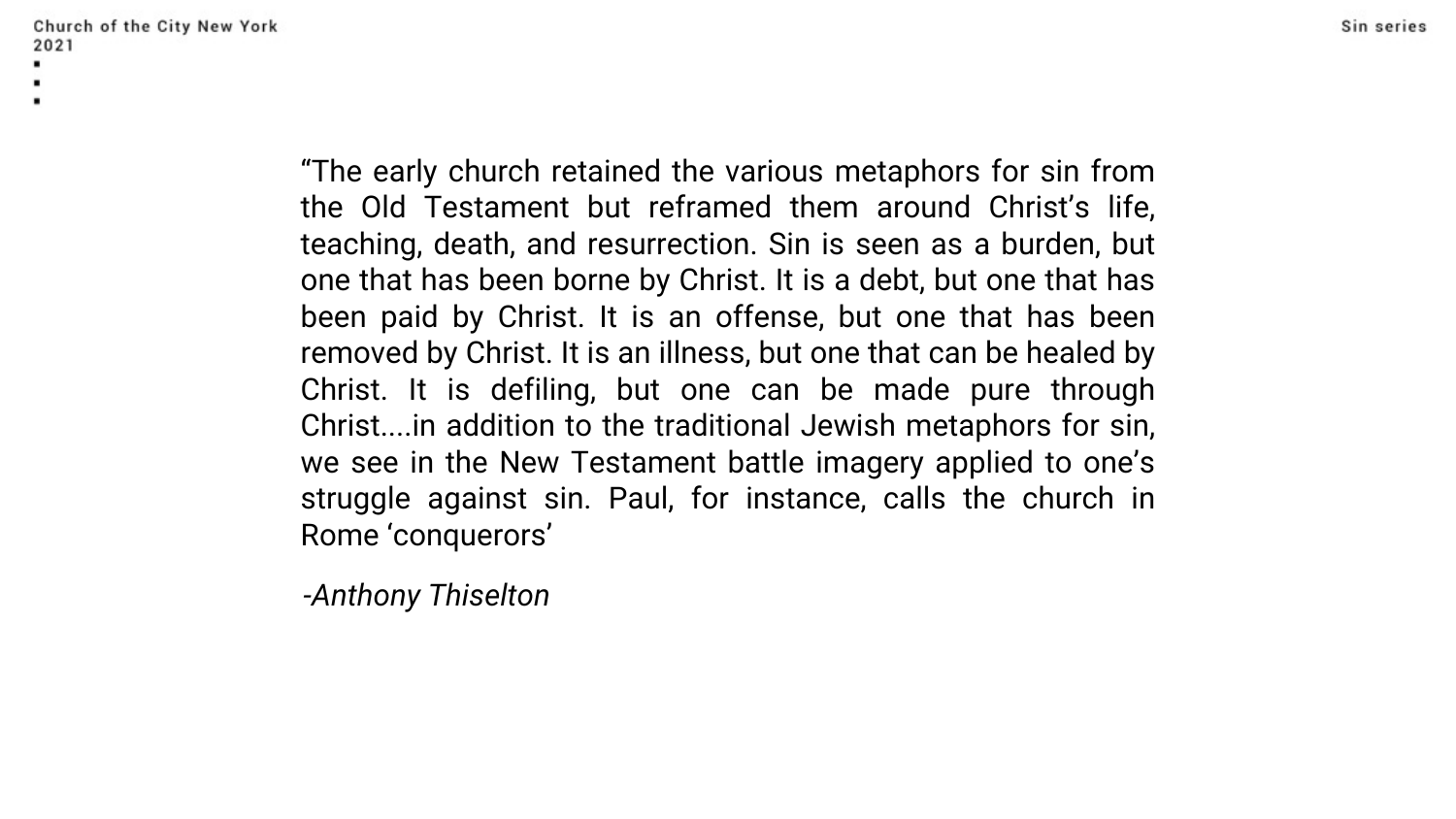### TITUS 3: 3-7

At one time we too were foolish, disobedient, deceived and enslaved by all kinds of passions and pleasures. We lived in malice and envy, being hated and hating one another. But when the kindness and love of God our Savior appeared, he saved us, not because of righteous things we had done, but because of his mercy. He saved us through the washing of rebirth and renewal by the Holy Spirit, whom he poured out on us generously through Jesus Christ our Savior, so that, having been justified by his grace, we might become heirs having the hope of eternal life.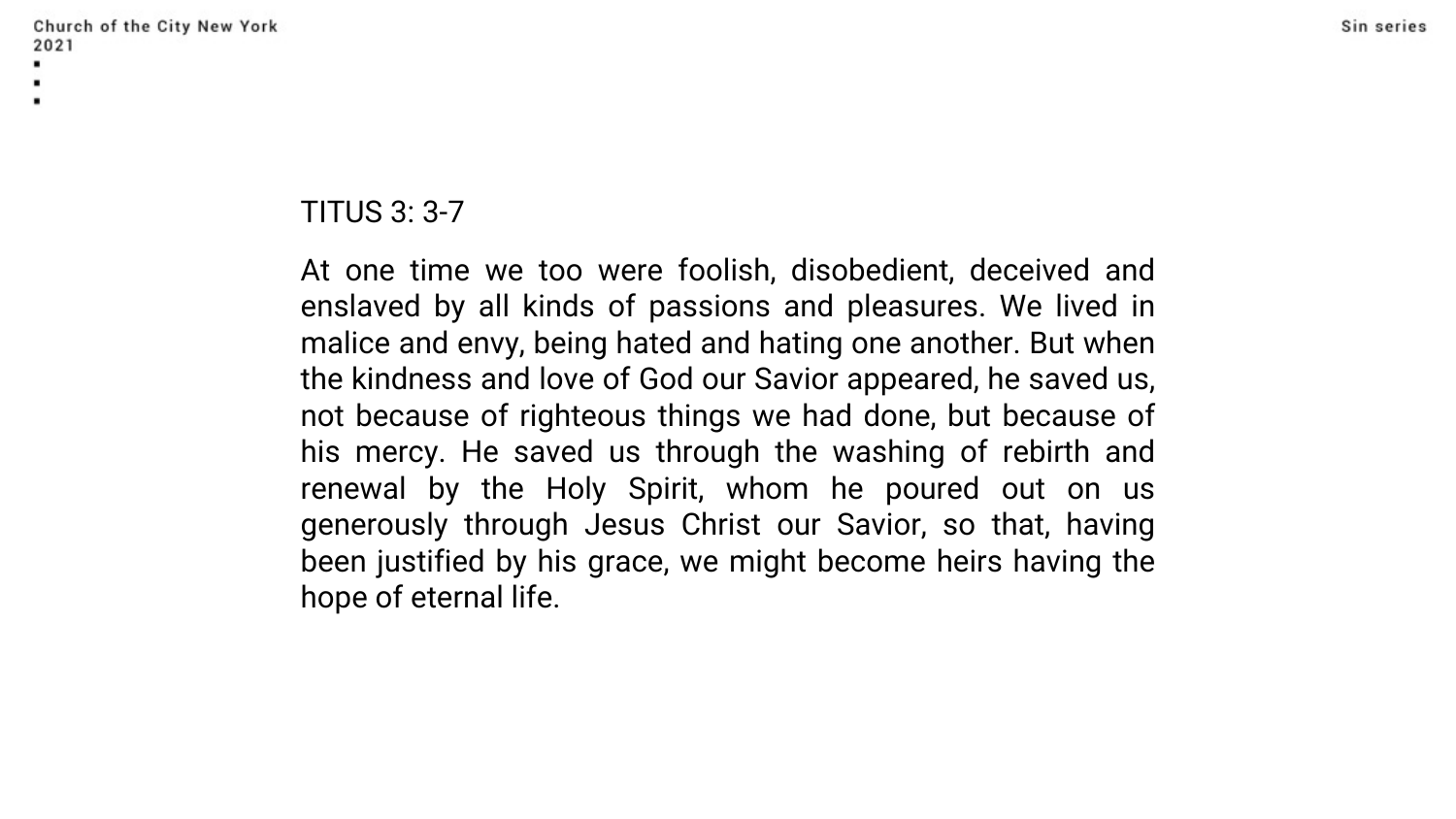# "

What we long for is an escape not from creaturehood but from the fraught, harrowing experience of being human in a broken world. What we're hoping for is a place where a sovereign Lord can assure us, "You're safe here."

*-James K.A. Smith*